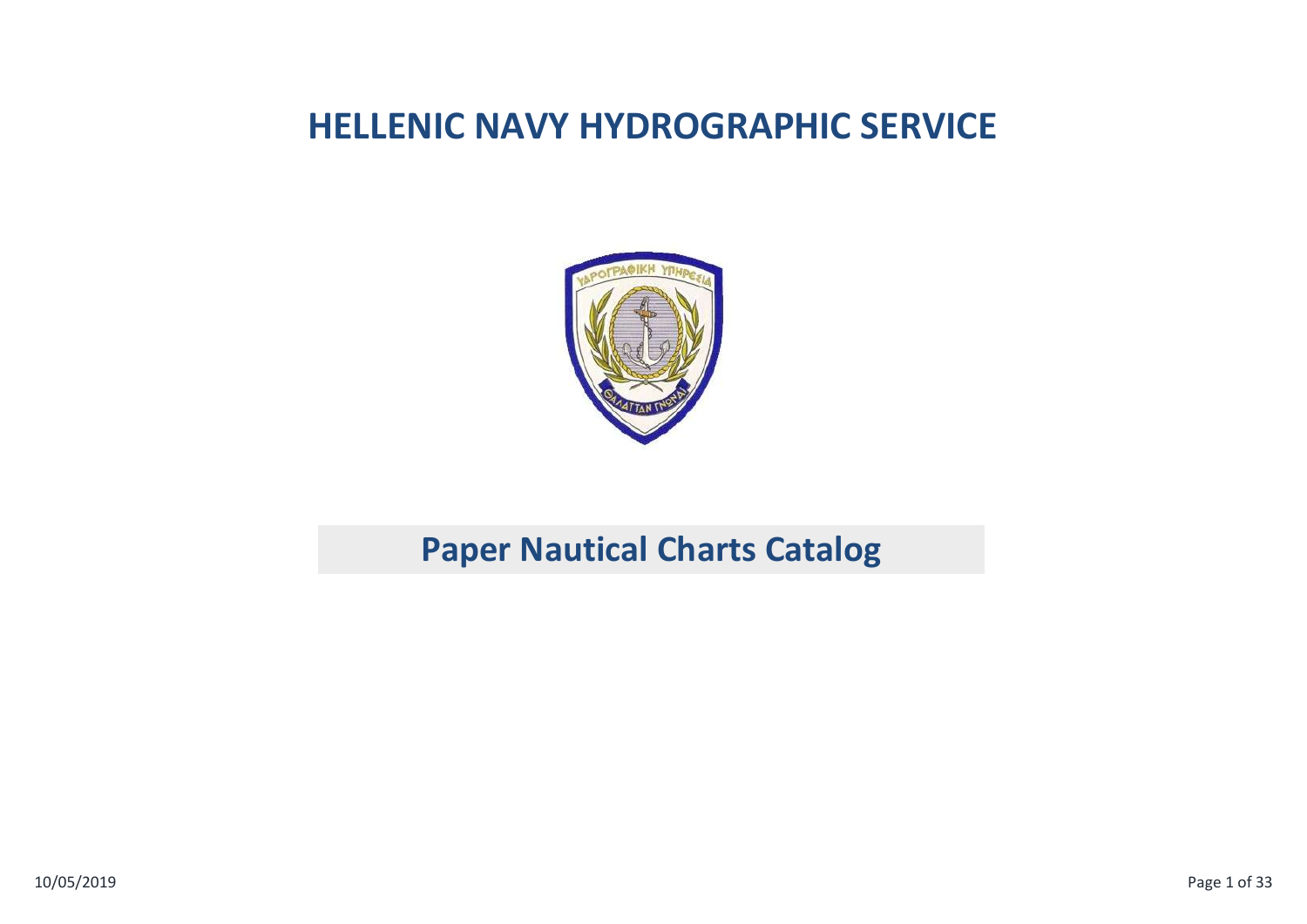| <b>XEE</b>       | <b>INT</b>      | <b>Title</b>                                        | <b>Scale</b><br>1: | <b>Datum</b> | N | S                                                    | W | Е | <b>Edition</b> | Year 1st Year Last<br><b>Edition</b> |
|------------------|-----------------|-----------------------------------------------------|--------------------|--------------|---|------------------------------------------------------|---|---|----------------|--------------------------------------|
| 016              |                 | <b>Bays and Anchorages of Kerkyra and Othonoi I</b> |                    |              |   |                                                      |   |   | 1959           | 1959                                 |
| 016A             |                 | Ammos Bay - Ammos, Avlaki ports                     | 7500               | ED50         |   | 39°50'35,40 39°50'01,30 19°23'52,60 19°24'52,30      |   |   |                |                                      |
| 016B             |                 | Sidari Anchorage                                    | 5000               | ED50         |   | 39°47'55,05 39°47'32,43 19°42'28,63 19°42'45,36      |   |   |                |                                      |
| 016Г             |                 | Imerolia Bay (Kassopi)                              | 7500               | ED50         |   | 39°47'42,00 39°47'12,61 19°54'30,30 19°55'06,84      |   |   |                |                                      |
| 0164             | Kassopeto Bay   |                                                     | 5000               |              |   | ED50 39°47'41,64 39°47'21,02 19°55'17,21 19°55'34,28 |   |   |                |                                      |
| 016E             |                 | Vroulias Bay (Bolana)                               | 12500              | ED50         |   | 39°47'27,41 39°46'42,93 19°55'32,92 19°57'07,20      |   |   |                |                                      |
| 016Z             |                 | Ag. Spyridon Bay Alipa Harbour and Liapades Bay     | 10000              |              |   | ED50 39°40'38,20 39°39'55,47 19°41'37,79 19°43'56,75 |   |   |                |                                      |
| 016H             |                 | Kouloura - Kalami - Agni Bays                       | 7500               | ED50         |   | 39°44'58,43 39°43'58,54 19°55'42,18 19°56'41,19      |   |   |                |                                      |
| 0160             |                 | <b>Benitses Anchorage</b>                           | 10000              | ED50         |   | 39°32'55,50 39°32'26,87 19°54'42,93 19°55'17,86      |   |   |                |                                      |
| 0161             |                 | Mesongi Anchorage                                   | 10000              | ED50         |   | 39°28'50,77 39°28'37,79 19°56'00,94 19°56'12,59      |   |   |                |                                      |
| 016IA            |                 | Ag. Stefanos - Koufala - Kerasa Bays                | 7500               |              |   | ED50 39°46'03,55 39°45'00,06 19°56'11,75 19°57'23,92 |   |   |                |                                      |
| 016IB            |                 | Potamos Lefkimis Harbour                            | 5000               |              |   | ED50 39°26'19,84 39°26'07,22 20°5'10,02" 20°5'19,47" |   |   |                |                                      |
| 016ΣΤ            |                 | Agios Georgios Bay (Afiona)                         | 15000              |              |   | ED50 39°43'22,85 39°42'10,80 19°39'03,60 19°41'17,92 |   |   |                |                                      |
| 025              |                 | <b>Paxoi Island Bays and Harbours</b>               |                    |              |   |                                                      |   |   | 1960           | 2005                                 |
| 025A             |                 | Paxoi (Gaios) Harbour                               | 7500               |              |   | ED50 39°12'34,13 39°11'30,86 20°11'00,44 20°12'04,60 |   |   |                |                                      |
| 025B             | Lakka Harbour   |                                                     | 7500               | ED50         |   | 39°14'42,00 39°14'01,16 20°7'40,30" 20°8'15,85"      |   |   |                |                                      |
| 025F             | Longos Bay      |                                                     | 7500               | ED50         |   | 39°13'53,57 39°13'17,42 20°9'35,75" 20°10'20,96      |   |   |                |                                      |
| 0254             |                 | Ozia (Oxia) Harbour                                 | 7500               |              |   | ED50 39°11'30,18 39°10'29,09 20°11'59,67 20°12'45,81 |   |   |                |                                      |
| 026              |                 | <b>Bays of Ipeiros</b>                              |                    |              |   |                                                      |   |   | 1960           | 1960                                 |
| 026A             | Ag. Ioannis Bay |                                                     | 7500               | ED50         |   | 39°16'52,40 39°15'34,82 20°27'34,88 20°28'46,43      |   |   |                |                                      |
| 026B             | Parga Bay       |                                                     | 7500               | ED50         |   | 39°17'14,00 39°16'34,00 20°23'18,00 20°23'18,00      |   |   |                |                                      |
| 026 <sub>F</sub> | Fanari Bay      |                                                     | 7500               |              |   | ED50 39°14'32,93 39°13'51,13 20°28'17,07 20°28'57,32 |   |   |                |                                      |
| 0264             | Salaora Bay     |                                                     | 7500               |              |   | ED50 39°2'02,32" 39°1'42,34" 20°51'58,01 20°52'23,42 |   |   |                |                                      |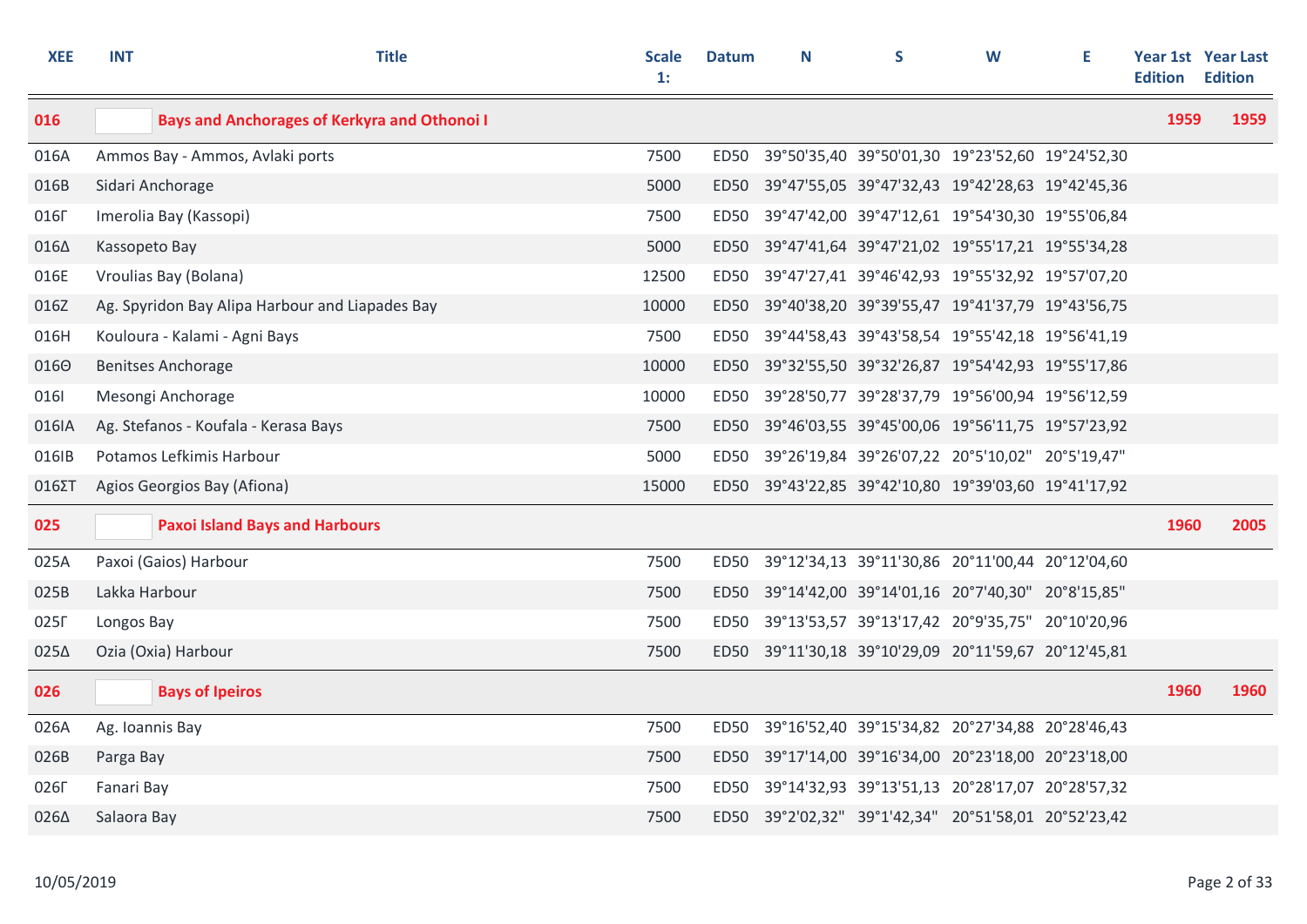| <b>XEE</b>       | <b>INT</b>        | <b>Title</b>                                                | <b>Scale</b><br>$\mathbf{1}$ : | <b>Datum</b> | N | S                                                     | W | Е | <b>Edition</b> | Year 1st Year Last<br><b>Edition</b> |
|------------------|-------------------|-------------------------------------------------------------|--------------------------------|--------------|---|-------------------------------------------------------|---|---|----------------|--------------------------------------|
| 030              |                   | Kefallinia - Ithaki - Echinades, Prokolpos Patron           |                                |              |   |                                                       |   |   | 1959           | 2002                                 |
| 030              |                   | Kefallinia - Ithaki - Echinades, Prokolpos Patron           | 100000                         |              |   | ED50 38°34'56,00 37°55'60,00 20°17'52,00 21°23'42,00  |   |   |                |                                      |
| 036              |                   | <b>Bays and Anchorages of Kefallinia and Ithaki Islands</b> |                                |              |   |                                                       |   |   | 1960           | 2013                                 |
| 036A             |                   | Aetos (Molos) Gulf                                          | 25000                          |              |   | WGS84 38°24'19,60 38°21'46,80 20°40'20,40 20°43'54,50 |   |   |                |                                      |
| 036A1            | Vathi Harbour     |                                                             | 12500                          |              |   | WGS84 38°22'44,58 38°21'49,64 20°41'52,80 20°43'19,20 |   |   |                |                                      |
| 036B             | Argostoli Bay     |                                                             | 20000                          |              |   | ED50 38°12'16,10 38°10'34,20 20°28'17,92 20°30'15,32  |   |   |                |                                      |
| 036B1            |                   | Argostoli Harbour                                           | 7500                           |              |   | ED50 38°11'17,79 38°10'41,30 20°29'05,40 20°29'36,24  |   |   |                |                                      |
| <b>036Г</b>      | Poros Bay         |                                                             | 10000                          |              |   | ED50 38°9'19,10" 38°8'42,00" 20°46'28,00 20°47'22,60  |   |   |                |                                      |
| 0364             | <b>Frikes Bay</b> |                                                             | 15000                          | ED50         |   | 38°28'05,21 38°27'05,16 20°39'39,80 20°41'43,49       |   |   |                |                                      |
| 036E             | Pera Pigadi Bay   |                                                             | 12500                          | ED50         |   | 38°20'20,89 38°19'35,04 20°44'34,39 20°45'13,84       |   |   |                |                                      |
| 036Z             | Polis Bay         |                                                             | 10000                          | ED50         |   | 38°26'32,54 38°25'34,10 20°37'54,48 20°38'36,14       |   |   |                |                                      |
| 036H             | Pis' Aetos Bay    |                                                             | 10000                          | ED50         |   | 38°21'10,07 38°20'39,78 20°40'33,17 20°41'16,86       |   |   |                |                                      |
| 0360             |                   | Ag. Andreas Bay                                             | 10000                          |              |   | ED50 38°18'28,51 38°17'53,70 20°43'16,05 20°43'46,01  |   |   |                |                                      |
| 0361             | Lixouri Harbour   |                                                             | 7500                           | ED50         |   | 38°12'34,40 38°11'52,76 20°26'18,94 20°26'48,22       |   |   |                |                                      |
| 036IA            | Sami Harbour      |                                                             | 7500                           | ED50         |   | 38°15'30,39 38°14'55,60 20°38'09,20 20°39'29,81       |   |   |                |                                      |
| 036IB            | Fiskardo Bay      |                                                             | 7500                           | ED50         |   | 38°27'55,05 38°27'13,14 20°34'28,85 20°35'14,57       |   |   |                |                                      |
| 036IF            |                   | Ag. Efimia Harbour                                          | 5000                           | ED50         |   | 38°18'17,50 38°17'56,50 20°35'51,70 20°36'16,00       |   |   |                |                                      |
| 036ΣT            | Kioni Bay         |                                                             | 10000                          | ED50         |   | 38°27'10,20 38°26'33,28 20°41'23,58 20°42'15,17       |   |   |                |                                      |
| 061              |                   | <b>Harbours and Bays of the S W Coasts of Peloponnisos</b>  |                                |              |   |                                                       |   |   | 1967           | 1967                                 |
| 061A             |                   | Ormos Kyparissias                                           | 5000                           |              |   | ED50 37°15'37,57 37°15'06,47 21°39'40,64 21°40'28,85  |   |   |                |                                      |
| 061B             | Kyllini Harbour   |                                                             | 10000                          |              |   | ED50 37°56'46,00 37°55'60,00 21°8'06,00" 21°9'30,00"  |   |   |                |                                      |
| 061 <sub>F</sub> | Limin Koronis     |                                                             | 10000                          |              |   | ED50 36°48'14,15 36°47'23,15 21°56'58,30 21°58'21,96  |   |   |                |                                      |
| 0614             |                   | <b>Ormos Methonis</b>                                       | 15000                          |              |   | ED50 36°49'12,19 36°47'37,34 21°41'44,13 21°43'48,84  |   |   |                |                                      |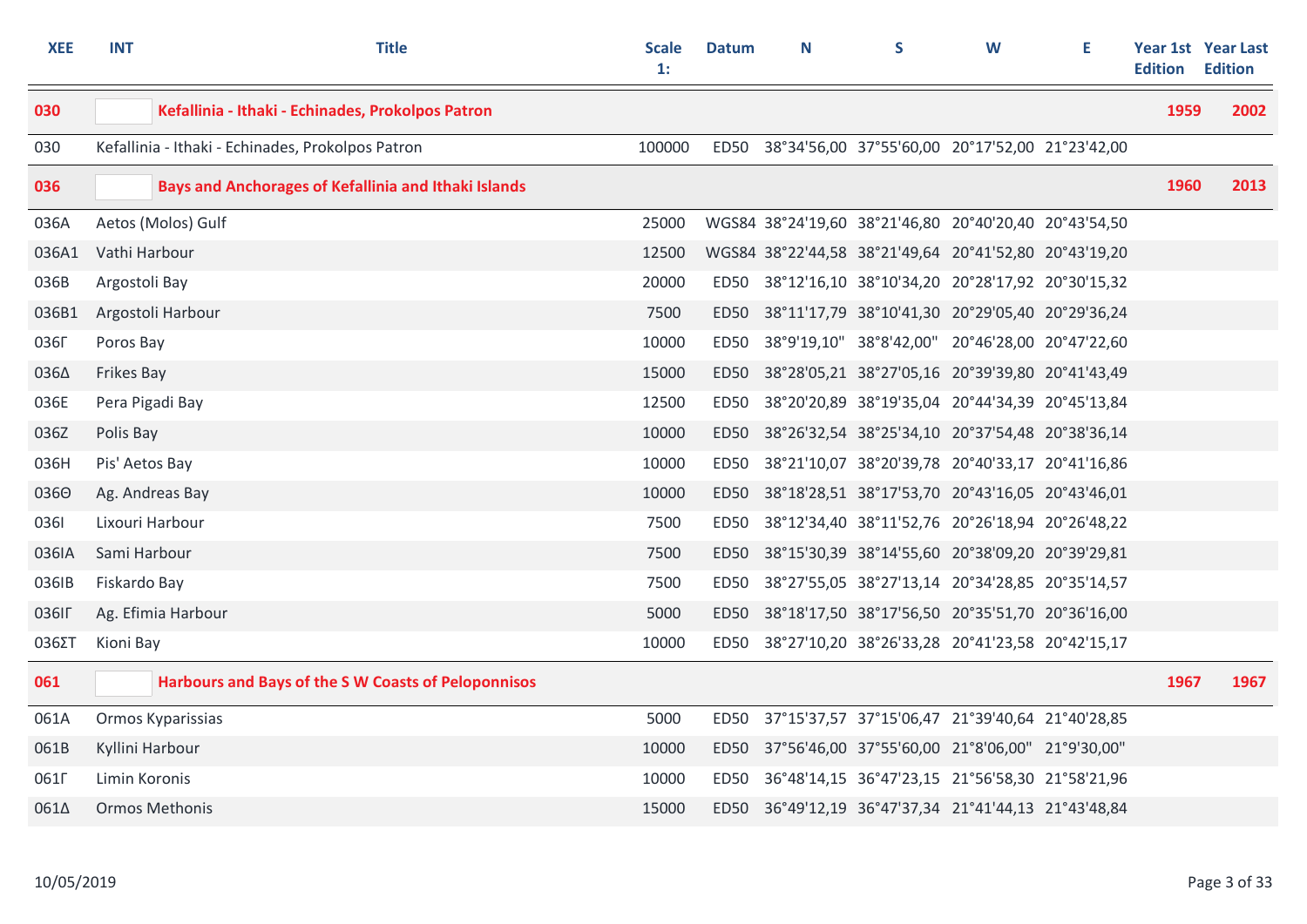| <b>XEE</b>       | <b>INT</b>           | <b>Title</b>                                              | <b>Scale</b><br>1: | <b>Datum</b> | N | S.                                                   | W | Е | <b>Edition</b> | Year 1st Year Last<br><b>Edition</b> |
|------------------|----------------------|-----------------------------------------------------------|--------------------|--------------|---|------------------------------------------------------|---|---|----------------|--------------------------------------|
| 085              |                      | Ormoi Gramvousas - Kolymvariou - Ag. Theodoron (Kriti I.) |                    |              |   |                                                      |   |   | 1962           | 1962                                 |
| 085A             |                      | Ormos Gramvousa                                           | 12500              |              |   | ED50 35°36'47,21 35°34'29,52 23°34'09,51 23°36'02,43 |   |   |                |                                      |
| 085B             |                      | Stenon Ag. Theodoron                                      | 12500              |              |   | ED50 35°32'17,29 35°31'07,72 23°55'01,12 23°56'24,40 |   |   |                |                                      |
| 085 <sub>F</sub> |                      | Kolymvariou Angirovolion (Gonias)                         | 7500               |              |   | ED50 35°33'13,18 35°32'38,22 23°46'21,25 23°47'13,32 |   |   |                |                                      |
| 086              |                      | Ormoi Koutris - Palaiochoras (Kriti I.)                   |                    |              |   |                                                      |   |   | 1962           | 1962                                 |
| 086A             | <b>Ormos Koutris</b> |                                                           | 7500               | ED50         |   | 35°30'40,96 35°29'45,09 23°33'10,16 23°34'50,84      |   |   |                |                                      |
| 086B             |                      | Palaiochóra anchorages                                    | 12500              | <b>ED50</b>  |   | 35°14'30,00 35°12'54,00 23°40'04,00 23°42'42,00      |   |   |                |                                      |
| 095              |                      | <b>Ormoi and Limenes Notion Akton Kritis</b>              |                    |              |   |                                                      |   |   | 1963           | 1963                                 |
| 095A             |                      | Limin Ag. Galinis                                         | 5000               | <b>ED50</b>  |   | 35°5'57,50" 35°5'42,70" 24°41'14,70 24°41'39,20      |   |   |                |                                      |
| 095B             | Ormos Matala         |                                                           | 7500               | <b>ED50</b>  |   | 34°59'56,80 34°59'30,87 24°44'31,83 24°45'02,91      |   |   |                |                                      |
| 095F             | Ormos Sfakion        |                                                           | 10000              | <b>ED50</b>  |   | 35°12'17,08 35°11'21,13 24°7'19,74" 24°8'38,17"      |   |   |                |                                      |
| 0954             |                      | Ormoi Foinikias - Loutro                                  | 10000              | <b>ED50</b>  |   | 35°12'24,39 35°11'18,15 24°3'43,89" 24°6'03,16"      |   |   |                |                                      |
| 097              |                      | Angirovolia Kastelliou - Georgioupoleos (Kriti I.)        |                    |              |   |                                                      |   |   | 1962           | 1962                                 |
| 097A             |                      | Angirovolion Georgioupoleos                               | 7500               |              |   | ED50 35°22'10,23 35°21'35,63 24°15'22,62 24°16'16,43 |   |   |                |                                      |
| 097B             |                      | Angirovolion Kastelliou                                   | 10000              |              |   | ED50 35°30'31,93 35°29'55,45 23°38'12,90 23°39'17,70 |   |   |                |                                      |
| 097 <sub>F</sub> | Kastelli             |                                                           | 15000              | ED50         |   | 35°31'43,00 35°30'36,00 23°37'33,00 23°39'28,00      |   |   |                |                                      |
| 109              | (309)                | Ionio - Aigaio Sea Stretto di Messina to Marmara Denizi   |                    |              |   |                                                      |   |   | 1992           | 2009                                 |
| 109              |                      | Ionio - Aigaio Sea Stretto di Messina to Marmara Denizi   | 1175000            |              |   | ED50 41°41'17,00 34°20'49,00 14°58'37,00 29°38'56,00 |   |   |                |                                      |
| 130              |                      | <b>Argolikos Gulf - Ermionis Sea</b>                      |                    |              |   |                                                      |   |   | 1958           | 2014                                 |
| 130              |                      | Argolikos Gulf - Ermionis Sea                             | 75000              |              |   | ED50 37°35'36,00 37°6'30,00" 22°42'45,00 23°35'30,00 |   |   |                |                                      |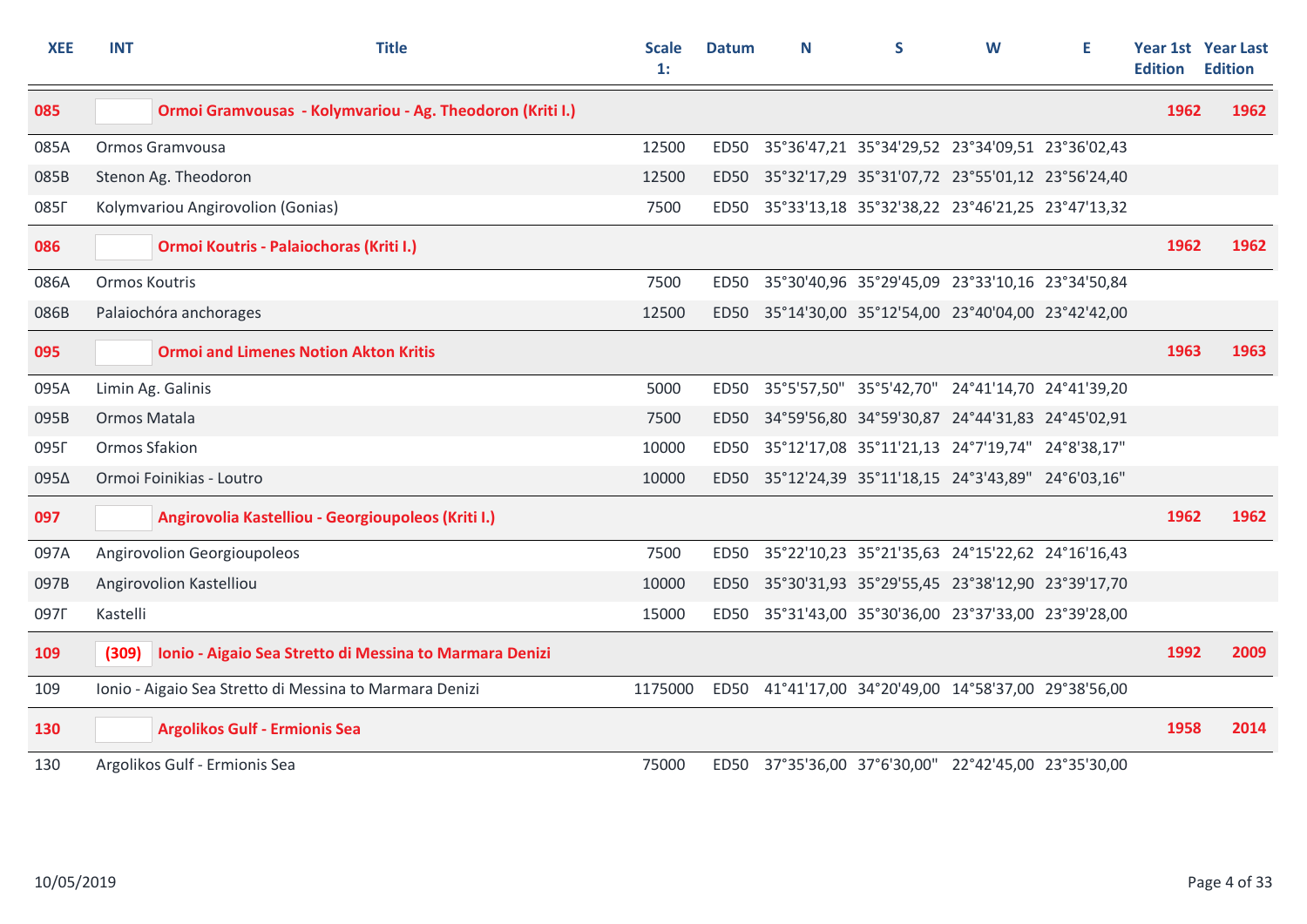| <b>XEE</b>       | <b>INT</b>         | <b>Title</b>                                    | <b>Scale</b><br>$\mathbf{1}$ : | <b>Datum</b> | N                                                    | S                                               | W | Е | Edition | <b>Year 1st Year Last</b><br><b>Edition</b> |
|------------------|--------------------|-------------------------------------------------|--------------------------------|--------------|------------------------------------------------------|-------------------------------------------------|---|---|---------|---------------------------------------------|
| 132              |                    | Tolo - Valtos - Vourlia Bays (Argolikos Gulf)   |                                |              |                                                      |                                                 |   |   | 1974    | 1974                                        |
| 132              |                    | Tolo - Valtos - Vourlia Bays                    | 20000                          |              | ED50 37°33'12,00 37°25'24,00 22°50'30,00 23°3'30,00" |                                                 |   |   |         |                                             |
| 135              |                    | <b>Anchorages in Argolikos Kolpos and Ydras</b> |                                |              |                                                      |                                                 |   |   | 1957    | 1957                                        |
| 135A             |                    | Ermioni (Kastri) Harbour                        | 5000                           |              | ED50 37°23'32,70 37°23'02,80 23°14'51,00 23°15'36,50 |                                                 |   |   |         |                                             |
| 135B             | Limin Ydras        |                                                 | 5000                           |              | ED50 37°21'18,53 37°20'56,78 23°27'35,62 23°28'06,99 |                                                 |   |   |         |                                             |
| 135 <sub>F</sub> |                    | Ormos Mandraki                                  | 5000                           |              | ED50 37°21'31,12 37°21'06,52 23°28'38,85 23°29'09,81 |                                                 |   |   |         |                                             |
| 135∆             |                    | Stenon Spetson and Limin Cheliou                | 25000                          |              | ED50 37°19'51,00 37°15'16,00 23°4'54,00" 23°12'20,00 |                                                 |   |   |         |                                             |
| 135/3            |                    | Dapia Harbour-Baltiza Bay (Spetses I.)          |                                |              |                                                      |                                                 |   |   | 1974    | 1974                                        |
| 135/3            |                    | Dapia Harbour-Baltiza Bay                       | 3000                           |              | ED50 37°16'31,00 37°15'34,40 23°9'11,10" 23°10'04,80 |                                                 |   |   |         |                                             |
| 140/10           |                    | <b>Bay and Port of Markopoulo (Porto-Rafti)</b> |                                |              |                                                      |                                                 |   |   | 1979    | 1979                                        |
|                  |                    | 140/10 Bay and Port of Markopoulo (Porto-Rafti) | 7500                           |              | ED50 37°53'49,00 37°52'02,00 24°0'25,00" 24°3'23,00" |                                                 |   |   |         |                                             |
| 145              |                    | <b>Peiraias Harbour and its Secondary Ports</b> |                                |              |                                                      |                                                 |   |   | 1968    | 1998                                        |
| 145              |                    | Peiraias Harbour and its Secondary Ports        | 5000                           |              | ED50 37°57'52,00 37°55'55,00 23°35'35,00 23°38'52,00 |                                                 |   |   |         |                                             |
| 155              |                    | <b>Plans in Kythnos - Serifos - Sifnos</b>      |                                |              |                                                      |                                                 |   |   | 1960    | 1960                                        |
| 155A             |                    | <b>Ormos Platis Gialos</b>                      | 20000                          | ED50         |                                                      | 36°55'59,44 36°53'24,34 24°42'50,06 24°44'32,85 |   |   |         |                                             |
| 155B             | Ormos Vathi        |                                                 | 10000                          | ED50         | 36°56'01,57 36°55'30,65 24°40'33,20 24°41'37,96      |                                                 |   |   |         |                                             |
| 155F             | Ormos Koutala      |                                                 | 15000                          | ED50         |                                                      | 37°8'25,30" 37°7'25,65" 24°26'15,66 24°27'55,96 |   |   |         |                                             |
| 155∆             | <b>Ormos Faros</b> |                                                 | 10000                          |              | ED50 36°56'43,20 36°56'07,17 24°44'28,13 24°45'20,23 |                                                 |   |   |         |                                             |
| 155E             |                    | Ormos Ag. Stefanou                              | 20000                          | ED50         |                                                      | 37°24'02,90 37°22'50,60 24°27'02,28 24°28'25,79 |   |   |         |                                             |
| 155Z             | Loutra Bay         |                                                 | 10000                          | ED50         | 37°26'47,16 37°26'15,50 24°25'25,63 24°26'05,28      |                                                 |   |   |         |                                             |
| 155H             |                    | Ormos Fikiadha (Kondos)                         | 10000                          | ED50         |                                                      | 36°54'30,96 36°54'08,44 24°41'42,54 24°42'21,43 |   |   |         |                                             |
| $155\Sigma T$    | Ormos Kastro       |                                                 | 7500                           |              | ED50 36°58'38,28 36°58'15,52 24°44'45,25 24°45'03,88 |                                                 |   |   |         |                                             |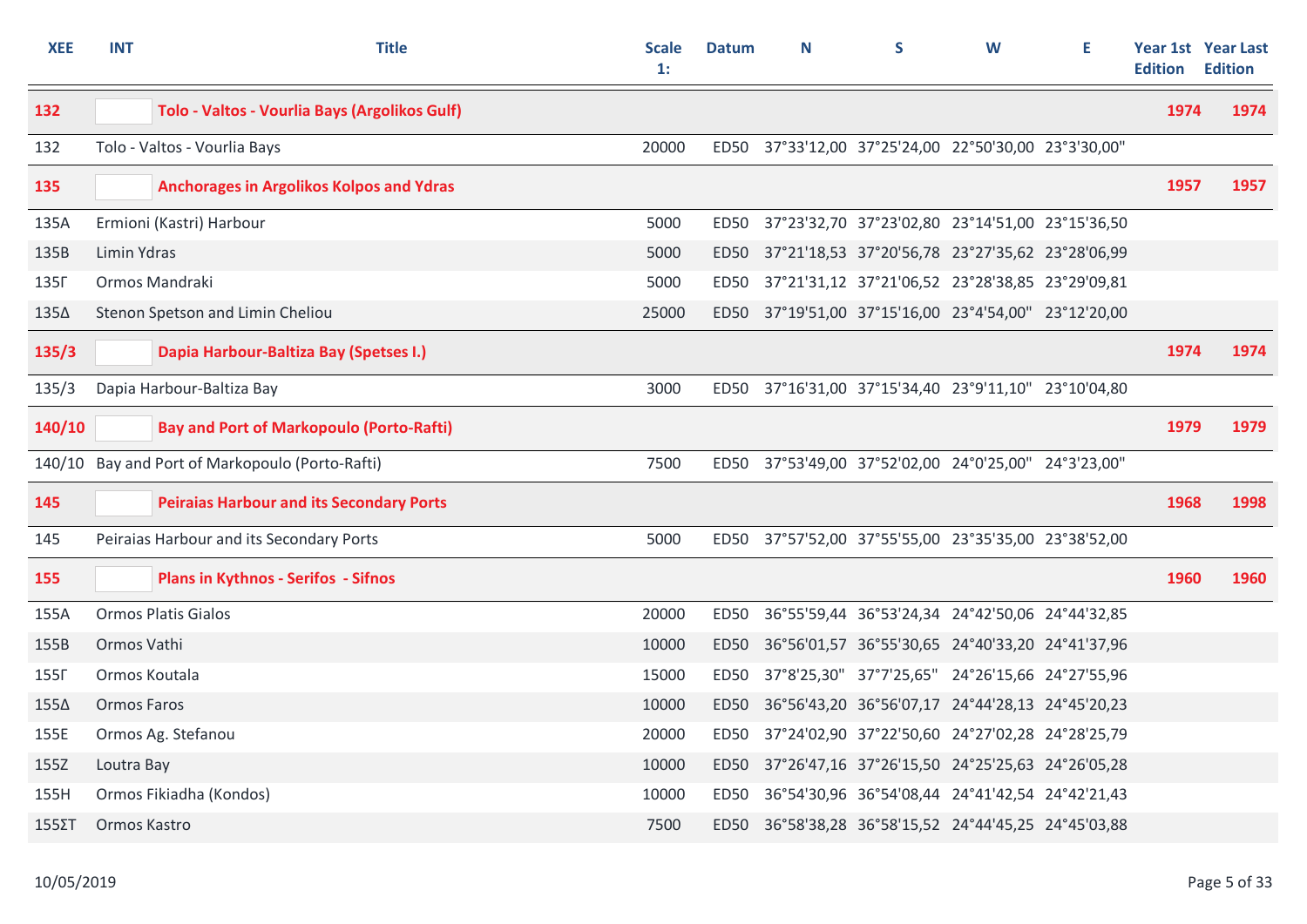| <b>XEE</b>     | <b>INT</b>             | <b>Title</b>                                                                     | <b>Scale</b><br>$\mathbf{1}$ : | <b>Datum</b>     | N           | S                                               | W | Е | <b>Edition</b> | <b>Year 1st Year Last</b><br><b>Edition</b> |
|----------------|------------------------|----------------------------------------------------------------------------------|--------------------------------|------------------|-------------|-------------------------------------------------|---|---|----------------|---------------------------------------------|
| 162            |                        | <b>Bays of Milos I</b>                                                           |                                |                  |             |                                                 |   |   | 1975           | 1975                                        |
| 162A           | Milos Bay              |                                                                                  | 20000                          | ED50             |             | 36°47'24,00 36°41'20,00 24°22'30,00 24°28'30,00 |   |   |                |                                             |
| 162A1          |                        | Adamas Harbour                                                                   | 5000                           | <b>ED50</b>      |             | 36°43'40,58 36°43'15,62 24°26'23,09 24°27'04,49 |   |   |                |                                             |
| 162B           | Provatas Bay           |                                                                                  | 15000                          | <b>ED50</b>      |             | 36°40'23,45 36°39'11,50 24°25'57,22 24°28'44,18 |   |   |                |                                             |
| $\overline{2}$ |                        | <b>Ionio Sea</b>                                                                 |                                |                  |             |                                                 |   |   | 1991           | 2012                                        |
| $\overline{2}$ | Ionio Sea              |                                                                                  | 500000                         | <b>ED50</b>      |             | 40°6'00,00" 35°13'00,00 19°19'60,00 23°37'60,00 |   |   |                |                                             |
| 21             |                        | (3416) Ionio Sea - Northern Part Othonoi I. to Zakynthos I.                      |                                |                  |             |                                                 |   |   | 1988           | 2012                                        |
| 21             |                        | Ionio Sea - Northern Part Othonoi I. to Zakynthos I.                             | 250000                         | ED50             |             | 40°10'60,00 37°45'00,00 19°19'60,00 21°24'30,00 |   |   |                |                                             |
| 211            |                        | Kerkyra I. - Otrando Strait                                                      |                                |                  |             |                                                 |   |   | 1997           | 2006                                        |
| 211            |                        | Kerkyra I. - Otrando Strait                                                      | 150000                         | <b>ED50</b>      |             | 40°33'00,00 39°31'24,00 18°19'10,00 20°15'00,00 |   |   |                |                                             |
| 2111           |                        | (3422) Northern part of Kerkyra I. - Othonoi I. and opposite coasts of Shqiperia |                                |                  |             |                                                 |   |   | 2006           | 2006                                        |
| 2111           |                        | Northern part of Kerkyra I. - Othonoi I. and opposite coasts of Shqiperia        | 75000                          | ED50             |             | 40°13'00,00 39°42'38,00 19°6'15,00" 20°4'00,00" |   |   |                |                                             |
| 212            |                        | (3492) From Othonoi I. to Mytikas Pt. - Kerkyra I. and Paxoi I.                  |                                |                  |             |                                                 |   |   | 2006           | 2013                                        |
| 212            |                        | From Othonoi I. to Mytikas Pt. - Kerkyra I. and Paxoi I.                         | 150000                         | <b>ED50</b>      | 40°0'00,00" | 39°0'00,00" 19°0'00,00" 20°52'45,00             |   |   |                |                                             |
| 212A           |                        | Kerkyra Northern Strait                                                          | 25000                          | <b>ED50</b>      |             | 39°49'00,00 39°43'48,00 19°55'12,00 20°0'45,00" |   |   |                |                                             |
| 212/1          |                        | (3493) Kerkyra Harbour and Approaches                                            |                                |                  |             |                                                 |   |   | 1997           | 2013                                        |
| 212/1          |                        | Kerkyra Harbour and Approaches                                                   | 10000                          | ED <sub>50</sub> |             | 39°40'16,00 39°36'12,80 19°49'60,00 19°57'48,00 |   |   |                |                                             |
|                | 212/1A Kerkyra Harbour |                                                                                  | 5000                           | ED50             |             | 39°38'10,00 39°37'31,60 19°53'30,00 19°55'23,40 |   |   |                |                                             |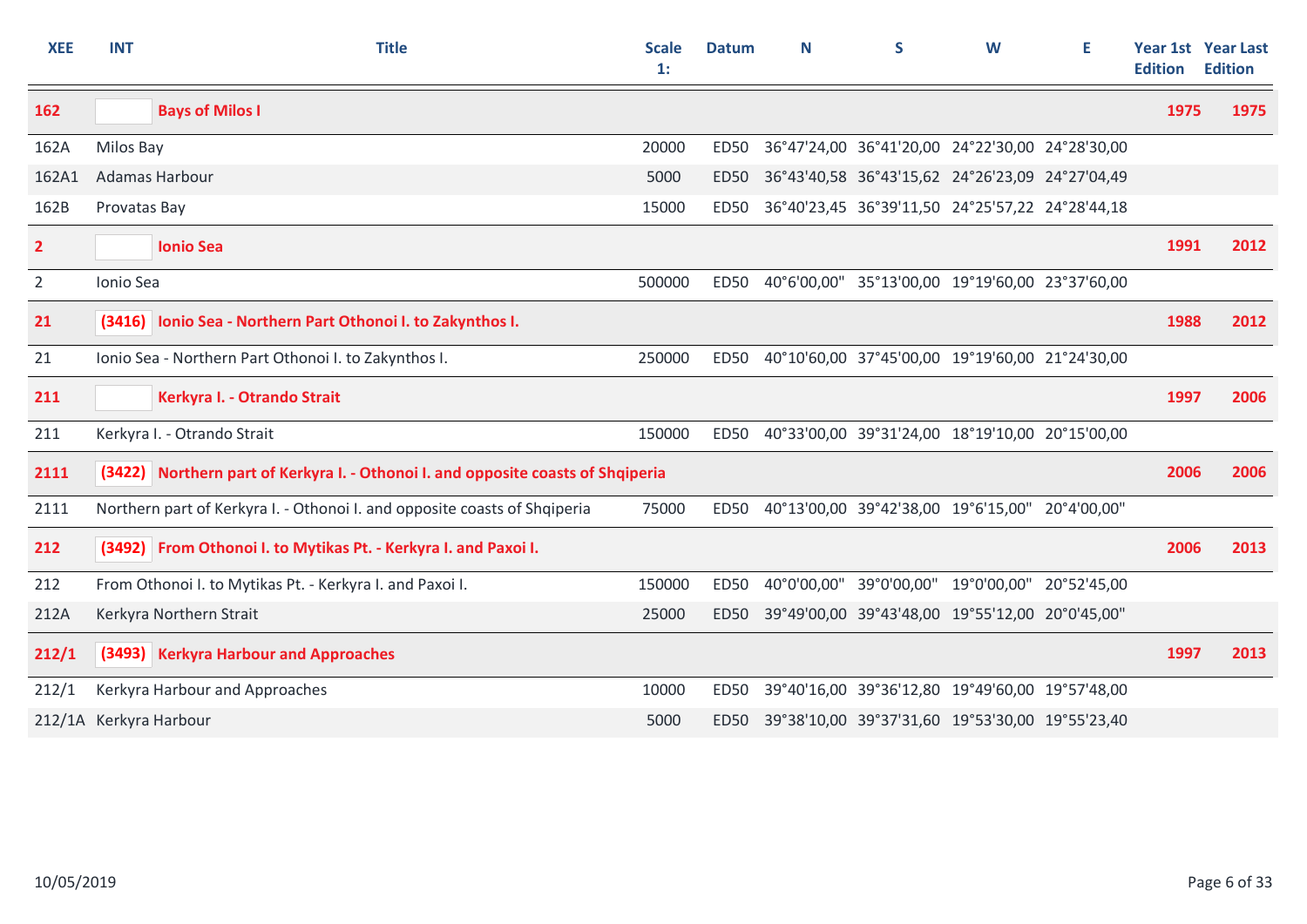| <b>XEE</b>            | <b>INT</b>  | <b>Title</b>                                                | <b>Scale</b><br>1: | <b>Datum</b> | N | S                                                     | W | Е | <b>Edition</b> | Year 1st Year Last<br><b>Edition</b> |
|-----------------------|-------------|-------------------------------------------------------------|--------------------|--------------|---|-------------------------------------------------------|---|---|----------------|--------------------------------------|
| 212/2                 |             | <b>Aproaches to Igoumenitsa Bay and Harbour</b>             |                    |              |   |                                                       |   |   | 1959           | 2017                                 |
| 212/2                 |             | Aproaches to Igoumenitsa Bay and Harbour                    | 25000              |              |   | WGS84 39°32'31,20 39°28'13,80 20°7'37,80" 20°16'04,80 |   |   |                |                                      |
|                       |             | 212/2A Igoumenitsa Channel                                  | 10000              |              |   | WGS84 39°30'22,80 39°29'29,40 20°11'27,60 20°14'50,40 |   |   |                |                                      |
|                       |             | 212/2B Igoumenitsa Harbour                                  | 7500               |              |   | WGS84 39°30'57,00 39°28'57,00 20°14'21,00 20°15'51,60 |   |   |                |                                      |
| 213/1                 |             | <b>Preveza Strait - Bay and Harbour (Ionio Sea)</b>         |                    |              |   |                                                       |   |   | 1982           | 1982                                 |
| 213/1                 |             | Preveza Strait - Bay and Harbour                            | 10000              | ED50         |   | 38°59'15,00 38°55'21,00 20°43'06,00 20°47'08,00       |   |   |                |                                      |
| 213/2                 |             | <b>Lefkas Channel</b>                                       |                    |              |   |                                                       |   |   | 1987           | 1994                                 |
| 213/2A Lefkas Channel |             |                                                             | 5000               | <b>ED50</b>  |   | 38°49'59,00 38°47'04,00 20°42'45,00 20°44'12,00       |   |   |                |                                      |
|                       |             | 213/2B Lefkas Channel (continuation)                        | 5000               | <b>ED50</b>  |   | 38°51'50,20 38°49'38,00 20°42'30,00 20°43'36,00       |   |   |                |                                      |
| 213/2F Vasiliki Bay   |             |                                                             | 10000              | ED50         |   | 38°38'12,00 38°37'18,00 20°35'36,00 20°36'36,00       |   |   |                |                                      |
| 213/2∆ Vlycho Harbour |             |                                                             | 25000              | <b>ED50</b>  |   | 38°43'20,00 38°40'00,00 20°41'18,00 20°43'60,00       |   |   |                |                                      |
| 213/3                 |             | Echinádes Islands - Channel and Port of Mesolongi           |                    |              |   |                                                       |   |   | 2008           | 2008                                 |
|                       |             | 213/3A Astakós Bay and Approaches - Echinádes Islands       | 30000              | ED50         |   | 38°32'50,00 38°20'40,00 20°56'52,00 21°7'60,00"       |   |   |                |                                      |
| 213/3A Astakos Port   |             |                                                             | 10000              | <b>ED50</b>  |   | 38°32'11,00 38°31'29,00 21°4'12,00" 21°6'18,00"       |   |   |                |                                      |
|                       |             | 213/3A Platygiali and Agios Panteleimonas Bays.             | 10000              | <b>ED50</b>  |   | 38°29'38,00 38°27'21,00 21°4'14,00" 21°6'20,00"       |   |   |                |                                      |
|                       |             | 213/3B Channel and Port of Mesolongi                        | 10000              | ED50         |   | 38°22'13,00 38°18'09,00 21°24'19,00 21°25'50,00       |   |   |                |                                      |
| 2131                  |             | <b>Amvrakikos Gulf</b>                                      |                    |              |   |                                                       |   |   | 1983           | 2012                                 |
| 2131                  |             | Amvrakikos Gulf                                             | 50000              | ED50         |   | 39°5'10,00" 38°44'54,00 20°37'06,00 21°11'11,00       |   |   |                |                                      |
| 2131A                 |             | Amfilojkhia Bay                                             | 10000              | ED50         |   | 38°53'14,00 38°51'49,70 21°9'12,70" 21°10'39,20       |   |   |                |                                      |
| 2131B                 | Vonitsa Bay |                                                             | 20000              |              |   | ED50 38°56'48,40 38°55'06,80 20°51'51,70 20°54'57,80  |   |   |                |                                      |
| 22                    |             | (3418) Ionio Sea - Southern Part Zakynthos I. To C. Tainaro |                    |              |   |                                                       |   |   | 1986           | 1986                                 |
| 22                    |             | Ionio Sea - Southern Part Zakynthos I. To C. Tainaro        | 250000             |              |   | ED50 38°0'00,00" 35°45'00,00 20°26'60,00 22°31'00,00  |   |   |                |                                      |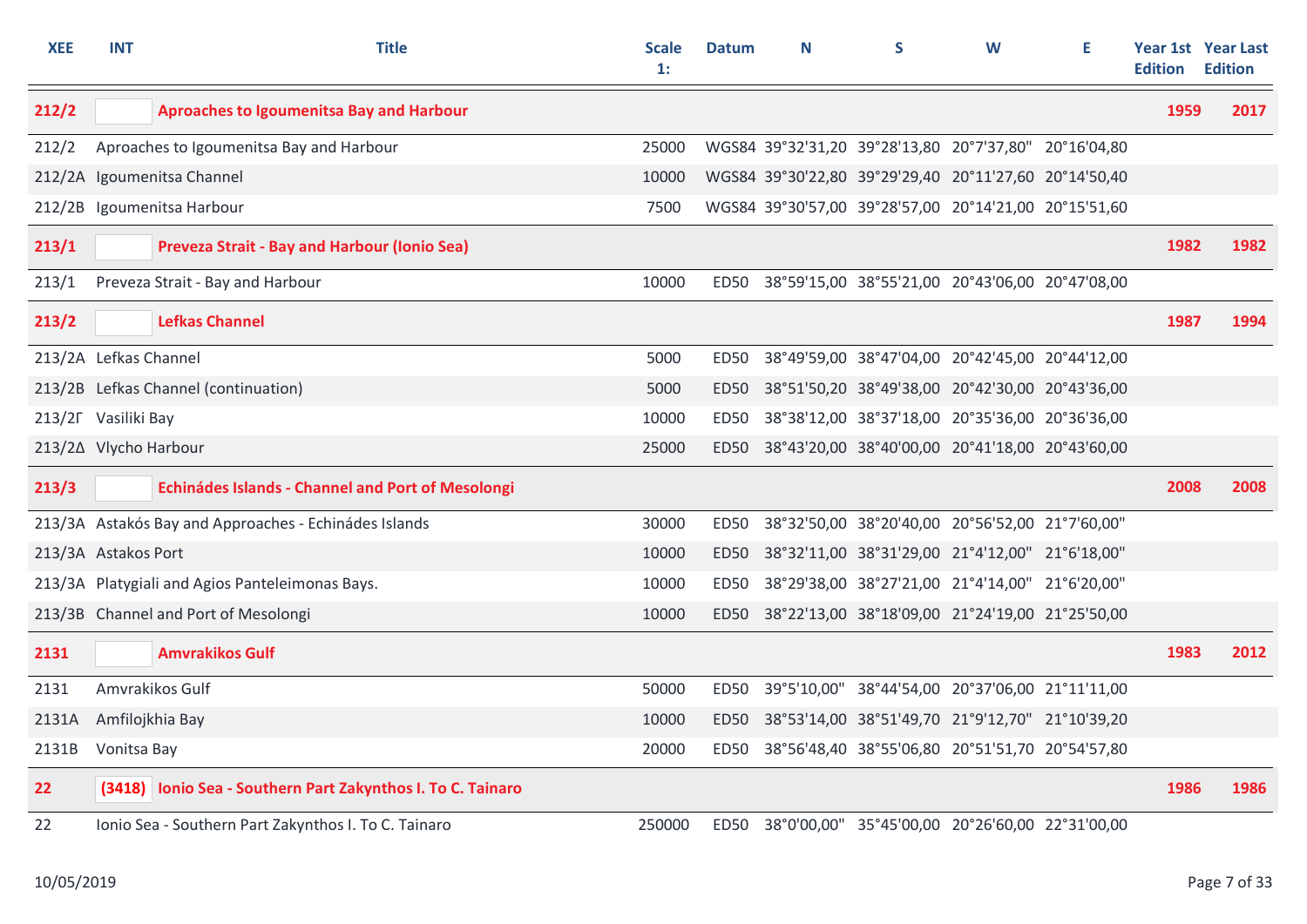| <b>XEE</b> | <b>INT</b>            | <b>Title</b>                                    | <b>Scale</b><br>1: | <b>Datum</b> | N | S                                                    | W | Е | <b>Edition</b> | Year 1st Year Last<br><b>Edition</b> |
|------------|-----------------------|-------------------------------------------------|--------------------|--------------|---|------------------------------------------------------|---|---|----------------|--------------------------------------|
| 221/1      |                       | <b>Harbours of Zakynthos I.</b>                 |                    |              |   |                                                      |   |   | 2002           | 2002                                 |
|            |                       | 221/1A Bay and Harbour of Zakynthos             | 7500               | ED50         |   | 37°48'23,00 37°46'16,00 20°53'15,00 20°55'30,00      |   |   |                |                                      |
|            |                       | 221/1B Agios Nikolaos Harbour                   | 5000               |              |   | ED50 37°54'55,70 37°54'02,00 20°42'11,00 20°43'11,30 |   |   |                |                                      |
| 221/2      |                       | <b>Katakolo Harbour. (Peloponnisos W.coast)</b> |                    |              |   |                                                      |   |   | 1985           | 1985                                 |
| 221/2      |                       | Katakolo Harbour                                | 7500               |              |   | ED50 37°40'03,40 37°37'42,20 21°18'34,40 21°20'49,00 |   |   |                |                                      |
| 221/3      |                       | <b>Bay of Navarin. (Peloponnisos W.coast)</b>   |                    |              |   |                                                      |   |   | 1953           | 1997                                 |
| 221/3      | Bay of Navarin        |                                                 | 12500              | ED50         |   | 36°59'22,00 36°52'02,00 21°37'39,00 21°44'03,00      |   |   |                |                                      |
|            | 221/3A Pylos Harbour  |                                                 | 5000               |              |   | ED50 36°55'26,90 36°54'42,00 21°41'13,00 21°42'14,30 |   |   |                |                                      |
| 222/1      |                       | <b>Bays and Harbours of Lakonikos Gulf</b>      |                    |              |   |                                                      |   |   | 2000           | 2000                                 |
|            |                       | 222/1A Kagio Harbour-Vathy Bay                  | 25000              |              |   | ED50 36°26'26,40 36°23'14,00 22°28'35,00 22°30'33,10 |   |   |                |                                      |
|            |                       | 222/1B Kotronas Harbour                         | 10000              |              |   | ED50 36°37'16,00 36°36'52,00 22°29'14,00 22°30'13,00 |   |   |                |                                      |
|            | 222/1Γ Skoutari Bay   |                                                 | 15000              | ED50         |   | 36°40'18,00 36°37'15,90 22°29'57,00 22°33'13,90      |   |   |                |                                      |
|            |                       | 222/1∆ Gytheio Harbour and approaches           | 12500              |              |   | ED50 36°47'05,10 36°43'58,00 22°33'12,00 22°35'58,30 |   |   |                |                                      |
|            |                       | 222/1∆ Gytheio Harbour                          | 5000               | ED50         |   | 36°45'53,00 36°45'25,40 22°33'59,60 22°34'19,10      |   |   |                |                                      |
|            | 222/1E Xyli Bay       |                                                 | 25000              |              |   | ED50 36°42'02,40 36°37'27,20 22°48'30,00 22°55'01,80 |   |   |                |                                      |
|            | 222/1E Plytra Harbour |                                                 | 5000               | ED50         |   | 36°41'25,80 36°40'59,60 22°49'42,30 22°50'27,50      |   |   |                |                                      |
|            |                       | 222/1Σ Vatika Bay (Voion)                       | 25000              |              |   | ED50 36°34'23,50 36°29'04,00 22°57'21,90 23°6'28,20" |   |   |                |                                      |
|            |                       | 222/12 Elafonisos Harbour                       | 7500               | ED50         |   | 36°31'24,50 36°30'18,30 22°57'51,30 22°59'31,10      |   |   |                |                                      |
|            |                       | 222/12 Neapolis and Palaiokastro Harbours       | 7500               | ED50         |   | 36°30'58,40 36°29'27,70 23°2'57,00" 23°4'13,60"      |   |   |                |                                      |
| 222/2      |                       | <b>Kalamata Harbour. (Messiniakos Gulf)</b>     |                    |              |   |                                                      |   |   | 1983           | 1983                                 |
| 222/2      |                       | Kalamata Harbour                                | 5000               |              |   | ED50 37°1'40,40" 37°0'29,00" 22°6'01,80" 22°7'59,20" |   |   |                |                                      |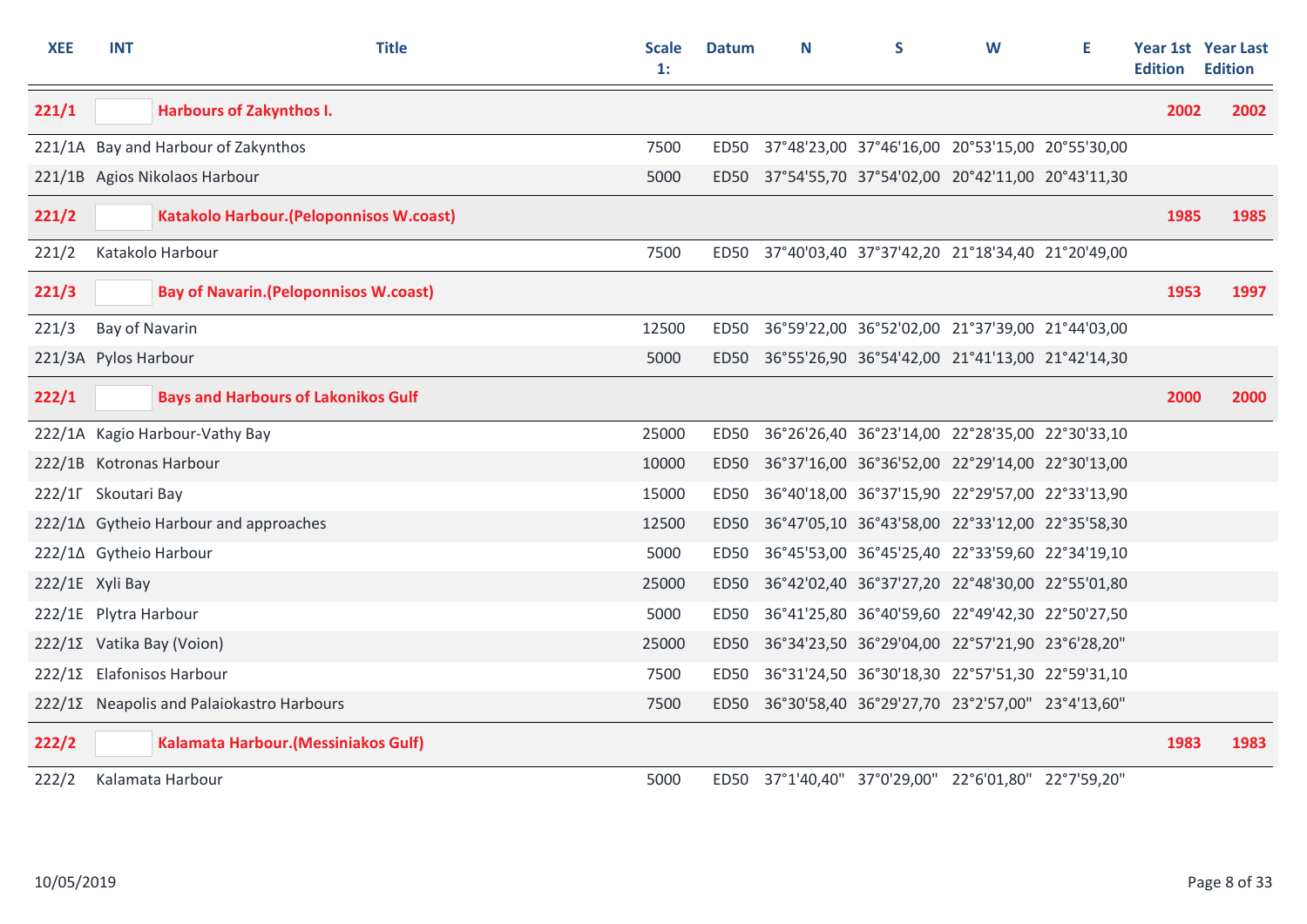| <b>XEE</b>           | <b>INT</b>           | <b>Title</b>                                                | <b>Scale</b><br>1: | <b>Datum</b> | N | S                                                     | W | Е | <b>Edition</b> | <b>Year 1st Year Last</b><br><b>Edition</b> |
|----------------------|----------------------|-------------------------------------------------------------|--------------------|--------------|---|-------------------------------------------------------|---|---|----------------|---------------------------------------------|
| 222/3                |                      | <b>Bays and Harbours of Kythira and Antikythira Islands</b> |                    |              |   |                                                       |   |   | 1998           | 1998                                        |
|                      |                      | 222/3A Ag. Pelagia Harbour                                  | 5000               | ED50         |   | 36°19'58,00 36°19'32,00 22°58'42,00 22°59'18,00       |   |   |                |                                             |
|                      | 222/3B Diakofti Bay  |                                                             | 10000              | <b>ED50</b>  |   | 36°16'41,00 36°15'49,00 23°3'36,00" 23°5'14,00"       |   |   |                |                                             |
|                      |                      | 222/3F Ag. Nikolaos Bay                                     | 12500              | ED50         |   | 36°14'37,00 36°12'57,00 23°2'54,00" 23°7'15,00"       |   |   |                |                                             |
|                      | 222/3F Avlemonas Bay |                                                             | 5000               | ED50         |   | 36°13'42,00 36°13'20,00 23°4'45,00" 23°5'09,00"       |   |   |                |                                             |
|                      | 222/3∆ Kapsali Bay   |                                                             | 5000               | <b>ED50</b>  |   | 36°8'50,00" 36°7'59,00" 22°59'18,00 23°0'23,00"       |   |   |                |                                             |
|                      | 222/3E Potamos Bay   |                                                             | 10000              | ED50         |   | 35°53'48,00 35°52'53,00 23°17'06,00 23°18'18,00       |   |   |                |                                             |
| 231/1                |                      | <b>Approaches and harbour of of Aigio</b>                   |                    |              |   |                                                       |   |   | 2015           | 2015                                        |
| 231/1                |                      | Approaches and Harbour of Aígio                             | 12000              |              |   | WGS84 38°18'28,02 38°15'00,00 22°2'22,80" 22°8'33,09" |   |   |                |                                             |
| 231/1A Aígio Harbour |                      |                                                             | 2500               |              |   | WGS84 38°15'53,54 38°15'10,20 22°2'22,80" 22°5'41,72" |   |   |                |                                             |
| 231/2                |                      | (3497) Patrai Harbour. (Patraikos Gulf)                     |                    |              |   |                                                       |   |   | 2001           | 2019                                        |
| 231/2                | Patrai Harbour       |                                                             | 7500               |              |   | WGS84 38°16'38,00 38°12'15,00 21°40'54,00 21°44'46,00 |   |   |                |                                             |
| 231/3                |                      | <b>Rion-Antirrion Strait</b>                                |                    |              |   |                                                       |   |   | 2001           | 2001                                        |
| 231/3                |                      | <b>Rion-Antirrion Strait</b>                                | 7500               | ED50         |   | 38°20'45,00 38°17'42,00 21°43'36,00 21°49'18,00       |   |   |                |                                             |
| 2311                 |                      | <b>Patraikos Gulf - Approaches of Rio-Antirrio Bridge</b>   |                    |              |   |                                                       |   |   | 2007           | 2007                                        |
| 2311                 |                      | Patraikos Gulf - Approaches of Rio-Antirrio Bridge          | 50000              |              |   | WGS84 38°26'14,40 38°5'56,40" 21°17'15,60 21°54'57,60 |   |   |                |                                             |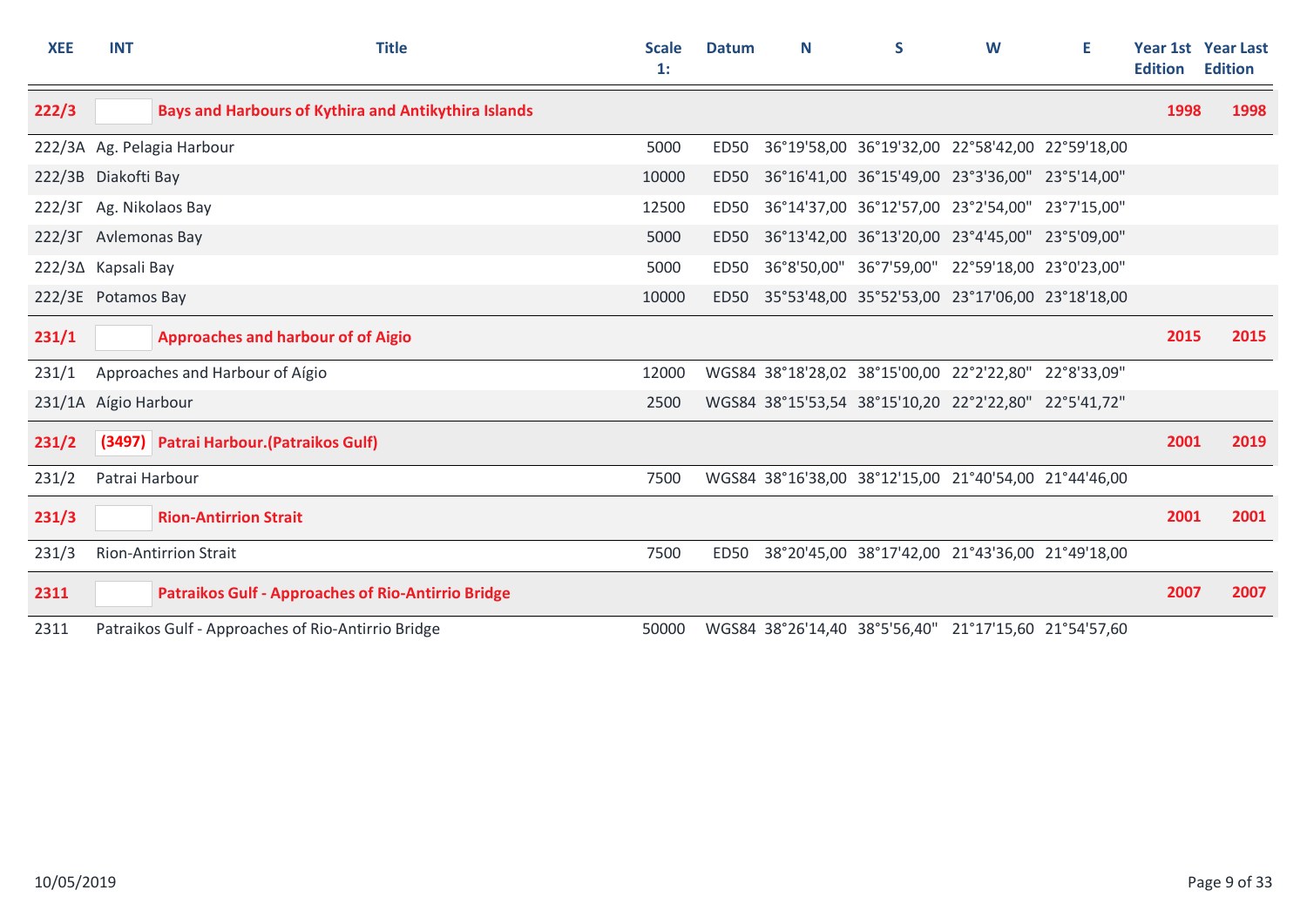| <b>XEE</b>             | <b>INT</b>    | <b>Title</b>                                         | <b>Scale</b><br>1: | <b>Datum</b> | N | S | W                                                    | E. | <b>Edition</b> | Year 1st Year Last<br><b>Edition</b> |
|------------------------|---------------|------------------------------------------------------|--------------------|--------------|---|---|------------------------------------------------------|----|----------------|--------------------------------------|
| 232                    |               | Korinthiakos Gulf, Psaromyta C. to Korinthos Canal   |                    |              |   |   |                                                      |    | 1938           | 1999                                 |
| 232                    |               | Korinthiakos Gulf Psaromyta C. to Korinthos Canal    | 100000             | ED50         |   |   | 38°28'42,00 37°49'12,00 22°9'30,00" 23°14'12,00      |    |                |                                      |
| 232A                   |               | Vathy, Nousa and Ag. Ioannis Bays                    | 20000              | <b>ED50</b>  |   |   | 38°13'36,00 38°11'54,00 22°55'00,00 22°58'12,00      |    |                |                                      |
| 232A1                  | Nousa Bay     |                                                      | 7500               | ED50         |   |   | 38°13'36,00 38°12'36,00 22°56'18,00 22°57'22,00      |    |                |                                      |
| 232B                   |               | Xylokastro Anchorage                                 | 20000              | <b>ED50</b>  |   |   | 38°5'24,00" 38°3'46,70" 22°37'12,00 22°38'54,00      |    |                |                                      |
| 232F                   | Kiato Harbour |                                                      | 10000              | <b>ED50</b>  |   |   | 38°1'18,00" 38°0'29,40" 22°44'40,70 22°45'36,00      |    |                |                                      |
| 232∆                   |               | Vrachati Anchorage                                   | 20000              |              |   |   | ED50 37°59'01,00 37°57'24,00 22°48'00,00 22°49'22,30 |    |                |                                      |
| 232/1                  |               | <b>Bays in the North Coasts of Korinthiakos Gulf</b> |                    |              |   |   |                                                      |    | 1938           | 1979                                 |
|                        |               | 232/1A Krissaios Gulf (Iteas)                        | 25000              |              |   |   | ED50 38°27'20,00 38°19'44,00 22°22'12,00 22°32'34,00 |    |                |                                      |
| 232/1A Itea Port       |               |                                                      | 10000              |              |   |   | ED50 38°26'17,46 38°25'33,30 22°24'58,24 22°25'51,00 |    |                |                                      |
|                        |               | 232/1B Eratini and Panormos Bays                     | 20000              |              |   |   | ED50 38°21'53,10 38°20'21,36 22°12'37,27 22°16'10,59 |    |                |                                      |
| 232/1F Vidavis Bay     |               |                                                      | 20000              |              |   |   | ED50 38°21'34,21 38°20'05,01 22°17'25,02 22°19'14,16 |    |                |                                      |
|                        |               | 232/1∆ Agios Ioannis Bay (Skala)                     | 10000              | ED50         |   |   | 38°13'01,28 38°12'25,96 22°57'23,85 22°58'09,28      |    |                |                                      |
| 232/1E Antikyron Gulf  |               |                                                      | 50000              |              |   |   | ED50 38°23'46,00 38°15'50,00 22°34'15,00 22°45'25,00 |    |                |                                      |
| 232/2                  |               | <b>Port and Canal of Korinthos with Approaches</b>   |                    |              |   |   |                                                      |    | 2000           | 2000                                 |
| 232/2                  |               | Port and Canal of Korinthos with Approaches          | 12500              | ED50         |   |   | 37°59'04,00 37°53'60,00 22°54'20,00 23°3'43,00"      |    |                |                                      |
| 232/2A Korinthos Port  |               |                                                      | 5000               | <b>ED50</b>  |   |   | 37°57'06,00 37°56'26,00 22°55'47,50 22°56'50,30      |    |                |                                      |
| 232/2B Poseidonia Port |               |                                                      | 5000               | <b>ED50</b>  |   |   | 37°57'36,00 37°56'56,00 22°57'10,60 22°57'53,80      |    |                |                                      |
| 232/2F Loutraki Port   |               |                                                      | 5000               | <b>ED50</b>  |   |   | 37°59'04,00 37°58'34,00 22°58'15,00 22°58'42,00      |    |                |                                      |
| 232/2∆ Isthmia Port    |               |                                                      | 5000               | <b>ED50</b>  |   |   | 37°55'17,00 37°54'48,00 23°0'27,00" 23°0'56,00"      |    |                |                                      |
| 232/2E Kalamaki        |               |                                                      | 5000               |              |   |   | ED50 37°55'29,30 37°54'58,00 23°1'06,00" 23°1'56,50" |    |                |                                      |
| 232/2Z Sousaki Point   |               |                                                      | 5000               |              |   |   | ED50 37°55'30,00 37°54'42,00 23°2'54,00" 23°3'36,00" |    |                |                                      |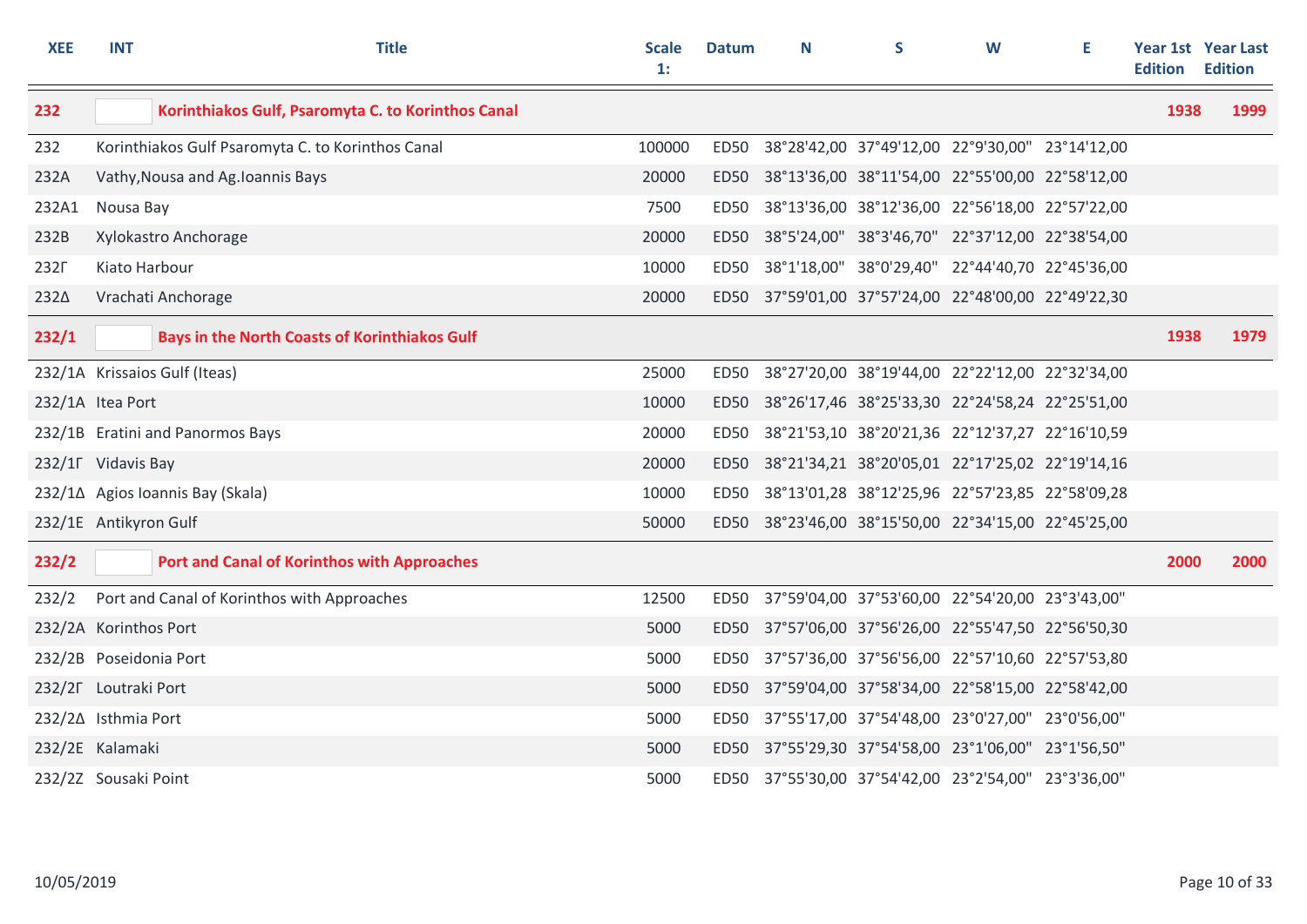| <b>XEE</b> | <b>INT</b>          | <b>Title</b>                                         | <b>Scale</b><br>1: | <b>Datum</b> | N | S                                                    | W | Е | <b>Edition</b> | Year 1st Year Last<br><b>Edition</b> |
|------------|---------------------|------------------------------------------------------|--------------------|--------------|---|------------------------------------------------------|---|---|----------------|--------------------------------------|
| 260/11     |                     | <b>Dafni Bay</b>                                     |                    |              |   |                                                      |   |   | 1974           | 1974                                 |
|            | 260/11 Dafni Bay    |                                                      | 2000               | ED50         |   | 40°13'06,20 40°12'28,60 24°13'03,40 24°13'41,14      |   |   |                |                                      |
| 260/12     |                     | <b>Megisti Lavra Bay</b>                             |                    |              |   |                                                      |   |   | 1974           | 1974                                 |
|            |                     | 260/12 Megisti Lavra Bay                             | 2000               |              |   | ED50 40°10'40,00 40°10'11,50 24°23'04,40 24°23'53,90 |   |   |                |                                      |
| 260/13     |                     | <b>Kaliagra Bay</b>                                  |                    |              |   |                                                      |   |   | 1974           | 1974                                 |
|            | 260/13 Kaliagra Bay |                                                      | 2000               | ED50         |   | 40°16'03,30 40°15'26,00 24°16'35,00 24°17'13,00      |   |   |                |                                      |
| 266        |                     | <b>Bays and Anchorages of Toronaios Gulf</b>         |                    |              |   |                                                      |   |   | 2000           | 2000                                 |
| 266A       |                     | Gerakini Anchorage                                   | 7500               | ED50         |   | 40°16'44,00 40°15'24,00 23°25'43,00 23°27'49,00      |   |   |                |                                      |
| 266B       | Koufo Bay           |                                                      | 7500               | <b>ED50</b>  |   | 39°58'34,00 39°57'10,00 23°53'36,00 23°55'41,80      |   |   |                |                                      |
| 28         |                     | <b>Ports and Bays of Limnos - Agios Efstratios I</b> |                    |              |   |                                                      |   |   | 1930           | 2012                                 |
| 28B        | Ag. Pavlos Bay      |                                                      | 10000              | <b>ED50</b>  |   | 39°51'19,37 39°50'07,81 25°6'05,94" 25°8'02,35"      |   |   |                |                                      |
| <b>28F</b> |                     | <b>Agios Efstratios Port</b>                         | 5000               | <b>ED50</b>  |   | 39°32'36,90 39°32'11,10 24°58'46,50 24°59'23,90      |   |   |                |                                      |
| 28Δ        |                     | Kondias Harbour                                      | 12500              | ED50         |   | 39°51'26,00 39°49'36,00 25°8'15,00" 25°10'32,00      |   |   |                |                                      |
| 280/1      |                     | Kamariotissa Bay.(Samothraki I.)                     |                    |              |   |                                                      |   |   | 1977           | 1977                                 |
| 280/1      |                     | Kamariotissa Bay                                     | 5000               |              |   | ED50 40°29'18,00 40°28'06,00 25°26'36,00 25°28'39,00 |   |   |                |                                      |
| 290/1      |                     | <b>Moudros Harbour. (Limnos I.)</b>                  |                    |              |   |                                                      |   |   | 1976           | 1976                                 |
| 290/1      |                     | Moudros Harbour                                      | 2000               | ED50         |   | 39°52'43,50 39°52'15,00 25°15'27,00 25°16'16,00      |   |   |                |                                      |
| 31         |                     | (3704) North Evvoikos Gulf to Kavala Gulf            |                    |              |   |                                                      |   |   | 1987           | 1987                                 |
| 31         |                     | North Evvoikos Gulf to Kavala Gulf                   | 250000             |              |   | ED50 40°58'00,00 38°37'00,00 22°30'00,00 24°34'30,00 |   |   |                |                                      |

 $\mathbb{Z}$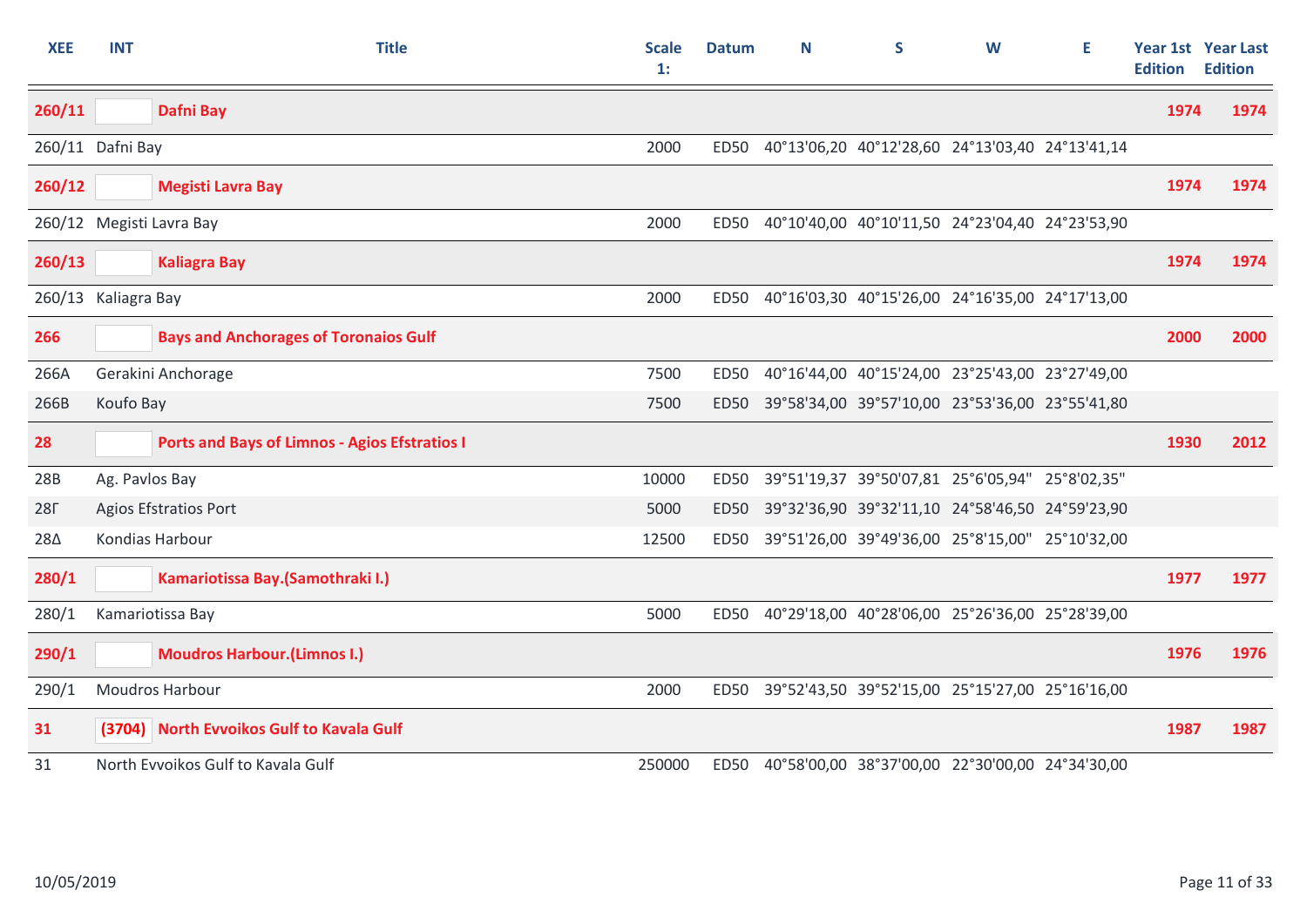| <b>XEE</b> | <b>INT</b>     | <b>Title</b>                                               | <b>Scale</b><br>1: | <b>Datum</b> | N | S                                                     | W | Е | <b>Edition</b> | <b>Year 1st Year Last</b><br><b>Edition</b> |
|------------|----------------|------------------------------------------------------------|--------------------|--------------|---|-------------------------------------------------------|---|---|----------------|---------------------------------------------|
| 311/1      |                | (3773) Bay and Port of Thessaloniki                        |                    |              |   |                                                       |   |   | 2001           | 2001                                        |
| 311/1      |                | Bay and Port of Thessaloniki                               | 10000              | ED50         |   | 40°38'45,00 40°34'42,00 22°49'54,00 22°57'42,00       |   |   |                |                                             |
| 311/2      |                | Approaches Nea Moudania Harbour and Nea Potidaia Canal     |                    |              |   |                                                       |   |   | 2013           | 2013                                        |
| 311/2      |                | Approaches Nea Moudania Harbour and Nea Potidaia Canal     | 15000              |              |   | WGS84 40°15'11,20 40°10'59,52 23°13'16,30 23°20'58,20 |   |   |                |                                             |
|            |                | 311/2A Nea Moudania Harbour                                | 2500               |              |   | WGS84 40°14'24,00 40°13'57,00 23°16'14,50 23°17'31,50 |   |   |                |                                             |
|            |                | 311/2B Nea Potidaia Canal                                  | 2500               |              |   | WGS84 40°11'55,32 40°11'42,36 23°18'59,76 23°20'16,80 |   |   |                |                                             |
| 311/3      |                | <b>Port of Thessaloniki</b>                                |                    |              |   |                                                       |   |   | 2016           | 2016                                        |
| 311/3      |                | Port of Thessaloniki                                       | 6000               |              |   | WGS84 40°38'41,40 40°36'13,57 22°52'26,23 22°57'09,60 |   |   |                |                                             |
| 3111       |                | (3772) Thermaikos Gulf                                     |                    |              |   |                                                       |   |   | 1959           | 2009                                        |
| 3111       |                | Approaches to Thessaloniki gulf and harbour                | 50000              | ED50         |   | 40°39'53,00 40°19'34,00 22°32'11,98 23°10'30,00       |   |   |                |                                             |
| 3111A      | Marina Aretsou |                                                            | 7500               | ED50         |   | 40°35'30,00 40°34'15,00 22°55'35,00 22°57'05,00       |   |   |                |                                             |
| 3111B      |                | Neoi Epivates Harbour                                      | 7500               | ED50         |   | 40°30'43,50 40°30'12,00 22°53'48,00 22°54'58,00       |   |   |                |                                             |
| 3111F      |                | Angelochori Harbour                                        | 7500               | <b>ED50</b>  |   | 40°30'11,00 40°29'32,00 22°48'34,00 22°49'12,00       |   |   |                |                                             |
| 31114      |                | Nea Michaniona Harbour                                     | 7500               | <b>ED50</b>  |   | 40°28'24,00 40°27'22,00 22°50'38,00 22°51'48,00       |   |   |                |                                             |
| 3111E      |                | Epanomi Harbour                                            | 7500               | ED50         |   | 40°24'41,00 40°24'15,00 22°53'19,97 22°53'58,00       |   |   |                |                                             |
| 312        |                | (3720) C. Platamon to Skyros I. including Pagasitikos Gulf |                    |              |   |                                                       |   |   | 2004           | 2004                                        |
| 312        |                | C.Platamon to Skyros I. including Pagasitikos Gulf         | 150000             |              |   | ED50 39°58'24,00 38°58'18,00 22°42'10,00 24°34'53,00  |   |   |                |                                             |
| 312/1      |                | (3768) Volos Port and Approaches                           |                    |              |   |                                                       |   |   | 2004           | 2004                                        |
| 312/1      |                | <b>Volos Port and Approaches</b>                           | 7500               | ED50         |   | 39°21'51,00 39°18'48,60 22°55'23,90 23°1'08,40"       |   |   |                |                                             |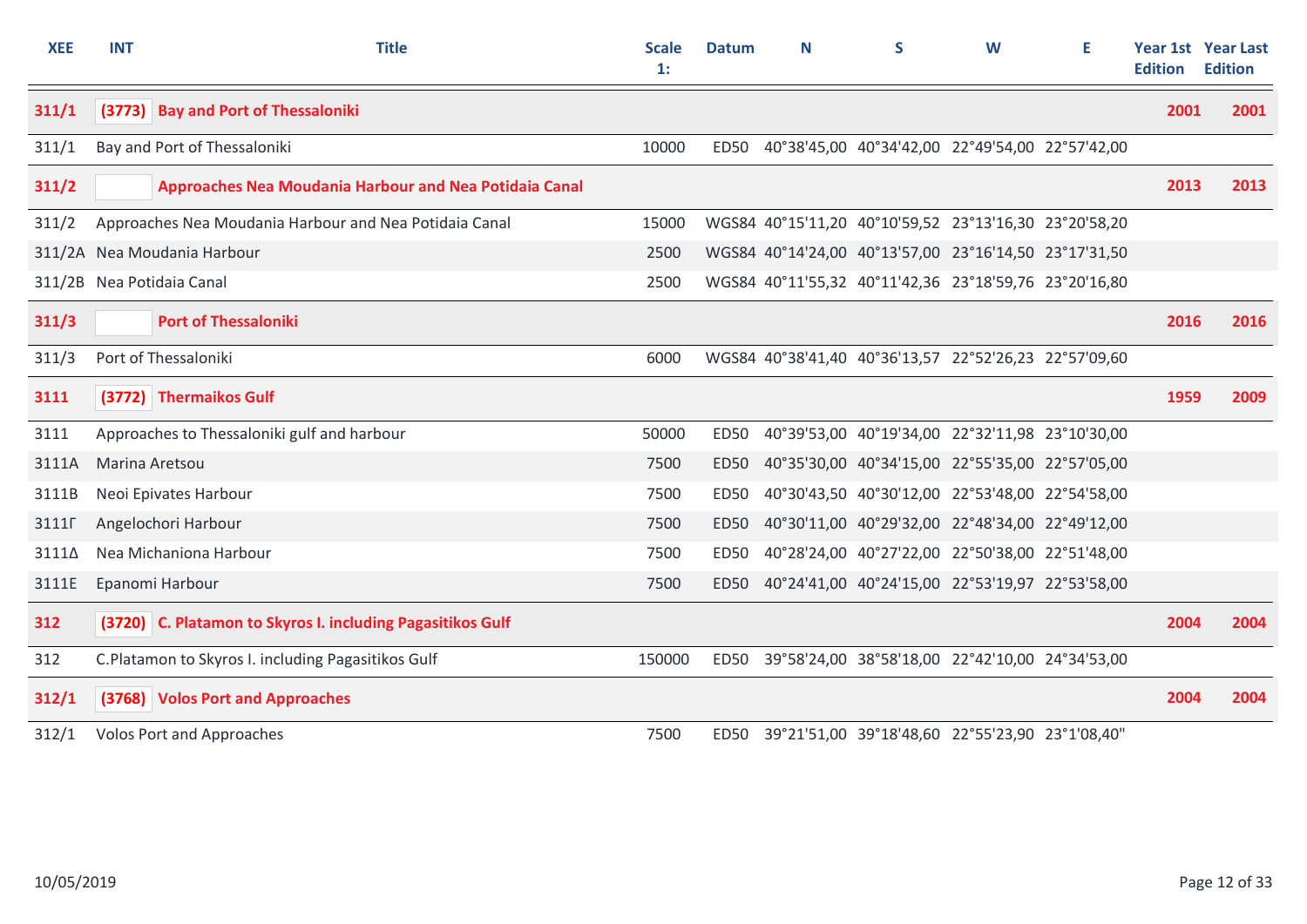| <b>XEE</b>            | <b>INT</b> | <b>Title</b>                                     | <b>Scale</b><br>$\mathbf{1}$ : | <b>Datum</b> | N | S                                                    | W | Е | <b>Edition</b> | Year 1st Year Last<br><b>Edition</b> |
|-----------------------|------------|--------------------------------------------------|--------------------------------|--------------|---|------------------------------------------------------|---|---|----------------|--------------------------------------|
| 312/2                 |            | <b>Bays and Harbours of Pagasitikós Gulf</b>     |                                |              |   |                                                      |   |   | 2009           | 2009                                 |
|                       |            | 312/2A Sourpis Bay and approaches                | 30000                          | ED50         |   | 39°12'59,00 39°6'32,00" 22°49'12,00 22°57'03,00      |   |   |                |                                      |
| 312/2A Sourpis Bay    |            |                                                  | 10000                          | ED50         |   | 39°10'40,00 39°9'10,00" 22°50'30,00 22°52'57,00      |   |   |                |                                      |
| 312/2B Pteleós Bay    |            |                                                  | 15000                          | <b>ED50</b>  |   | 39°2'18,00" 39°0'24,00" 22°57'24,00 23°1'03,40"      |   |   |                |                                      |
|                       |            | 312/2F Tríkeri Peninsula                         | 30000                          | ED50         |   | 39°11'15,00 39°4'60,00" 23°1'28,00" 23°16'60,00      |   |   |                |                                      |
| $312/2\Gamma$         |            | Milína Harbour                                   | 7500                           | <b>ED50</b>  |   | 39°10'31,00 39°9'58,00" 23°12'56,00 23°13'24,00      |   |   |                |                                      |
|                       |            | 312/2F Palaio Trikeri Port                       | 5000                           | ED50         |   | 39°9'20,00" 39°8'60,00" 23°4'16,00" 23°4'45,20"      |   |   |                |                                      |
| $312/2\Gamma$         |            | Agía Kyriakí Harbour                             | 7500                           | ED50         |   | 39°5'50,00" 39°5'20,00" 23°3'18,00" 23°4'24,00"      |   |   |                |                                      |
| 312/2F Kóttai Harbour |            |                                                  | 7500                           |              |   | ED50 39°7'13,00" 39°6'43,00" 23°5'53,00" 23°6'40,00" |   |   |                |                                      |
| 312/2F Plataniá Bay   |            |                                                  | 7500                           | ED50         |   | 39°8'36,00" 39°8'06,00" 23°16'00,00 23°16'60,00      |   |   |                |                                      |
| 313                   |            | North Evvoikos Gulf, Chalkida to Trikeri Channel |                                |              |   |                                                      |   |   | 1990           | 1990                                 |
| 313                   |            | North Evvoikos Gulf, Chalkida to Trikeri Channel | 100000                         | ED50         |   | 39°8'30,00" 38°28'00,00 22°30'00,00 23°41'60,00      |   |   |                |                                      |
| 313A                  |            | Lichades Islands (Lithades)                      | 20000                          | ED50         |   | 38°49'51,00 38°46'55,90 22°47'44,70 22°50'18,00      |   |   |                |                                      |
| 313/1                 |            | <b>Maliakos Gulf - Inner Part (Lamia Gulf)</b>   |                                |              |   |                                                      |   |   | 2007           | 2007                                 |
| 313/1                 |            | Maliakos Gulf - Inner Part (Lamia Gulf)          | 25000                          | ED50         |   | 38°59'07,00 38°49'00,00 22°26'60,00 22°46'00,00      |   |   |                |                                      |
|                       |            | 313/1A Agia Marina Harbour - Factory Terminal    | 5000                           | ED50         |   | 38°53'57,24 38°52'45,00 22°33'40,00 22°35'30,03      |   |   |                |                                      |
| 313/1B Stylis Harbour |            |                                                  | 5000                           |              |   | ED50 38°54'48,58 38°53'45,00 22°36'35,68 22°38'25,65 |   |   |                |                                      |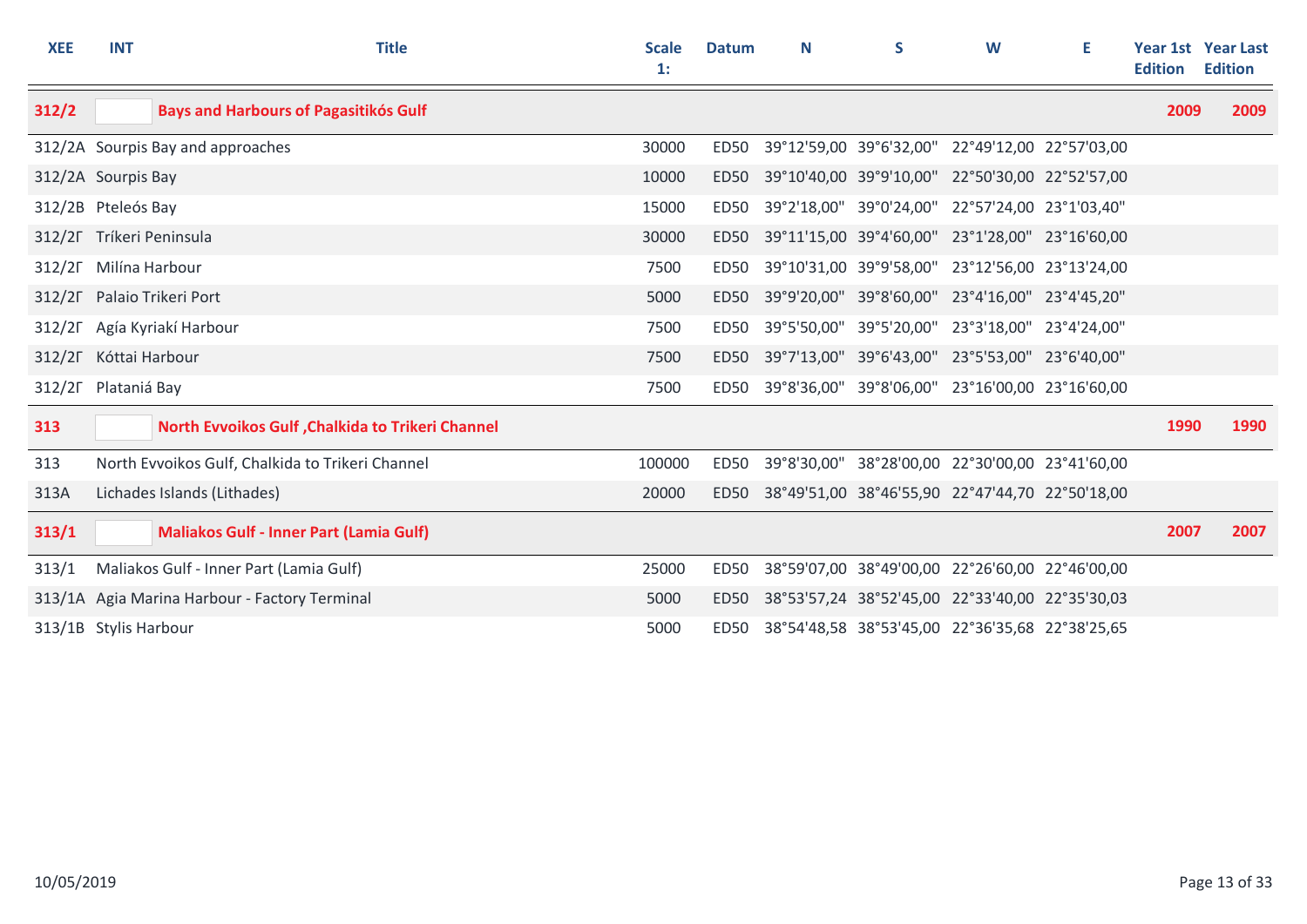| <b>XEE</b>             | <b>INT</b>    | <b>Title</b>                                                           | Scale<br>1: | <b>Datum</b> | N | S                                                     | W | Е | <b>Edition</b> | <b>Year 1st Year Last</b><br><b>Edition</b> |
|------------------------|---------------|------------------------------------------------------------------------|-------------|--------------|---|-------------------------------------------------------|---|---|----------------|---------------------------------------------|
| 313/2                  |               | Bays and Ports of North Evvoikos Gulf from Oreoi Channel to Arkitsa Pt |             |              |   |                                                       |   |   | 2011           | 2011                                        |
| 313/2A Oreoi Channel   |               |                                                                        | 20000       | ED50         |   | 38°59'14,00 38°53'30,00 22°55'27,00 23°5'50,00"       |   |   |                |                                             |
| 313/2A Glyfa Bay       |               |                                                                        | 5000        | ED50         |   | 38°57'19,00 38°56'55,00 22°57'38,00 22°58'32,00       |   |   |                |                                             |
|                        |               | 313/2A Agiokampos Harbour                                              | 5000        | ED50         |   | 38°56'12,00 38°55'56,00 23°1'56,00" 23°2'14,00"       |   |   |                |                                             |
|                        |               | 313/2A Neos Pyrgos Harbour                                             | 5000        | ED50         |   | 38°56'39,00 38°56'20,00 23°3'57,00" 23°4'18,00"       |   |   |                |                                             |
| 313/2A Oreoi Harbour   |               |                                                                        | 5000        | ED50         |   | 38°57'09,00 38°56'42,00 23°4'57,00" 23°5'22,00"       |   |   |                |                                             |
|                        |               | 313/2B Agios Serafeim Harbour                                          | 5000        | ED50         |   | 38°49'54,00 38°49'28,00 22°42'25,00 22°43'08,00       |   |   |                |                                             |
|                        |               | 313/2F Kamena vourla Harbour                                           | 5000        | ED50         |   | 38°47'09,00 38°46'42,00 22°46'47,00 22°47'30,00       |   |   |                |                                             |
|                        |               | 313/2∆ Agios Georgios Bay                                              | 5000        |              |   | ED50 38°50'24,00 38°49'60,00 22°52'47,00 22°53'32,00  |   |   |                |                                             |
|                        |               | 313/2E Ag. Konstantinos Harbour                                        | 5000        | ED50         |   | 38°45'54,00 38°45'15,00 22°51'30,00 22°52'14,50       |   |   |                |                                             |
|                        |               | 313/2Z Loutron Aidipsou Port                                           | 5000        | ED50         |   | 38°51'46,00 38°51'06,00 23°2'12,00" 23°3'12,00"       |   |   |                |                                             |
| 313/2H Arkitsa Harbour |               |                                                                        | 5000        | ED50         |   | 38°45'40,00 38°44'57,00 23°1'07,00" 23°2'07,00"       |   |   |                |                                             |
| 3131                   |               | North Evvoikos Gulf - Oreoi Channel to Arkitsa Pt                      |             |              |   |                                                       |   |   | 2011           | 2011                                        |
| 3131                   |               | Oreoi Channel to Arkitsa Pt.                                           | 50000       | <b>ED50</b>  |   | 39°5'12,00" 38°44'50,00 22°41'30,00 23°19'30,00       |   |   |                |                                             |
| 3131A                  |               | Achladi Harbour - Factory Terminal                                     | 7500        | ED50         |   | 38°53'33,00 38°52'49,00 22°47'53,00 22°49'45,00       |   |   |                |                                             |
| 3131B                  | Pefki Harbour |                                                                        | 5000        |              |   | ED50 39°0'44,00" 39°0'13,00" 23°11'46,00 23°12'42,00  |   |   |                |                                             |
| 3132                   |               | North Evvoikós Gulf Arkítsa Pt to Évripos Pass                         |             |              |   |                                                       |   |   | 2016           | 2016                                        |
| 3132                   |               | North Evvoikós Gulf Arkítsa Pt to Évripos Pass                         | 50000       |              |   | WGS84 38°48'00,00 38°27'39,60 23°1'30,00" 23°39'30,00 |   |   |                |                                             |
| 3132A                  |               | Soya and Ore Terminals                                                 | 10000       |              |   | WGS84 38°34'06,22 38°33'15,18 23°34'10,86 23°36'38,88 |   |   |                |                                             |
| 3132B                  |               | Lármes (Lárymna) Bay                                                   | 5000        |              |   | WGS84 38°34'37,92 38°33'37,44 23°17'03,48 23°18'22,68 |   |   |                |                                             |
| 32                     |               | <b>Thrakiko Sea</b>                                                    |             |              |   |                                                       |   |   | 1990           | 2006                                        |
| 32                     | Thrakikon Sea |                                                                        | 250000      |              |   | ED50 41°1'00,00" 39°22'00,00 23°52'00,00 27°0'00,00"  |   |   |                |                                             |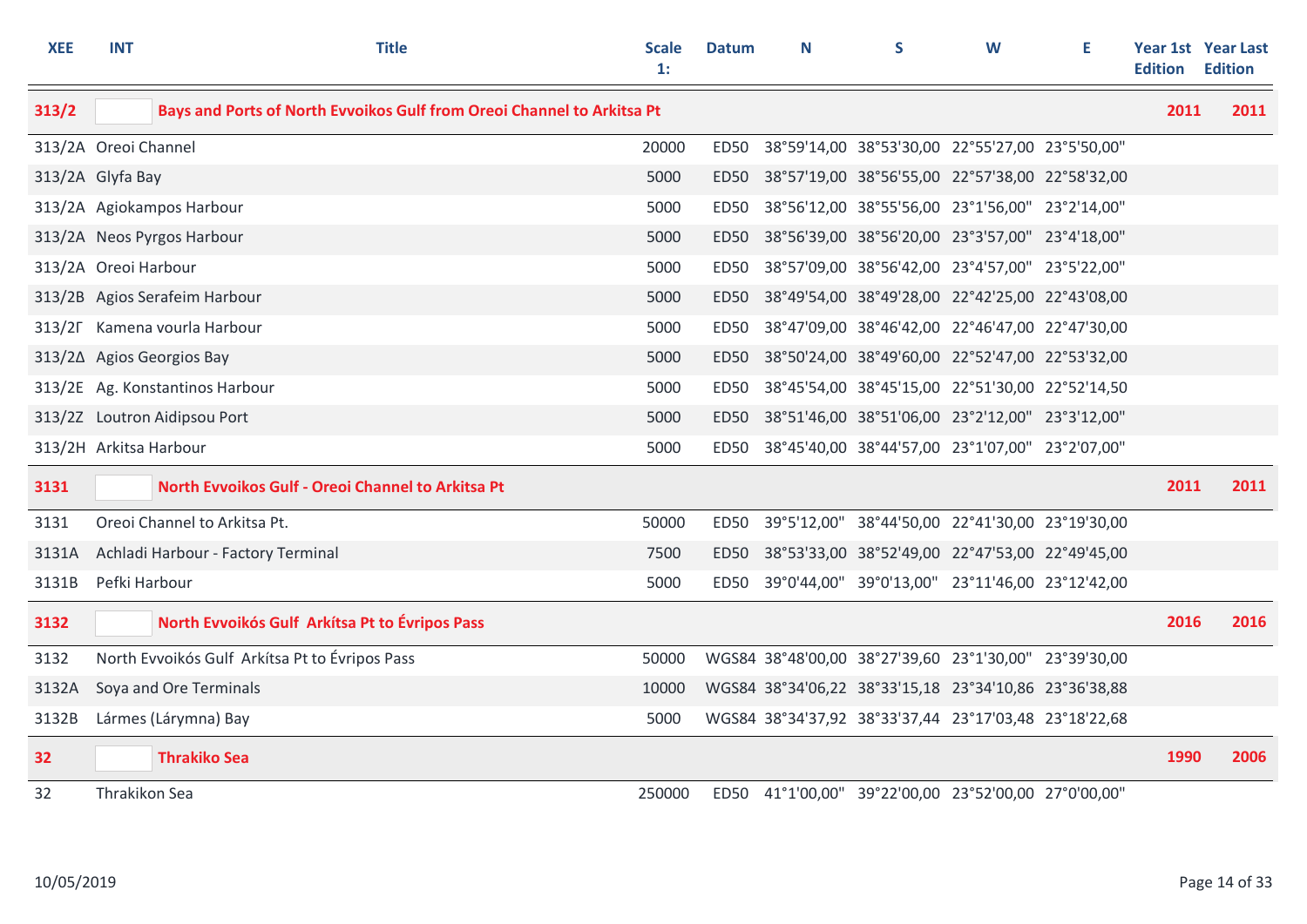| <b>XEE</b>           | <b>INT</b>             | <b>Title</b>                                            | <b>Scale</b><br>1: | <b>Datum</b> | N | S                                                     | W | E.          | <b>Edition</b> | <b>Year 1st Year Last</b><br><b>Edition</b> |
|----------------------|------------------------|---------------------------------------------------------|--------------------|--------------|---|-------------------------------------------------------|---|-------------|----------------|---------------------------------------------|
| 321                  |                        | <b>Srymonikos Gulf to Limnos I.</b>                     |                    |              |   |                                                       |   |             | 2014           | 2014                                        |
| 321                  |                        | Srymonikos Gulf to Limnos I.                            | 150000             |              |   | WGS84 40°1'56,26" 41°0'41,37" 23°41'17,72 25°34'00,91 |   |             |                |                                             |
| 321/1                |                        | (3777) Kavala Gulf and Ports                            |                    |              |   |                                                       |   |             | 2002           | 2002                                        |
| 321/1                |                        | Kavala Gulf and Ports                                   | 37500              | <b>ED50</b>  |   | 41°4'37,50" 40°49'26,00 24°9'54,80" 24°39'18,00       |   |             |                |                                             |
|                      | 321/1A Kavala Port     |                                                         | 7500               | ED50         |   | 40°56'46,60 40°55'05,00 24°23'07,60 24°25'58,30       |   |             |                |                                             |
|                      |                        | 321/1B Anchorages of Nea Karvali                        | 15000              | <b>ED50</b>  |   | 40°57'52,50 40°55'14,00 24°27'47,00 24°33'28,40       |   |             |                |                                             |
|                      | 321/1F Eleftheres Port |                                                         | 7500               | <b>ED50</b>  |   | 40°51'10,30 40°50'35,00 24°18'24,20 24°19'28,70       |   |             |                |                                             |
|                      |                        | 321/1∆ Nea Iraklitra Port                               | 7500               | ED50         |   | 40°52'20,68 40°51'51,60 24°18'55,00 24°19'37,90       |   |             |                |                                             |
| 321/2                |                        | Keramoti Bay and Harbour. (Thrakiko Sea)                |                    |              |   |                                                       |   |             | 1987           | 1987                                        |
| 321/2                |                        | Keramoti Bay and Harbour                                | 20000              | <b>ED50</b>  |   | 40°53'45,00 40°49'00,00 24°36'45,00 24°45'00,00       |   |             |                |                                             |
|                      |                        | 321/2A Keramoti Harbour                                 | 5000               | ED50         |   | 40°51'43,60 40°51'23,60 24°41'49,90 24°42'15,70       |   |             |                |                                             |
| 321/3                |                        | <b>Vistonikos Bay and Lagos Harbour. (Thrakiko Sea)</b> |                    |              |   |                                                       |   |             | 1985           | 1985                                        |
| 321/3                | Vistonikos Bay         |                                                         | 12500              | ED50         |   | 41°0'59,00" 40°56'07,00 25°5'04,00"                   |   | 25°9'00,00" |                |                                             |
| 321/3A Lagos Harbour |                        |                                                         | 5000               | <b>ED50</b>  |   | 41°0'34,00" 40°59'24,00 25°7'03,50" 25°7'54,00"       |   |             |                |                                             |
|                      | 321/3B Fanari Harbour  |                                                         | 5000               | ED50         |   | 40°58'01,00 40°57'20,00 25°7'04,00" 25°7'55,50"       |   |             |                |                                             |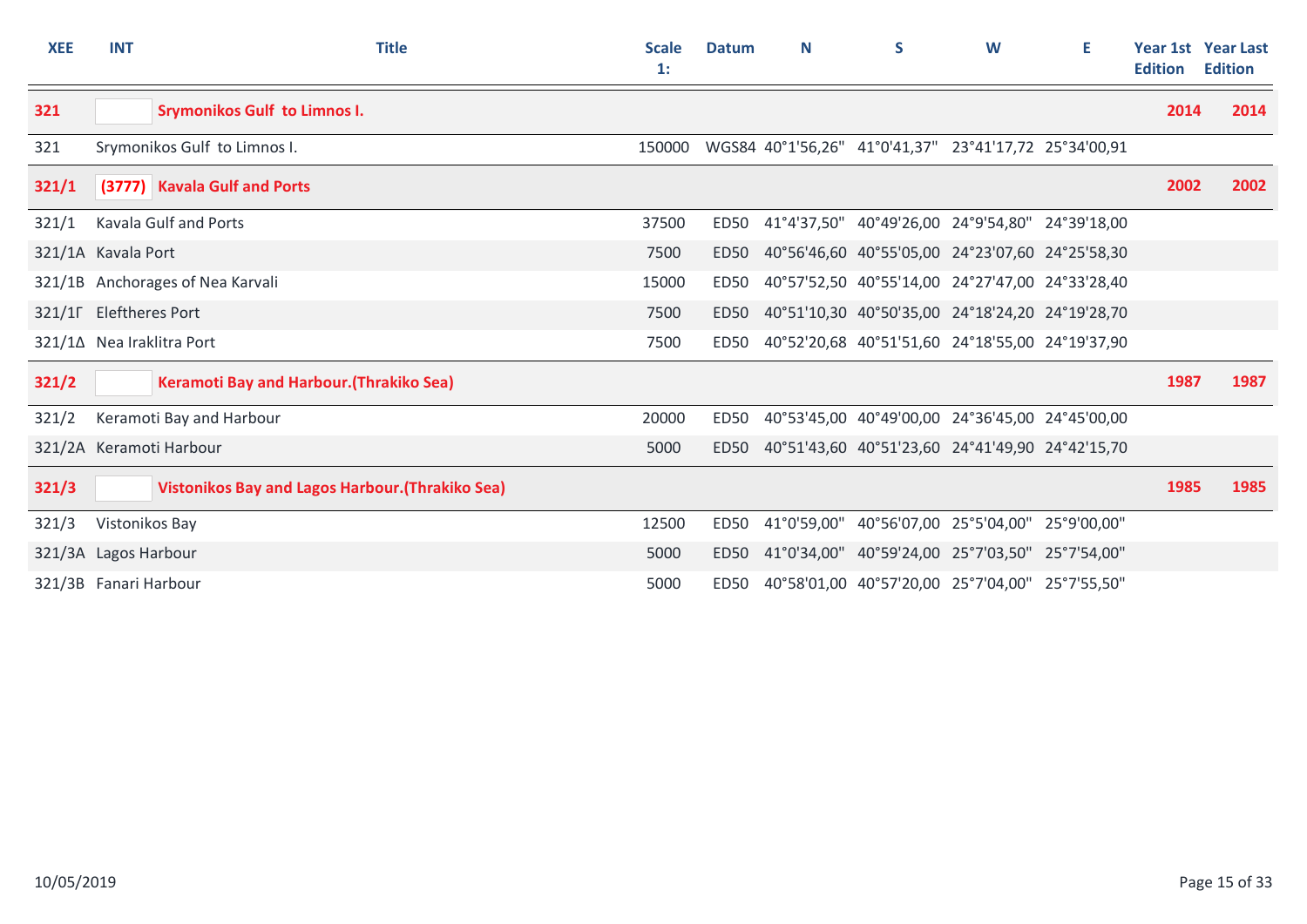| <b>XEE</b>            | <b>INT</b> | <b>Title</b>                                                  | <b>Scale</b><br>1: | <b>Datum</b>     | N | S                                                    | W | Е | <b>Edition</b> | Year 1st Year Last<br><b>Edition</b> |
|-----------------------|------------|---------------------------------------------------------------|--------------------|------------------|---|------------------------------------------------------|---|---|----------------|--------------------------------------|
| 321/4                 |            | <b>Bays and Ports of Strymonikos and Ierissos Gulfs</b>       |                    |                  |   |                                                      |   |   | 2002           | 2002                                 |
|                       |            | 321/4A Stomio Bay and Amfipolis Fishing Harbour               | 5000               | ED50             |   | 40°47'28,00 40°46'20,90 23°50'27,00 23°52'22,65      |   |   |                |                                      |
|                       |            | 321/4F Stavros Bay and Port                                   | 5000               | ED <sub>50</sub> |   | 40°40'42,00 40°39'50,00 23°41'38,00 23°42'38,90      |   |   |                |                                      |
|                       |            | 321/4∆ Olympiada Fishing Harbour                              | 5000               | ED50             |   | 40°35'52,30 40°35'27,00 23°46'54,00 23°47'45,40      |   |   |                |                                      |
|                       |            | 321/4E Bay and Port of Srtatoni                               | 5000               | ED50             |   | 40°31'13,10 40°30'17,90 23°49'22,50 23°50'35,90      |   |   |                |                                      |
|                       |            | 321/4Z lerissos Fishing Harbour                               | 5000               | <b>ED50</b>      |   | 40°24'13,70 40°23'34,00 23°53'13,00 23°54'06,00      |   |   |                |                                      |
|                       |            | 321/4H Nea Roda Fishing Harbour                               | 5000               | ED <sub>50</sub> |   | 40°23'25,70 40°22'46,00 23°55'16,70 23°56'15,50      |   |   |                |                                      |
| 321/40 Platy Bay      |            |                                                               | 7500               |                  |   | ED50 40°26'34,00 40°25'38,10 23°59'13,10 24°0'11,00" |   |   |                |                                      |
| 321/5                 |            | <b>Thasos Harbour and Approaches. (Thasos I.)</b>             |                    |                  |   |                                                      |   |   | 1985           | 1985                                 |
| 321/5                 |            | Thasos Harbour and Approaches                                 | 5000               | ED50             |   | 40°47'36,00 40°46'25,00 24°41'08,00 24°43'12,00      |   |   |                |                                      |
| 321/5A Thasos Harbour |            |                                                               | 2500               | <b>ED50</b>      |   | 40°47'03,50 40°46'50,00 24°42'30,00 24°42'52,50      |   |   |                |                                      |
| 3211                  |            | <b>Strymonikos - Ierissos Gulfs to Thasos I.</b>              |                    |                  |   |                                                      |   |   | 2002           | 2002                                 |
| 3211                  |            | Strymonikos - Ierissos Gulfs to Thasos I.                     | 75000              |                  |   | ED50 40°50'27,00 40°19'60,00 23°40'00,00 24°38'32,00 |   |   |                |                                      |
| 3212                  |            | (3776) Vrasidas Cape to Fanari Cape and Thasos Island         |                    |                  |   |                                                      |   |   | 2002           | 2002                                 |
| 3212                  |            | Vrasidas Cape to Fanari Cape and Thasos Island                | 75000              |                  |   | ED50 41°0'50,00" 40°30'37,00 24°17'28,00 25°16'00,00 |   |   |                |                                      |
| 322                   |            | From C. Fanari to Canakkale Bogazi (Dardanellia)              |                    |                  |   |                                                      |   |   | 2003           | 2007                                 |
| 322                   |            | From C. Fanari to Canakkale Bogazi (Dardanellia)              | 150000             |                  |   | ED50 40°58'00,00 39°58'60,00 25°5'45,00" 26°58'28,00 |   |   |                |                                      |
| 322/1                 |            | <b>Alexandroupoli Port</b>                                    |                    |                  |   |                                                      |   |   | 2004           | 2011                                 |
| 322/1                 |            | Alexandroupoli Port                                           | 5000               | ED50             |   | 40°50'58,00 40°48'56,44 25°51'36,00 25°55'30,73      |   |   |                |                                      |
| 3221                  |            | Fanari Point to Gkremia Point (Boztepe) and Samothraki Island |                    |                  |   |                                                      |   |   | 2003           | 2003                                 |
| 3221                  |            | Fanari Point to Gkremia Point and Samothraki Island           | 85000              |                  |   | ED50 40°57'30,00 40°22'60,00 25°7'30,00" 26°14'12,00 |   |   |                |                                      |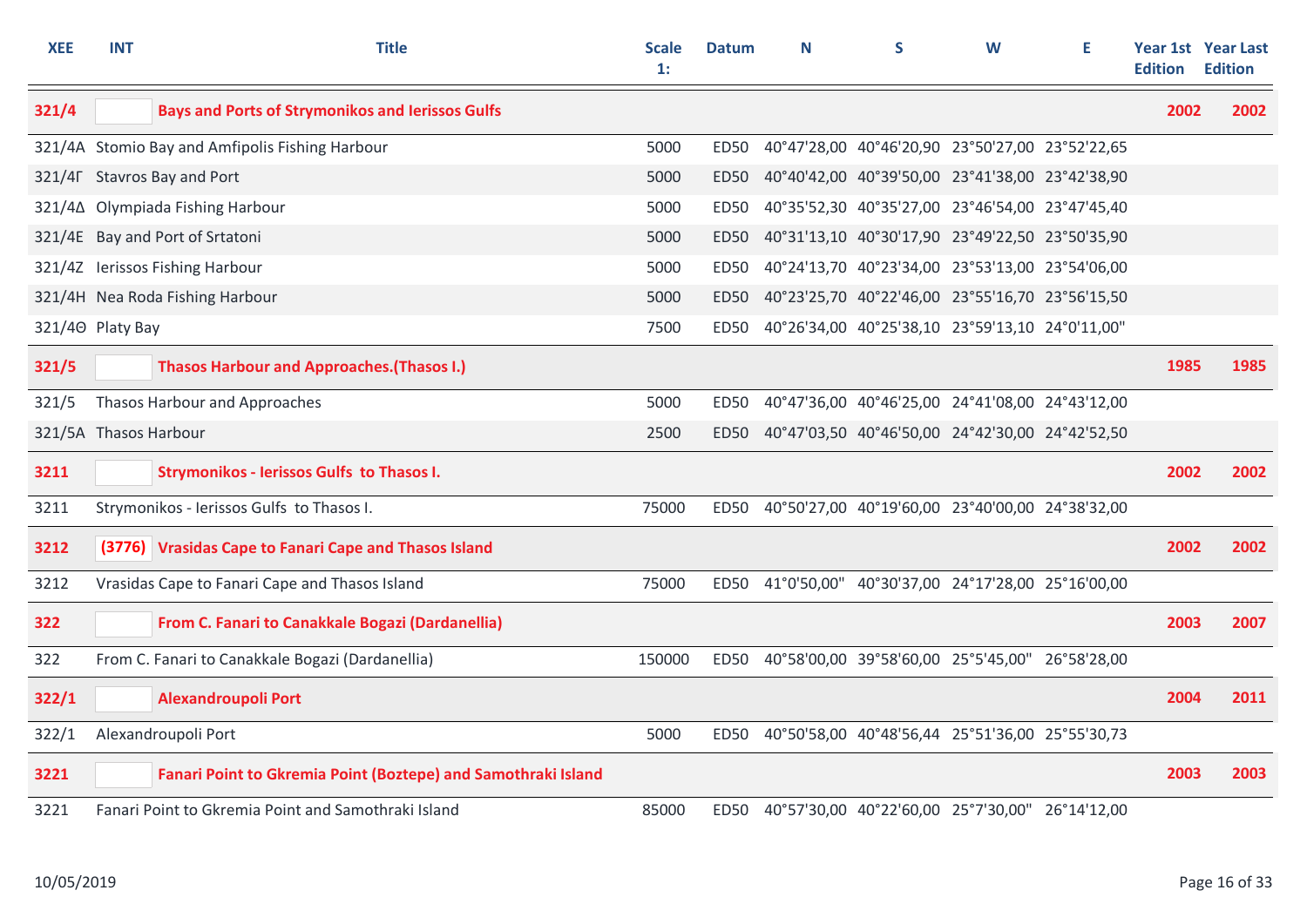| <b>XEE</b> | <b>INT</b>            | <b>Title</b>                                                      | <b>Scale</b><br>$\mathbf{1}$ : | <b>Datum</b>     | N | S                                                     | W | Е           | <b>Edition</b> | <b>Year 1st Year Last</b><br><b>Edition</b> |
|------------|-----------------------|-------------------------------------------------------------------|--------------------------------|------------------|---|-------------------------------------------------------|---|-------------|----------------|---------------------------------------------|
| 323        |                       | Limnos - Ag. Efstratios I. and Opposite Coasts of Asia Minor      |                                |                  |   |                                                       |   |             | 2001           | 2012                                        |
| 323        |                       | Limnos - Ag. Efstratios I. and Opposite Coasts of Asia Minor      | 150000                         | ED50             |   | 40°25'30,00 39°26'15,00 24°23'30,00 26°16'60,00       |   |             |                |                                             |
| 323/1      |                       | <b>Moudros Bay.(Limnos I.)</b>                                    |                                |                  |   |                                                       |   |             | 1984           | 1984                                        |
| 323/1      | Moudros Bay           |                                                                   | 25000                          | ED <sub>50</sub> |   | 39°55'00,00 39°47'10,00 25°10'42,00 25°18'24,70       |   |             |                |                                             |
| 323/2      |                       | <b>Approaches and Harbour of Myrina Limnos I.</b>                 |                                |                  |   |                                                       |   |             | 2018           | 2018                                        |
| 323/2      |                       | Approaches and Harbour of Myrina Limnos I.                        | 25000                          |                  |   | WGS84 39°54'05,68 39°46'52,80 24°57'36,91 25°10'45,60 |   |             |                |                                             |
|            | 323/2A Myrina Harbour |                                                                   | 4000                           |                  |   | WGS84 39°53'02,24 39°51'52,98 25°1'39,36" 25°3'45,60" |   |             |                |                                             |
| 33         |                       | <b>Cape Sounio to Lesvos I. and Opposite Coasts of Asia Minor</b> |                                |                  |   |                                                       |   |             | 1981           | 2006                                        |
| 33         |                       | Cape Sounion to Lesvos I. and Opposite Coasts of Asia Minor       | 300000                         | ED50             |   | 39°34'30,00 37°37'45,00 24°0'00,00"                   |   | 27°16'60.00 |                |                                             |
| 331        |                       | (3724) North Sporades I. - Ag. Efstratios I.                      |                                |                  |   |                                                       |   |             | 2004           | 2013                                        |
| 331        |                       | North Sporades I. - Ag. Efstratios I.                             | 150000                         | <b>ED50</b>      |   | 39°36'30,00 38°36'30,00 23°25'18,00 25°18'00,00       |   |             |                |                                             |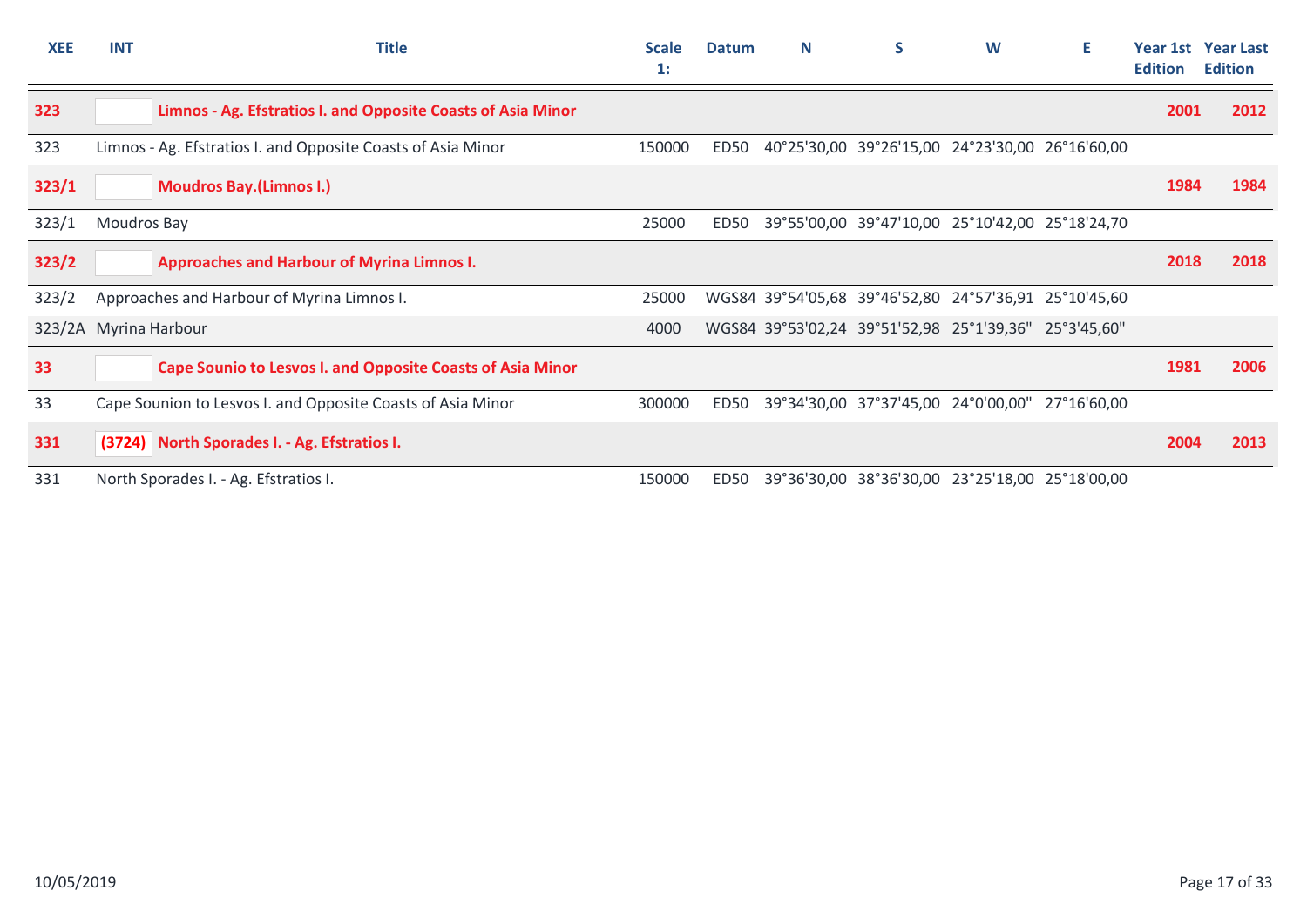| <b>XEE</b> | <b>INT</b>          | <b>Title</b>                                                     | <b>Scale</b><br>1: | <b>Datum</b> | N | S | W                                                    | Е | <b>Edition</b> | Year 1st Year Last<br><b>Edition</b> |
|------------|---------------------|------------------------------------------------------------------|--------------------|--------------|---|---|------------------------------------------------------|---|----------------|--------------------------------------|
| 331/1      |                     | <b>Bays and Harbours of North Sporades - Kymi Harbour</b>        |                    |              |   |   |                                                      |   | 1998           | 1998                                 |
|            | 331/1A Kymi Harbour |                                                                  | 5000               | ED50         |   |   | 38°38'01,50 38°37'08,40 24°7'12,00" 24°26'03,10      |   |                |                                      |
|            | 331/1B Skiathos Bay |                                                                  | 25000              | ED50         |   |   | 39°10'60,00 39°6'34,00" 23°27'26,00 23°32'07,00      |   |                |                                      |
|            |                     | 331/1B Skiathos Harbour                                          | 5000               | ED50         |   |   | 39°10'16,00 39°9'27,00" 23°28'24,20 23°30'15,00      |   |                |                                      |
|            |                     | 331/1F Loutraki Harbour                                          | 7500               | ED50         |   |   | 39°10'13,10 39°9'39,30" 23°36'34,70 23°37'22,40      |   |                |                                      |
|            |                     | 331/1∆ Neo Klima (Elios)                                         | 5000               | ED50         |   |   | 39°8'31,00" 39°8'12,00" 23°38'16,20 23°38'48,00      |   |                |                                      |
|            | 331/1E Panormos Bay |                                                                  | 10000              | ED50         |   |   | 39°6'53,80" 39°6'15,30" 23°38'54,50 23°39'58,20      |   |                |                                      |
|            | 331/1Z Skopelos Bay |                                                                  | 5000               | <b>ED50</b>  |   |   | 39°8'16,20" 39°7'10,70" 23°43'21,20 23°44'37,20      |   |                |                                      |
|            | 331/1H Agnontas Bay |                                                                  | 10000              | ED50         |   |   | 39°5'29,20" 39°4'46,00" 23°41'04,50 23°43'01,00      |   |                |                                      |
|            |                     | 331/1H Agnontas Harbour                                          | 5000               | <b>ED50</b>  |   |   | 39°5'06,50" 39°4'57,80" 23°42'25,60 23°42'43,20      |   |                |                                      |
|            | 331/10 Mourtia Bay  |                                                                  | 10000              |              |   |   | ED50 39°8'41,80" 39°7'43,50" 23°49'46,30 23°51'42,80 |   |                |                                      |
| 331/11     | Patitiri Harbour    |                                                                  | 5000               | ED50         |   |   | 39°9'06,50" 39°8'13,40" 23°51'46,70 23°52'36,30      |   |                |                                      |
| 331/4      |                     | <b>Strait of Peristera I. - Alonnisos. (I. Sporades Islands)</b> |                    |              |   |   |                                                      |   | 1996           | 1996                                 |
| 331/4      |                     | Strait of Peristera I. - Alonnisos I.                            | 12500              | ED50         |   |   | 39°14'40,00 39°7'22,00" 23°55'10,00 24°1'40,00"      |   |                |                                      |
| 3312       |                     | Alonnisos Island to Psathoura Islet. (Sporades Islands)          |                    |              |   |   |                                                      |   | 1999           | 1999                                 |
| 3312       |                     | Alonnisos Island to Psathoura Islet                              | 50000              | <b>ED50</b>  |   |   | 39°31'15,00 39°2'04,70" 23°46'60,00 24°13'03,90      |   |                |                                      |
| 3312A      |                     | Kyra Panagia Bay                                                 | 15000              | ED50         |   |   | 39°19'32,70 39°18'17,40 24°2'04,00" 24°4'09,90"      |   |                |                                      |
| 3312B      |                     | Planitis Harbour                                                 | 15000              |              |   |   | ED50 39°22'18,20 39°20'31,90 24°3'50,60" 24°5'22,10" |   |                |                                      |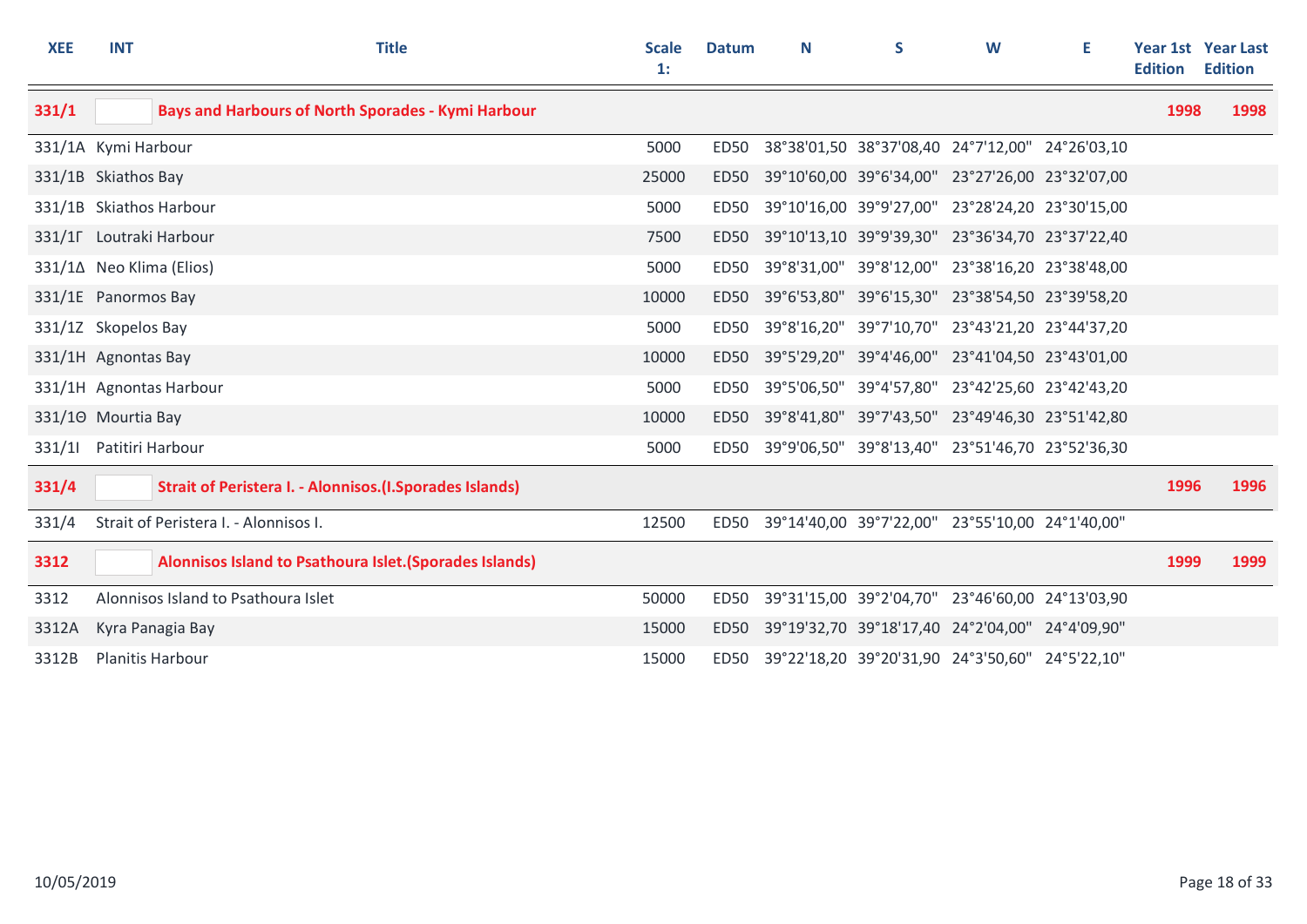| <b>XEE</b> | <b>INT</b>           | <b>Title</b>                                              | <b>Scale</b><br>$\mathbf{1}$ : | <b>Datum</b> | N | S                                                     | W | Е | <b>Edition</b> | <b>Year 1st Year Last</b><br><b>Edition</b> |
|------------|----------------------|-----------------------------------------------------------|--------------------------------|--------------|---|-------------------------------------------------------|---|---|----------------|---------------------------------------------|
| 3315       |                      | <b>Skyros Island</b>                                      |                                |              |   |                                                       |   |   | 1995           | 2015                                        |
| 3315       | Skyros Island        |                                                           | 50000                          |              |   | WGS84 39°3'00,00" 38°42'45,00 24°19'60,00 24°41'60,00 |   |   |                |                                             |
| 3315A      | Kalamitsa Bay        |                                                           | 25000                          |              |   | WGS84 38°51'36,00 38°46'40,00 24°29'28,00 24°34'12,00 |   |   |                |                                             |
| 3315A      | Valaxa Pass          |                                                           | 5000                           |              |   | WGS84 38°50'34,00 38°50'18,00 24°30'03,00 24°30'34,00 |   |   |                |                                             |
| 3315A      |                      | Linaria Harbour                                           | 5000                           |              |   | WGS84 38°51'06,00 38°50'26,00 24°31'48,00 24°32'19,00 |   |   |                |                                             |
| 3315B      |                      | Tristomo Bay (Treis Boukes)                               | 15000                          |              |   | WGS84 38°47'33,00 38°44'33,00 24°33'54,00 24°38'30,00 |   |   |                |                                             |
| 332        |                      | <b>Lesvos Island and Opposite Coasts of Asia Minor</b>    |                                |              |   |                                                       |   |   | 2000           | 2014                                        |
| 332        |                      | Lesvos Island and Opposite Coasts of Asia Minor           | 150000                         | ED50         |   | 39°36'00,00 38°36'00,00 25°12'18,00 27°4'60,00"       |   |   |                |                                             |
| 332/1      |                      | Sigri Bay.(Lesvos I.)                                     |                                |              |   |                                                       |   |   | 1983           | 1983                                        |
| 332/1      | Sigri Bay            |                                                           | 10000                          | ED50         |   | 39°14'34,50 39°10'41,00 25°48'29,50 25°51'33,00       |   |   |                |                                             |
|            | 332/1A Sigri Harbour |                                                           | 5000                           | ED50         |   | 39°12'54,30 39°12'38,00 25°50'47,00 25°51'18,00       |   |   |                |                                             |
| 332/2      |                      | <b>Mytilini Harbour. (Lesvos I.)</b>                      |                                |              |   |                                                       |   |   | 1985           | 1985                                        |
| 332/2      |                      | Mytilini Harbour                                          | 7500                           |              |   | ED50 39°7'38,10" 39°5'16,90" 26°32'43,00 26°35'00,50  |   |   |                |                                             |
| 332/3      |                      | <b>Entrance to Kalloni Gulf. (Lesvos I.)</b>              |                                |              |   |                                                       |   |   | 1986           | 1986                                        |
| 332/3      |                      | <b>Entrance to Kalloni Gulf</b>                           | 10000                          |              |   | ED50 39°7'00,00" 39°3'52,00" 26°4'21,00" 26°7'24,00"  |   |   |                |                                             |
| 3321       |                      | West coast of Lesvos I. and opposite coasts of Asia Minor |                                |              |   |                                                       |   |   | 2000           | 2000                                        |
| 3321       |                      | West coast of Lesvos I. and opposite coasts of Asia Minor | 75000                          | ED50         |   | 39°31'60,00 38°48'20,00 25°44'32,00 26°22'60,00       |   |   |                |                                             |
| 3321A      | Petra Bay            |                                                           | 7500                           |              |   | ED50 39°20'30,00 39°19'38,00 26°10'13,00 26°10'56,00  |   |   |                |                                             |
| 3322       |                      | East coast of Lesvos I. and opposite coasts of Asia Mino  |                                |              |   |                                                       |   |   | 2000           | 2000                                        |
| 3322       |                      | East coast of Lesvos I. and opposite coasts of Asia Minor | 75000                          | ED50         |   | 39°36'00,00 38°52'20,00 26°21'00,00 26°59'51,00       |   |   |                |                                             |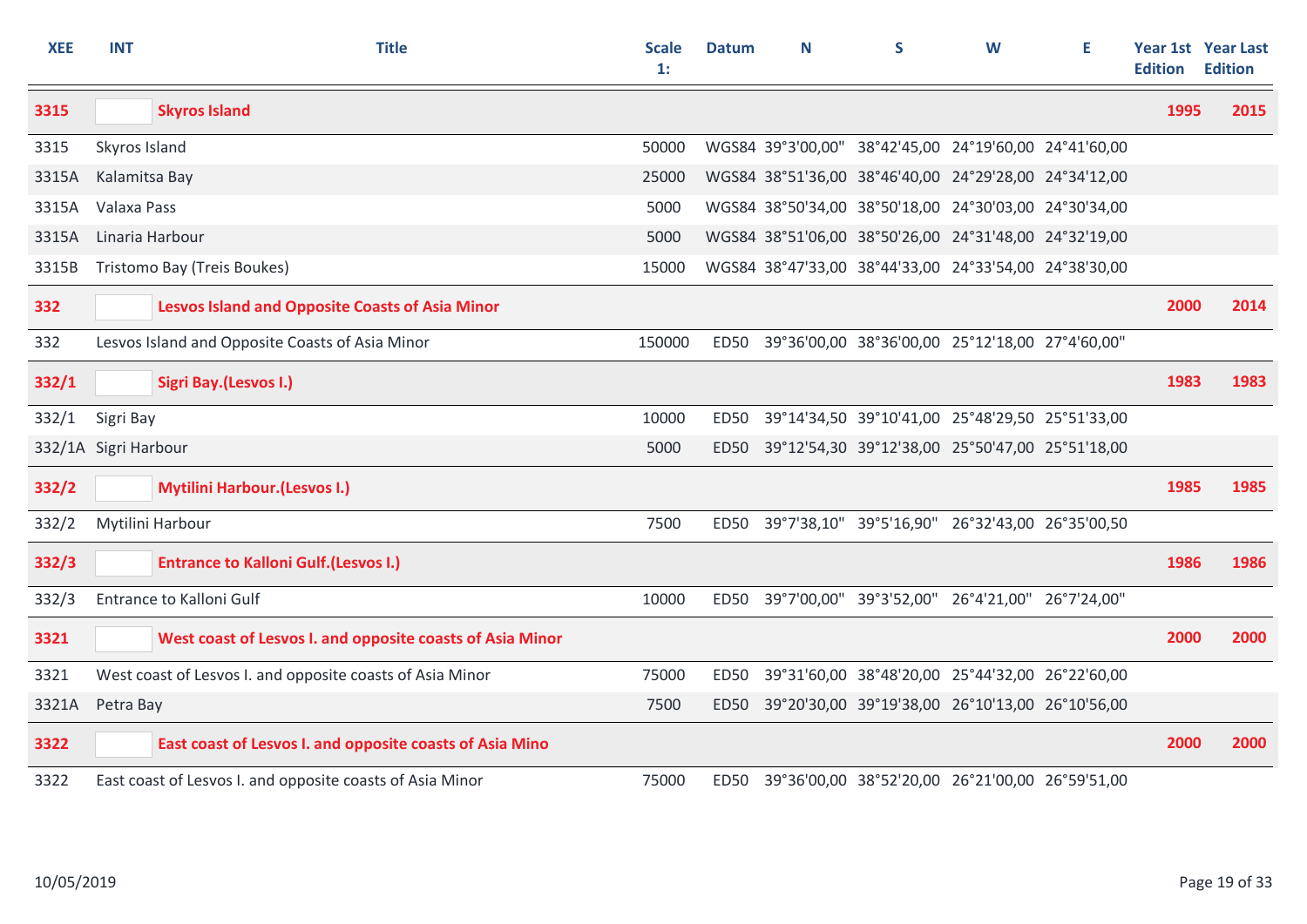| <b>XEE</b>   | <b>INT</b>        | <b>Title</b>                                                                | <b>Scale</b><br>$\mathbf{1}$ : | <b>Datum</b> | N | S                                                     | W | Е | <b>Edition</b> | Year 1st Year Last<br><b>Edition</b> |
|--------------|-------------------|-----------------------------------------------------------------------------|--------------------------------|--------------|---|-------------------------------------------------------|---|---|----------------|--------------------------------------|
| 333          |                   | (3726) Kafireas Strait to Chios I.                                          |                                |              |   |                                                       |   |   | 2001           | 2005                                 |
| 333          |                   | Kafireas Strait to Chios I.                                                 | 150000                         |              |   | ED50 38°54'15,00 37°53'30,00 24°7'15,00" 25°59'58,00  |   |   |                |                                      |
| 334          |                   | Chios-Psara Islands to Samos I. and opposite coasts of Asia Minor           |                                |              |   |                                                       |   |   | 2000           | 2007                                 |
| 334          |                   | Chios-Psara Islands to Samos I. and opposite coasts of Asia Minor           | 150000                         |              |   | ED50 38°44'36,00 37°43'24,00 25°24'00,00 27°16'60,00  |   |   |                |                                      |
| 334/1        |                   | <b>Chíos Harbour</b>                                                        |                                |              |   |                                                       |   |   | 2010           | 2010                                 |
| 334/1        | Chios Harbour     |                                                                             | 5000                           |              |   | WGS84 38°23'36,00 38°20'38,00 26°7'60,00" 26°10'34,00 |   |   |                |                                      |
| 334/2        |                   | <b>Mesta Bay and Harbour (Chios I.)</b>                                     |                                |              |   |                                                       |   |   | 2013           | 2013                                 |
| 334/2        |                   | Mesta Bay and Harbour                                                       | 3000                           |              |   | WGS84 38°18'24,19 38°17'11,22 25°55'13,08 25°56'18,51 |   |   |                |                                      |
| 3341         |                   | <b>Psara I. and Psara strait</b>                                            |                                |              |   |                                                       |   |   | 1997           | 1997                                 |
| 3341         |                   | Psara I. and Psara strait                                                   | 50000                          | ED50         |   | 38°41'45,60 38°27'30,00 25°26'47,00 25°52'43,40       |   |   |                |                                      |
| 3341A        |                   | Psara Bay and Harbour                                                       | 5000                           | ED50         |   | 38°32'52,00 38°31'26,40 25°33'36,00 25°36'12,00       |   |   |                |                                      |
| 34           |                   | Ports and Bays of Paros - Schoinoussa - Donousa - Irakleia and Koufonisos I |                                |              |   |                                                       |   |   | 1932           | 1997                                 |
| 34A          |                   | Bays of Marmara - Marpissa - Trio                                           | 20000                          | ED50         |   | 37°4'02,60" 36°59'00,20 25°13'00,00 25°17'02,20       |   |   |                |                                      |
| 34B          | Naousa Bay        |                                                                             | 20000                          | ED50         |   | 37°10'20,60 37°6'54,70" 25°12'18,00 25°18'24,00       |   |   |                |                                      |
| $34\Gamma$   | Irakleia Port     |                                                                             | 7500                           | ED50         |   | 36°52'25,00 36°51'45,00 25°28'06,00 25°28'44,00       |   |   |                |                                      |
| $34\Delta$   | Koufonisos Port   |                                                                             | 7500                           | <b>ED50</b>  |   | 36°56'21,00 36°55'28,00 25°35'18,00 25°36'33,00       |   |   |                |                                      |
| 34E          | Donousa Port      |                                                                             | 5000                           | <b>ED50</b>  |   | 37°6'08,00" 37°5'27,00" 25°47'24,00 25°47'59,00       |   |   |                |                                      |
| $34\Sigma T$ | Myrsini Bay       |                                                                             | 5000                           |              |   | ED50 36°52'26,50 36°51'50,00 25°30'21,00 25°30'45,00  |   |   |                |                                      |
| 340/1        |                   | <b>Skala Harbour. (Patmos I.)</b>                                           |                                |              |   |                                                       |   |   | 1975           | 2009                                 |
| 340/1        | Skala Harbour     |                                                                             | 7500                           | ED50         |   | 37°20'02,80 37°18'15,60 26°31'48,00 26°34'45,00       |   |   |                |                                      |
|              | 340/1A Skala Plan |                                                                             | 2000                           |              |   | ED50 37°19'35,50 37°19'25,00 26°32'52,00 26°32'32,00  |   |   |                |                                      |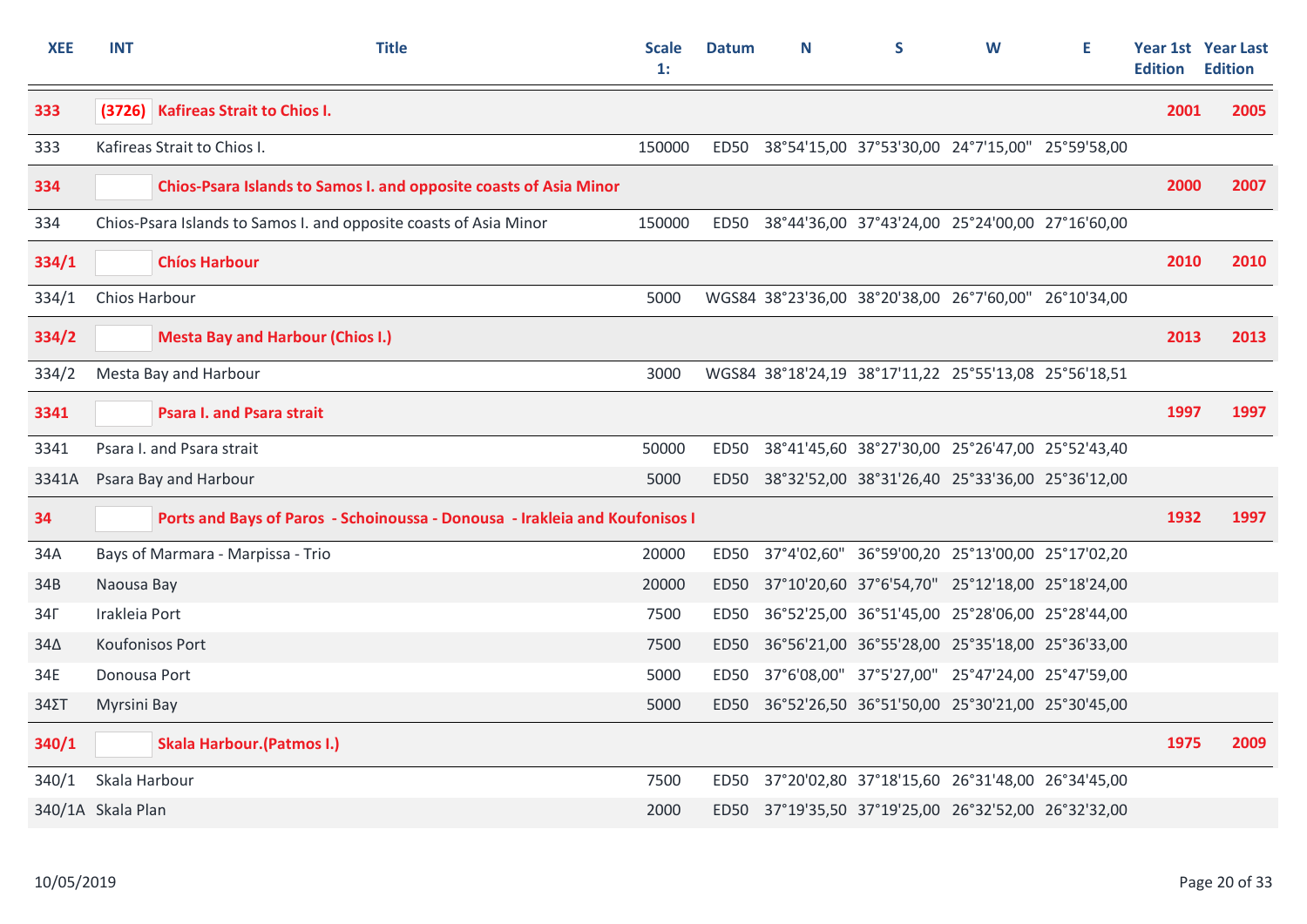| <b>XEE</b> | <b>INT</b>          | <b>Title</b>                                                    | <b>Scale</b><br>1: | <b>Datum</b> | N | S                                                    | W | E. | <b>Edition</b> | Year 1st Year Last<br><b>Edition</b> |
|------------|---------------------|-----------------------------------------------------------------|--------------------|--------------|---|------------------------------------------------------|---|----|----------------|--------------------------------------|
| 360/3      |                     | Livadia Bay. (Tilos I.)                                         |                    |              |   |                                                      |   |    | 1976           | 1976                                 |
| 360/3      | Livadia Bay         |                                                                 | 7500               | <b>ED50</b>  |   | 36°26'40,80 36°24'20,00 27°22'44,00 27°24'57,00      |   |    |                |                                      |
|            |                     | 360/3A Ag. Stefanos Harbour                                     | 2000               | <b>ED50</b>  |   | 36°24'58,00 36°24'50,00 27°24'11,50 27°24'03,50      |   |    |                |                                      |
| 375        |                     | Limenes Nison Symis - Nisyrou - Chalkis                         |                    |              |   |                                                      |   |    | 1961           | 1961                                 |
| 375A       | Symi Harbour        |                                                                 | 10000              |              |   | ED50 36°37'48,20 36°36'53,20 27°49'50,80 27°51'20,60 |   |    |                |                                      |
| 375B       |                     | Panormitis Harbour                                              | 5000               |              |   | ED50 36°33'15,44 36°32'47,43 27°50'23,20 27°50'57,90 |   |    |                |                                      |
| 375F       | <b>Stenon Nimou</b> |                                                                 | 7500               |              |   | ED50 36°38'58,99 36°38'27,75 27°49'41,90 27°50'19,81 |   |    |                |                                      |
| 375∆       |                     | Emporeio Harbour                                                | 7500               |              |   | ED50 36°13'37,00 36°13'06,00 27°36'43,00 27°37'23,20 |   |    |                |                                      |
| 375E       | Paloi Harbour       |                                                                 | 5000               |              |   | ED50 36°37'28,08 36°37'07,98 27°10'07,02 27°10'36,60 |   |    |                |                                      |
| 39         |                     | <b>Harbours and Anchorages of Lesvos I</b>                      |                    |              |   |                                                      |   |    | 1936           | 1967                                 |
| 39A        |                     | <b>Entrance Kolpou Geras</b>                                    | 25000              | ED50         |   | 39°4'15,20" 38°59'23,00 26°30'14,90 26°33'42,00      |   |    |                |                                      |
| 39B        | Skala Eressou       |                                                                 | 12500              | <b>ED50</b>  |   | 39°8'04,49" 39°7'35,45" 25°55'44,98 25°56'19,31      |   |    |                |                                      |
| <b>39F</b> | Plomari Port        |                                                                 | 5000               | <b>ED50</b>  |   | 38°58'35,00 38°58'18,00 26°22'00,00 26°22'33,00      |   |    |                |                                      |
| 4          |                     | <b>Aigaio Sea - Southern Part</b>                               |                    |              |   |                                                      |   |    | 1985           | 2014                                 |
| 4          |                     | Aigaio Sea - Southern Part                                      | 500000             |              |   | ED50 38°13'60,00 34°45'00,00 22°28'00,00 28°19'60,00 |   |    |                |                                      |
| 40         |                     | Patraikos Gulf Echinades I. - Kyllini to Cape Psaromyta - Aigio |                    |              |   |                                                      |   |    | 1936           | 1983                                 |
| 40         |                     | Patraikos Gulf Echinades I. - Kyllini to Cape Psaromyta - Aigio | 100000             |              |   | ED50 38°30'00,00 37°53'30,00 21°4'35,00" 22°11'36,00 |   |    |                |                                      |
| 40A        | Nafpaktos Bay       |                                                                 | 20000              |              |   | ED50 38°23'42,01 38°23'22,75 21°49'33,82 21°50'05,57 |   |    |                |                                      |
| 40B        |                     | Kalidon Bay (Krioneri)                                          | 20000              | <b>ED50</b>  |   | 38°20'50,01 38°20'21,49 21°35'01,06 21°36'07,21      |   |    |                |                                      |
| <b>40F</b> | Oxia Bay            |                                                                 | 50000              | <b>ED50</b>  |   | 38°20'30,28 38°16'46,99 21°5'16,42" 21°8'39,48"      |   |    |                |                                      |
| 40Δ        | Monastiraki Bay     |                                                                 | 20000              |              |   | ED50 38°24'29,65 38°23'53,95 21°55'53,38 21°56'46,83 |   |    |                |                                      |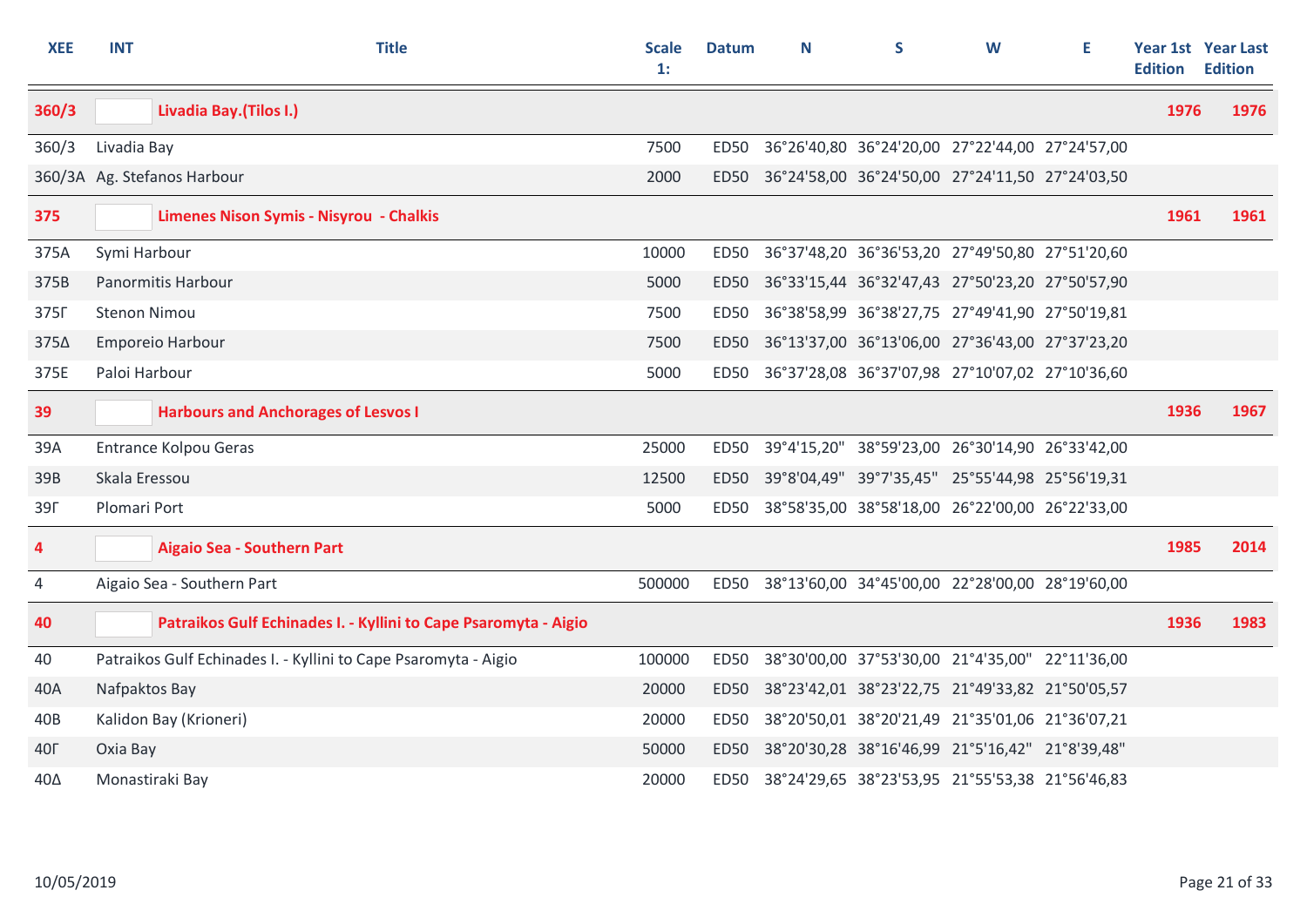| <b>XEE</b> | <b>INT</b>     | <b>Title</b>                                                  | <b>Scale</b><br>$\mathbf{1}$ : | <b>Datum</b> | N | S                                                     | W | Е | <b>Edition</b> | <b>Year 1st Year Last</b><br><b>Edition</b> |
|------------|----------------|---------------------------------------------------------------|--------------------------------|--------------|---|-------------------------------------------------------|---|---|----------------|---------------------------------------------|
| 41         |                | (3702) C. Maleas to C. Kymis                                  |                                |              |   |                                                       |   |   | 1984           | 2003                                        |
| 41         |                | C. Maleas to C. Kymis                                         | 250000                         | <b>ED50</b>  |   | 38°42'40,00 36°13'00,00 22°41'60,00 24°46'40,00       |   |   |                |                                             |
| 411        |                | (3728) South Evvoikós Gulf Kými Bay to Kafiréas Strait        |                                |              |   |                                                       |   |   | 1990           | 2010                                        |
| 411        |                | South Evvoikós Gulf Kými Bay to Kafiréas Strait               | 100000                         | <b>ED50</b>  |   | 38°37'00,00 37°55'48,00 23°32'45,00 24°43'00,00       |   |   |                |                                             |
| 411/1      |                | <b>Evripos Strait and Chalkis Harbour</b>                     |                                |              |   |                                                       |   |   | 2004           | 2004                                        |
| 411/1      |                | <b>Evripos Strait and Chalkis Harbour</b>                     | 10000                          | <b>ED50</b>  |   | 38°29'39,00 38°23'48,80 23°34'06,00 23°39'19,30       |   |   |                |                                             |
|            |                | 411/1A Evripos and Steno Channel                              | 5000                           | <b>ED50</b>  |   | 38°28'26,00 38°26'36,90 23°35'10,40 23°35'53,40       |   |   |                |                                             |
|            |                | 411/1B Avlis - Bourtzi Narrows                                | 5000                           | <b>ED50</b>  |   | 38°24'53,10 38°24'16,40 23°37'48,20 23°38'30,00       |   |   |                |                                             |
| 411/2      |                | <b>Bay and Anchorage of Oropos. (South Evvoikos Gulf)</b>     |                                |              |   |                                                       |   |   | 1981           | 2010                                        |
| 411/2      |                | Bay and Anchorage of Oropos                                   | 5000                           | <b>ED50</b>  |   | 38°20'17,50 38°19'06,00 23°46'42,00 23°48'41,50       |   |   |                |                                             |
| 411/3      |                | <b>Eretria Harbour and Approaches. (South Evvoikos Gulf)</b>  |                                |              |   |                                                       |   |   | 1982           | 1982                                        |
| 411/3      |                | <b>Eretria Harbour and Approaches</b>                         | 7500                           | <b>ED50</b>  |   | 38°23'55,00 38°22'08,00 23°46'36,00 23°49'35,00       |   |   |                |                                             |
| 411/4      |                | Aliveri Bay and Harbou. (South Evvoikos Gulf)                 |                                |              |   |                                                       |   |   | 1991           | 1991                                        |
| 411/4      |                | Aliveri Bay and Harbour                                       | 5000                           | <b>ED50</b>  |   | 38°23'49,00 38°21'47,00 24°2'04,00" 24°3'51,00"       |   |   |                |                                             |
| 411/5      |                | <b>Karystos Harbour and Approaches. (South Evvoikos Gulf)</b> |                                |              |   |                                                       |   |   | 1986           | 1986                                        |
| 411/5      |                | Karystos Harbour and Approaches                               | 5000                           | <b>ED50</b>  |   | 38°0'54,00" 37°59'42,50 24°23'30,00 24°25'29,50       |   |   |                |                                             |
| 411/6      |                | <b>Rafina Harbour</b>                                         |                                |              |   |                                                       |   |   | 2011           | 2011                                        |
| 411/6      | Rafina Harbour |                                                               | 2500                           |              |   | WGS84 38°1'44,13" 38°1'03,99" 24°0'27,10" 24°1'47,05" |   |   |                |                                             |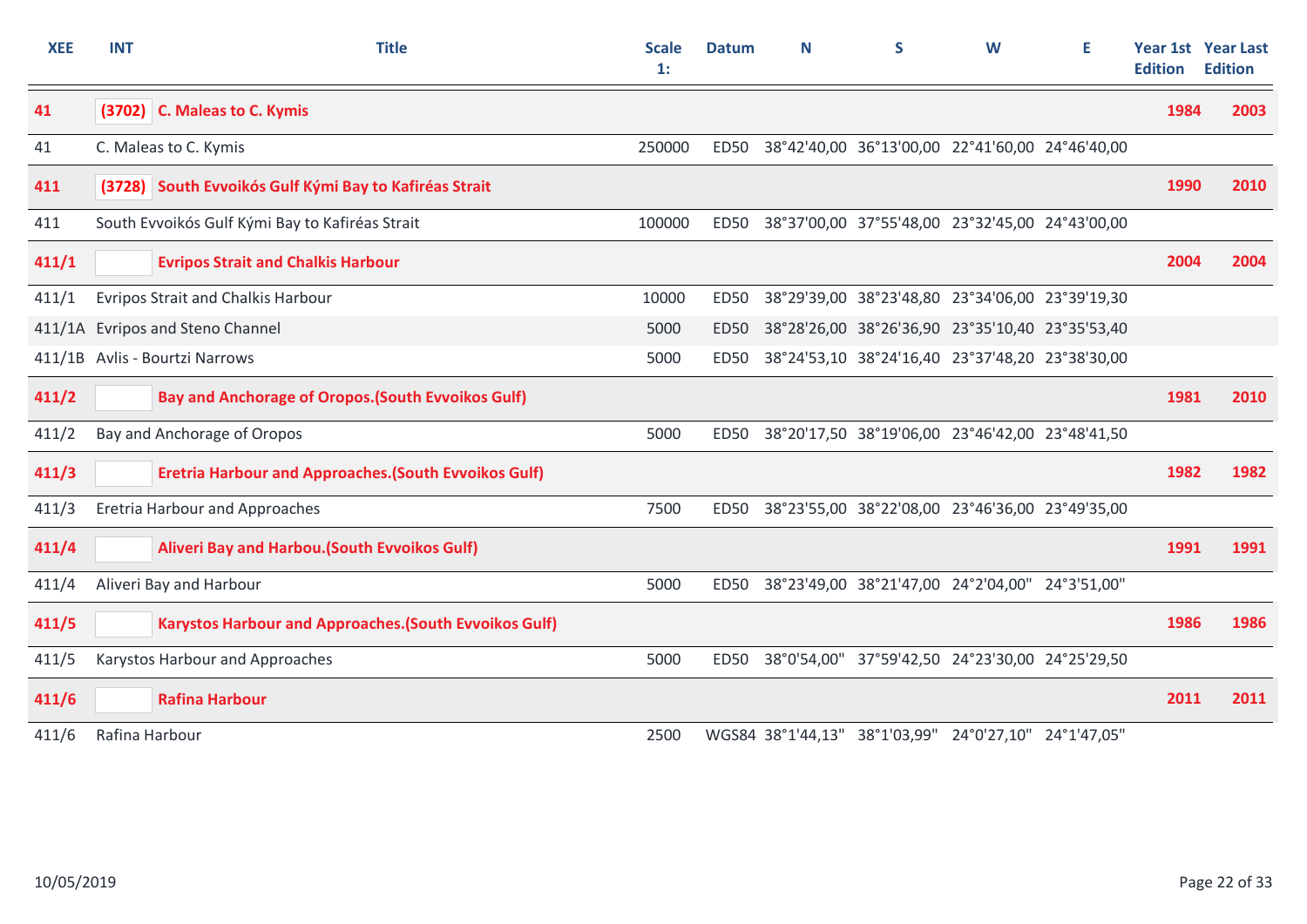| <b>XEE</b>            | <b>INT</b>     | <b>Title</b>                                                   | <b>Scale</b><br>1: | <b>Datum</b>     | N | S.                                                    | W | Ε | <b>Edition</b> | Year 1st Year Last<br><b>Edition</b> |
|-----------------------|----------------|----------------------------------------------------------------|--------------------|------------------|---|-------------------------------------------------------|---|---|----------------|--------------------------------------|
| 412                   |                | (3760) Saronikós Gulf                                          |                    |                  |   |                                                       |   |   | 2010           | 2013                                 |
| 412                   | Saronikós Gulf |                                                                | 100000             | ED <sub>50</sub> |   | 38°3'00,00" 37°21'40,00 22°56'60,00 24°10'00,00       |   |   |                |                                      |
| 412A                  |                | <b>Cape Tourlos Shoals</b>                                     | 5000               | <b>ED50</b>      |   | 37°46'22,50 37°45'47,00 23°33'51,00 23°34'14,80       |   |   |                |                                      |
| 412B                  |                | Ag. Theodoroi Oil Terminal                                     | 10000              | ED50             |   | 37°55'20,00 37°54'48,00 23°5'01,20" 23°5'41,00"       |   |   |                |                                      |
| 412/1                 |                | <b>Megara Gulf and Strait. (Saronikos Gulf)</b>                |                    |                  |   |                                                       |   |   | 1984           | 1984                                 |
| 412/1                 |                | <b>Megara Gulf and Strait</b>                                  | 12500              | <b>ED50</b>      |   | 38°0'48,00" 37°55'42,00 23°19'10,00 23°27'30,00       |   |   |                |                                      |
|                       |                | 412/1A Revythoúsa I. - Liquified Natural Gas (LNG) Terminal    | 2500               | <b>ED50</b>      |   | 37°57'43,00 37°57'25,00 23°23'51,00 23°24'26,00       |   |   |                |                                      |
| 412/10                |                | <b>Approaches - Lavrio Harbour and Marina</b>                  |                    |                  |   |                                                       |   |   | 2018           | 2018                                 |
|                       |                | 412/10 Approaches - Lavrio Harbour and Marina                  | 25000              |                  |   | WGS84 37°47'08,40 37°37'00,24 24°1'12,00" 24°10'02,69 |   |   |                |                                      |
|                       |                | 412/10 Ag. Nikolaos Bay - PPC S.A. Installation                | 5000               |                  |   | WGS84 37°44'44,40 37°44'02,82 24°3'39,00" 24°5'25,19" |   |   |                |                                      |
|                       |                | 412/10 Lavrio Harbour and Marina                               | 5000               |                  |   | WGS84 37°42'51,02 37°41'34,80 24°3'13,20" 24°4'59,34" |   |   |                |                                      |
| 412/2                 |                | Keratsini Bay - Nafstathmos Salaminas Strait. (Saronikos Gulf) |                    |                  |   |                                                       |   |   | 1986           | 2010                                 |
| 412/2                 |                | Keratsini Bay - Nafstathmos Salaminas Strait                   | 10000              | <b>ED50</b>      |   | 38°0'40,00" 37°55'10,00 23°31'30,00 23°36'50,00       |   |   |                |                                      |
| 412/3                 |                | our and Approaches - Metopi Strait. (Saronikos Gulf)           |                    |                  |   |                                                       |   |   | 1986           | 1992                                 |
| 412/3                 |                | Aigina Harbour and Approaches - Metopi Strait                  | 12500              | ED50             |   | 37°46'00,00 37°40'48,00 23°19'48,00 23°28'20,00       |   |   |                |                                      |
| 412/3A Aigina Harbour |                |                                                                | 5000               | ED50             |   | 37°45'01,00 37°44'30,00 23°25'06,00 23°25'54,00       |   |   |                |                                      |
| 412/4                 |                | Palaia Epidavros Harbour. (Saronikos Gulf)                     |                    |                  |   |                                                       |   |   | 1984           | 1984                                 |
| 412/4                 |                | Palaia Epidavros Harbour                                       | 2500               | ED50             |   | 37°38'37,60 37°38'01,90 23°9'24,40" 23°10'23,50       |   |   |                |                                      |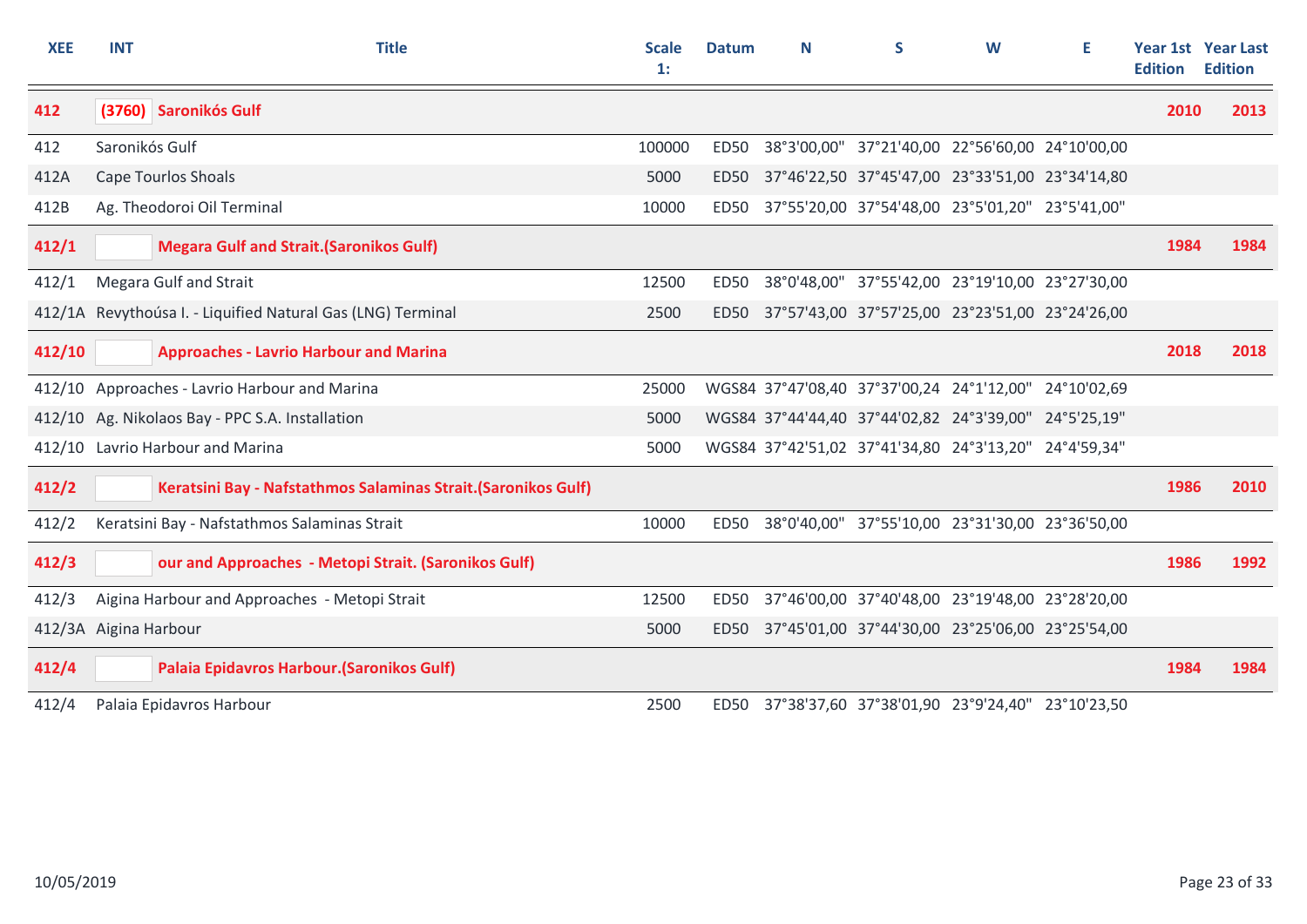| <b>XEE</b> | <b>INT</b>           | <b>Title</b>                                    | <b>Scale</b><br>1: | <b>Datum</b> | N | S                                                    | W | Е | <b>Edition</b> | <b>Year 1st</b> Year Last<br><b>Edition</b> |
|------------|----------------------|-------------------------------------------------|--------------------|--------------|---|------------------------------------------------------|---|---|----------------|---------------------------------------------|
| 412/5      |                      | <b>Poros Harbour and Approaches. (Poros I.)</b> |                    |              |   |                                                      |   |   | 1971           | 2013                                        |
|            |                      | 412/5A Poros Harbour and Approaches             | 10000              | ED50         |   | 37°32'24,00 37°28'24,00 23°22'60,00 23°29'30,00      |   |   |                |                                             |
|            | 412/5A Poros Harbour |                                                 | 5000               |              |   | ED50 37°30'07,50 37°29'30,60 23°26'55,70 23°27'57,20 |   |   |                |                                             |
|            | 412/5B Methana Bay   |                                                 | 7500               |              |   | ED50 37°35'19,10 37°34'23,50 23°23'14,40 23°24'09,30 |   |   |                |                                             |
| 412/6      |                      | <b>Elefsina Gulf. (Saronikos Gulf)</b>          |                    |              |   |                                                      |   |   | 1993           | 1997                                        |
| 412/6      | Elefsina Gulf        |                                                 | 20000              | ED50         |   | 38°3'00,00" 37°55'09,50 23°22'28,00 23°37'30,00      |   |   |                |                                             |
|            |                      | 412/6A Elefsina Harbour                         | 7500               |              |   | ED50 38°2'18,64" 38°1'50,93" 23°32'09,03 23°33'06,92 |   |   |                |                                             |
| 412/7      |                      | (3761) Zea Marina to Pt. Aixoni                 |                    |              |   |                                                      |   |   | 2002           | 2004                                        |
| 412/7      |                      | Zea Marina to Pt. Aixoni                        | 15000              | <b>ED50</b>  |   | 37°56'55,00 37°50'50,20 23°38'39,00 23°49'54,20      |   |   |                |                                             |
|            | 412/7A Faliro Bay    |                                                 | 7500               |              |   | ED50 37°56'38,80 37°55'38,00 23°38'46,00 23°41'28,00 |   |   |                |                                             |
|            | 412/7B Alimos Marina |                                                 | 7500               | <b>ED50</b>  |   | 37°55'32,80 37°54'32,00 23°41'48,40 23°42'36,00      |   |   |                |                                             |
|            |                      | 412/7F Glufada Marinas                          | 7500               |              |   | ED50 37°53'12,10 37°51'18,30 23°42'58,20 23°45'07,00 |   |   |                |                                             |
| 412/8      |                      | Glyfáda to Fléves Islet                         |                    |              |   |                                                      |   |   | 2002           | 2004                                        |
| 412/8      |                      | Glyfáda to Fléves Islet                         | 15000              |              |   | ED50 37°51'50,00 37°45'46,00 23°38'40,00 23°49'55,00 |   |   |                |                                             |
| 412/9      |                      | <b>Olympic Sailing Center Ágios Kosmás</b>      |                    |              |   |                                                      |   |   | 2002           | 2004                                        |
| 412/9      |                      | Zéa Marina to Vári (Várkiza) Bay                | 20000              | ED50         |   | 37°57'20,80 37°45'40,00 23°38'42,00 23°48'55,80      |   |   |                |                                             |
|            |                      | 412/9A Olympic Sailing Center at Ágios Kosmás   | 5000               |              |   | ED50 37°53'15,50 37°52'09,90 23°42'47,60 23°44'12,00 |   |   |                |                                             |
| 414        |                      | Poros I. to Monemvasia I. (Myrtoo Sea)          |                    |              |   |                                                      |   |   | 1986           | 1992                                        |
| 414        |                      | Poros I. to Monemvasia I.                       | 100000             |              |   | ED50 37°35'48,00 36°36'42,00 22°43'24,00 23°34'36,00 |   |   |                |                                             |
| 414/1      |                      | <b>Nafplion Harbour. (Argolikos Gulf)</b>       |                    |              |   |                                                      |   |   | 1983           | 1983                                        |
| 414/1      |                      | Nafplion Harbour                                | 5000               |              |   | ED50 37°34'43,30 37°33'32,10 22°46'39,00 22°48'37,00 |   |   |                |                                             |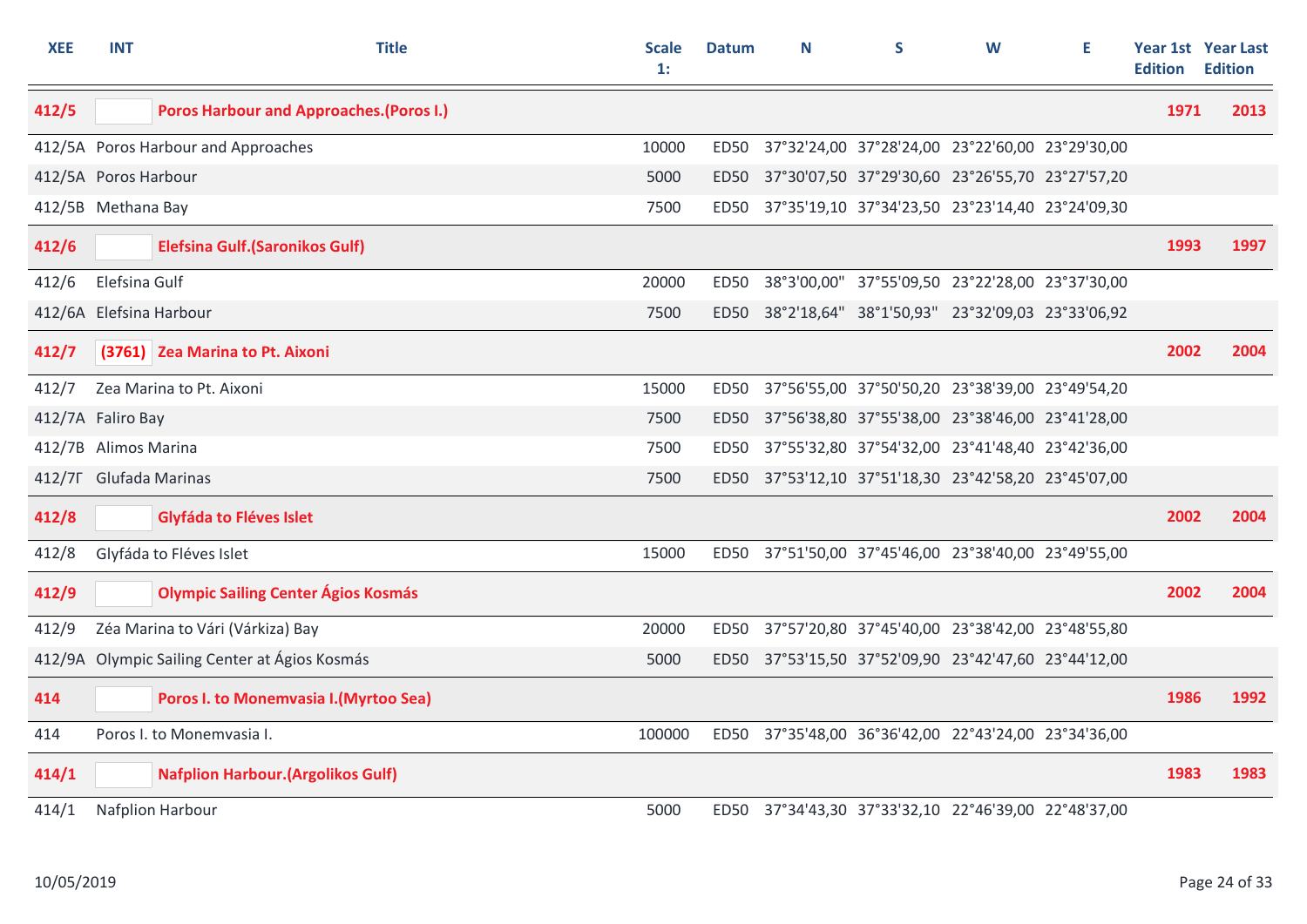| <b>XEE</b> | <b>INT</b>             | <b>Title</b>                                | <b>Scale</b><br>$\mathbf{1}$ : | <b>Datum</b>     | N | S                                                     | W | Е | <b>Edition</b> | <b>Year 1st Year Last</b><br><b>Edition</b> |
|------------|------------------------|---------------------------------------------|--------------------------------|------------------|---|-------------------------------------------------------|---|---|----------------|---------------------------------------------|
| 415        |                        | <b>Ydra I. to Sikinos I.</b>                |                                |                  |   |                                                       |   |   | 1989           | 1997                                        |
| 415        |                        | Ydra I. to Sikinos I.                       | 150000                         | <b>ED50</b>      |   | 37°23'24,00 36°21'00,00 23°26'36,00 25°11'60,00       |   |   |                |                                             |
| 415/1      |                        | <b>Kamares Bay and Harbour. (Sifnos I.)</b> |                                |                  |   |                                                       |   |   | 1987           | 1987                                        |
| 415/1      |                        | Kamares Bay and Harbour                     | 5000                           | <b>ED50</b>      |   | 37°0'09,00" 36°58'57,60 24°38'58,60 24°40'55,90       |   |   |                |                                             |
| 415/2      |                        | <b>Livadi Bay and Harbour. (Serifos I.)</b> |                                |                  |   |                                                       |   |   | 1989           | 1989                                        |
| 415/2      |                        | Livadi Bay and Harbour                      | 5000                           | <b>ED50</b>      |   | 37°9'16,00" 37°7'15,00" 24°30'46,00 24°32'33,00       |   |   |                |                                             |
| 415/3      |                        | <b>Kimolos Straits (Kyklades Islands)</b>   |                                |                  |   |                                                       |   |   | 2012           | 2012                                        |
| 415/3      | <b>Kimolos Straits</b> |                                             | 15000                          |                  |   | WGS84 36°47'46,30 36°43'42,99 24°29'25,54 24°37'11,25 |   |   |                |                                             |
| 42         |                        | Andros I. to Chalki I.                      |                                |                  |   |                                                       |   |   | 1981           | 2006                                        |
| 42         |                        | Andros I. to Chalki I.                      | 250000                         | <b>ED50</b>      |   | 37°51'00,00 36°12'00,00 24°39'00,00 27°37'60,00       |   |   |                |                                             |
| 421        |                        | (3732) Petalioi Gulf to Naxos I.            |                                |                  |   |                                                       |   |   | 2007           | 2007                                        |
| 421        |                        | Petalioi Gulf to Naxos I.                   | 150000                         | <b>ED50</b>      |   | 38°3'01,50" 37°1'50,00" 24°0'00,00" 25°52'43,00       |   |   |                |                                             |
| 421/1      |                        | <b>Approaches and Mykonos Harbour</b>       |                                |                  |   |                                                       |   |   | 1980           | 2013                                        |
| 421/1      |                        | Approaches and Mykonos Harbour              | 10000                          | <b>ED50</b>      |   | 37°28'44,00 37°25'36,00 25°16'56,00 25°19'55,00       |   |   |                |                                             |
|            |                        | 421/1A Mykonos Harbour                      | 5000                           | <b>ED50</b>      |   | 37°27'10,00 37°26'53,00 25°19'50,50 25°19'19,00       |   |   |                |                                             |
| 421/2      |                        | <b>Syros Harbour and Approaches</b>         |                                |                  |   |                                                       |   |   | 2001           | 2001                                        |
| 421/2      |                        | Syros Harbour and Approaches                | 10000                          | <b>ED50</b>      |   | 37°28'29,00 37°22'38,70 24°55'36,00 25°0'41,00"       |   |   |                |                                             |
|            | 421/2A Siros Harbour   |                                             | 5000                           | ED <sub>50</sub> |   | 37°26'40,30 37°25'47,10 24°56'10,40 24°57'15,00       |   |   |                |                                             |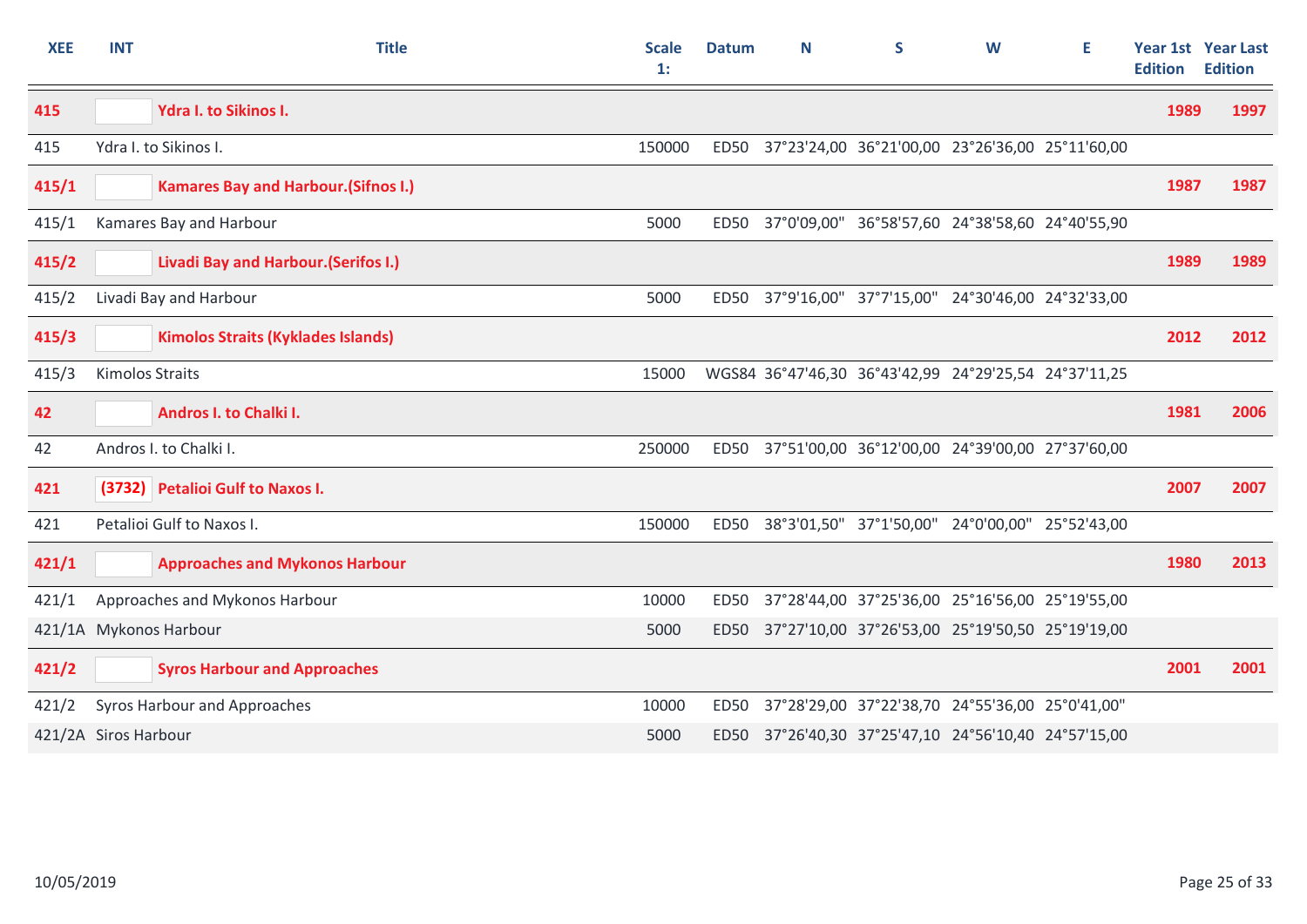| <b>XEE</b> | <b>INT</b>            | <b>Title</b>                                             | <b>Scale</b><br>$\mathbf{1}$ : | <b>Datum</b> | N | S                                                    | W | Е | <b>Edition</b> | <b>Year 1st Year Last</b><br><b>Edition</b> |
|------------|-----------------------|----------------------------------------------------------|--------------------------------|--------------|---|------------------------------------------------------|---|---|----------------|---------------------------------------------|
| 421/3      |                       | <b>Andros-Tinos Strait, Tinos Harbour and Approaches</b> |                                |              |   |                                                      |   |   | 2004           | 2010                                        |
|            |                       | 421/3A Andros-Tinos (Dysvato) Strait                     | 30000                          | ED50         |   | 37°42'29,12 37°38'24,00 24°55'22,00 25°6'13,04"      |   |   |                |                                             |
|            | 421/3A Panormos Bay   |                                                          | 7500                           |              |   | ED50 37°39'31,32 37°39'08,70 25°2'57,50" 25°3'32,38" |   |   |                |                                             |
|            |                       | 421/3B Tinos Harbour and Approaches                      | 12500                          |              |   | ED50 37°33'19,00 37°30'56,00 25°7'24,00" 25°11'20,00 |   |   |                |                                             |
|            | 421/3B Tinos Harbour  |                                                          | 5000                           |              |   | ED50 37°32'33,00 37°31'60,00 25°9'14,00" 25°9'52,00" |   |   |                |                                             |
| 421/4      |                       | <b>Foinikas Bay. (Syros I.)</b>                          |                                |              |   |                                                      |   |   | 1985           | 1985                                        |
| 421/4      | Foinikas Bay          |                                                          | 5000                           |              |   | ED50 37°24'10,00 37°21'28,00 24°51'09,00 24°53'39,00 |   |   |                |                                             |
| 421/5      |                       | Mericha - Episkopi - Apokreiosi Bays.                    |                                |              |   |                                                      |   |   | 1991           | 1991                                        |
| 421/5      |                       | Mericha - Episkopi - Apokreiosi Bays                     | 7500                           |              |   | ED50 37°25'18,00 37°23'12,00 24°21'36,00 24°25'24,00 |   |   |                |                                             |
| 421/6      |                       | <b>Agios Nikolaos Bay. (Kea I.)</b>                      |                                |              |   |                                                      |   |   | 1989           | 1989                                        |
| 421/6      |                       | Agios Nikolaos Bay                                       | 5000                           |              |   | ED50 37°40'50,00 37°39'29,00 24°17'40,00 24°20'13,00 |   |   |                |                                             |
| 421/7      |                       | <b>Bays and Harbours of Andros I.</b>                    |                                |              |   |                                                      |   |   | 1998           | 1998                                        |
|            |                       | 421/7A Gavrio - Batsi Bays                               | 20000                          | ED50         |   | 37°53'53,00 37°49'49,00 24°41'45,00 24°49'09,00      |   |   |                |                                             |
|            | 421/7A Gavrio Harbour |                                                          | 5000                           | ED50         |   | 37°53'24,00 37°52'26,00 24°43'28,00 24°44'30,00      |   |   |                |                                             |
|            | 421/7A Batsi Bay      |                                                          | 5000                           | ED50         |   | 37°51'39,00 37°51'06,00 24°46'36,00 24°47'22,00      |   |   |                |                                             |
|            | 421/7B Kastro Bay     |                                                          | 5000                           | ED50         |   | 37°51'06,00 37°49'60,00 24°55'43,00 24°57'34,00      |   |   |                |                                             |
|            | 421/7F Korthio Bay    |                                                          | 5000                           |              |   | ED50 37°46'55,00 37°46'02,00 24°57'03,00 24°58'54,00 |   |   |                |                                             |
| 422        |                       | Amorgos I. to Samos I. and Opposite Coasts of Asia Minor |                                |              |   |                                                      |   |   | 2009           | 2009                                        |
| 422        |                       | Amorgos I. to Samos I. and Opposite Coasts of Asia Minor | 150000                         |              |   | ED50 37°52'10,00 36°50'50,00 25°45'00,00 27°37'43,00 |   |   |                |                                             |
| 422/1      |                       | Farmakousa Islet (Farmakonisi).                          |                                |              |   |                                                      |   |   | 1980           | 1980                                        |
| 422/1      |                       | Farmakousa Islet (Farmakonisi)                           | 7500                           |              |   | ED50 37°18'42,00 37°16'21,00 27°4'20,00" 27°6'34,00" |   |   |                |                                             |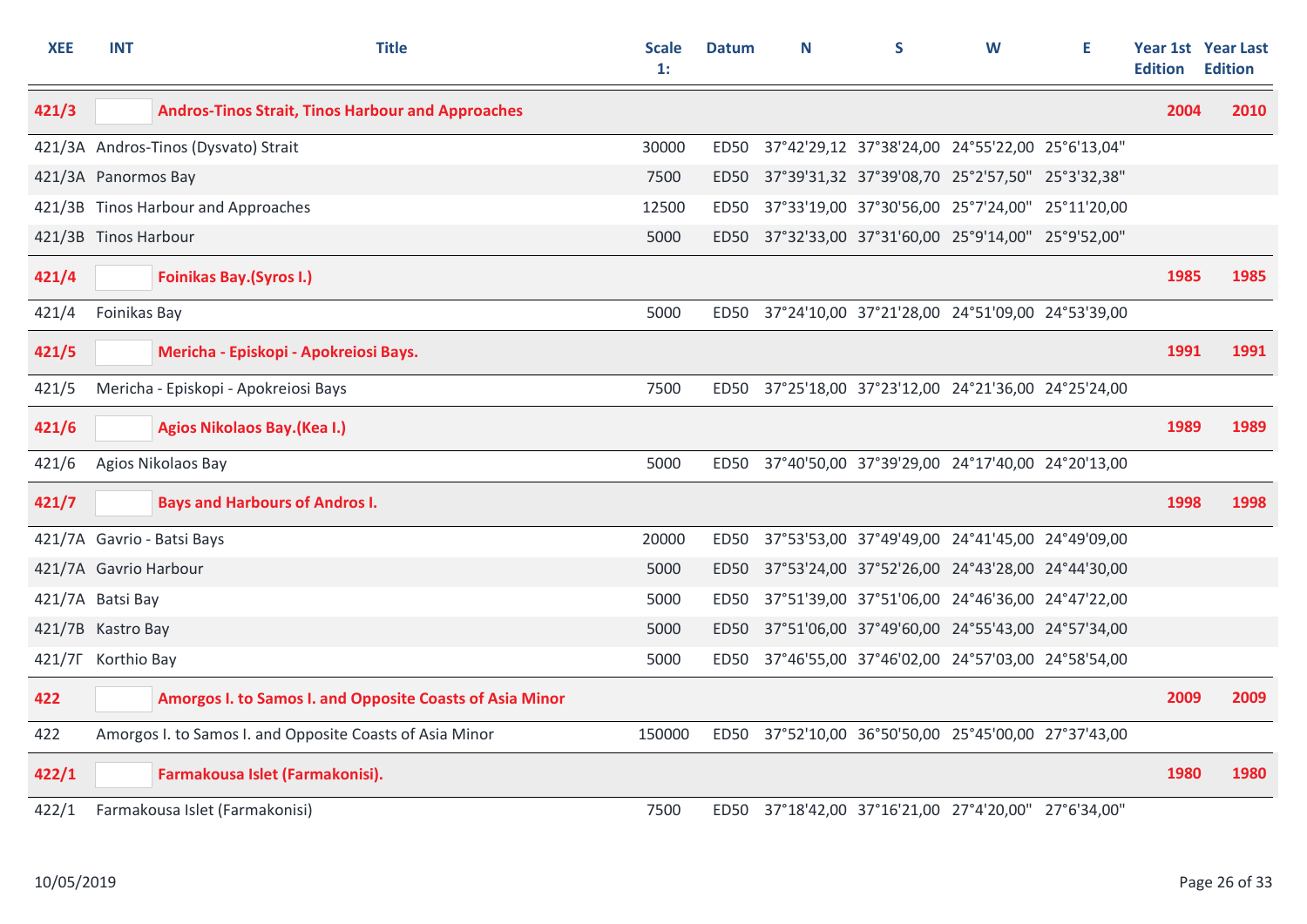| <b>XEE</b>            | <b>INT</b> | <b>Title</b>                                        | <b>Scale</b><br>1: | <b>Datum</b> | N | S                                                     | W | E. | <b>Edition</b> | <b>Year 1st Year Last</b><br><b>Edition</b> |
|-----------------------|------------|-----------------------------------------------------|--------------------|--------------|---|-------------------------------------------------------|---|----|----------------|---------------------------------------------|
| 422/2                 |            | <b>Samos Strait - Bays and Harbours of Samos I.</b> |                    |              |   |                                                       |   |    | 2013           | 2013                                        |
| 422/2A Samos Strait   |            |                                                     | 50000              |              |   | WGS84 37°48'56,40 37°38'11,16 26°51'58,14 27°10'19,38 |   |    |                |                                             |
|                       |            | 422/2A Vathy Bay and Samos Harbour                  | 5000               |              |   | WGS84 37°46'00,00 37°44'48,18 26°56'50,34 26°58'41,16 |   |    |                |                                             |
|                       |            | 422/2A Pythagoreio Harbour and marina               | 5000               |              |   | WGS84 37°41'38,16 37°40'43,56 26°56'08,34 26°57'59,10 |   |    |                |                                             |
|                       |            | 422/2B Karlovasi Harbour                            | 5000               |              |   | WGS84 37°48'07,50 37°47'39,30 26°40'26,46 26°41'21,72 |   |    |                |                                             |
|                       |            | 422/2F Marathokampos Harbour                        | 5000               |              |   | WGS84 37°42'41,16 37°42'13,56 26°41'48,72 26°42'41,16 |   |    |                |                                             |
| 422/3                 |            | Bays and Ports of Ikaria I. and Fournoi Islet.      |                    |              |   |                                                       |   |    | 2004           | 2004                                        |
| 422/3A Armenistis Bay |            |                                                     | 5000               |              |   | ED50 37°38'20,00 37°37'43,80 26°5'08,50" 26°5'45,00"  |   |    |                |                                             |
| 422/3B Evdilos Bay    |            |                                                     | 5000               | ED50         |   | 37°38'17,00 37°37'40,80 26°10'23,90 26°11'21,00       |   |    |                |                                             |
|                       |            | 422/3F Agios Kirykos Bay                            | 5000               | ED50         |   | 37°37'33,25 37°36'30,00 26°17'13,40 26°18'50,00       |   |    |                |                                             |
|                       |            | 422/3∆ Fournoi (Korseoi) Bay - Fournoi Passage      | 5000               |              |   | ED50 37°35'39,60 37°33'38,00 26°26'59,50 26°29'04,00  |   |    |                |                                             |
|                       |            | 422/3E Karkinagri Harbour                           | 5000               | ED50         |   | 37°31'10,00 37°30'40,00 26°0'54,00" 26°1'36,00"       |   |    |                |                                             |
| 422/4                 |            | Lipsoi Bay and Harbour.(Lipsoi I.)                  |                    |              |   |                                                       |   |    | 1983           | 1983                                        |
| 422/4                 |            | Lipsoi Bay and Harbour                              | 5000               | ED50         |   | 37°18'07,50 37°16'56,00 26°44'39,00 26°46'37,00       |   |    |                |                                             |
| 422/4A Lipsoi Harbour |            |                                                     | 2500               |              |   | ED50 37°17'51,20 37°17'38,20 26°45'46,60 26°46'07,20  |   |    |                |                                             |
| 422/5                 |            | <b>Agios Georgios and Poros Bays</b>                |                    |              |   |                                                       |   |    | 2012           | 2012                                        |
| 422/5                 |            | Agios Georgios and Poros Bays                       | 10000              |              |   | WGS84 37°27'55,49 37°25'14,93 26°57'28,71 27°0'43,99" |   |    |                |                                             |
|                       |            | 422/5A Agios Georgios Harbour                       | 2500               |              |   | WGS84 37°27'31,77 37°27'04,20 26°57'43,58 26°58'07,99 |   |    |                |                                             |
| 423                   |            | (3734) Serifos I. to Anafi I.                       |                    |              |   |                                                       |   |    | 2006           | 2006                                        |
| 423                   |            | Serifos I. to Anafi I.                              | 150000             |              |   | ED50 37°13'07,50 36°11'15,00 24°18'20,00 26°11'03,00  |   |    |                |                                             |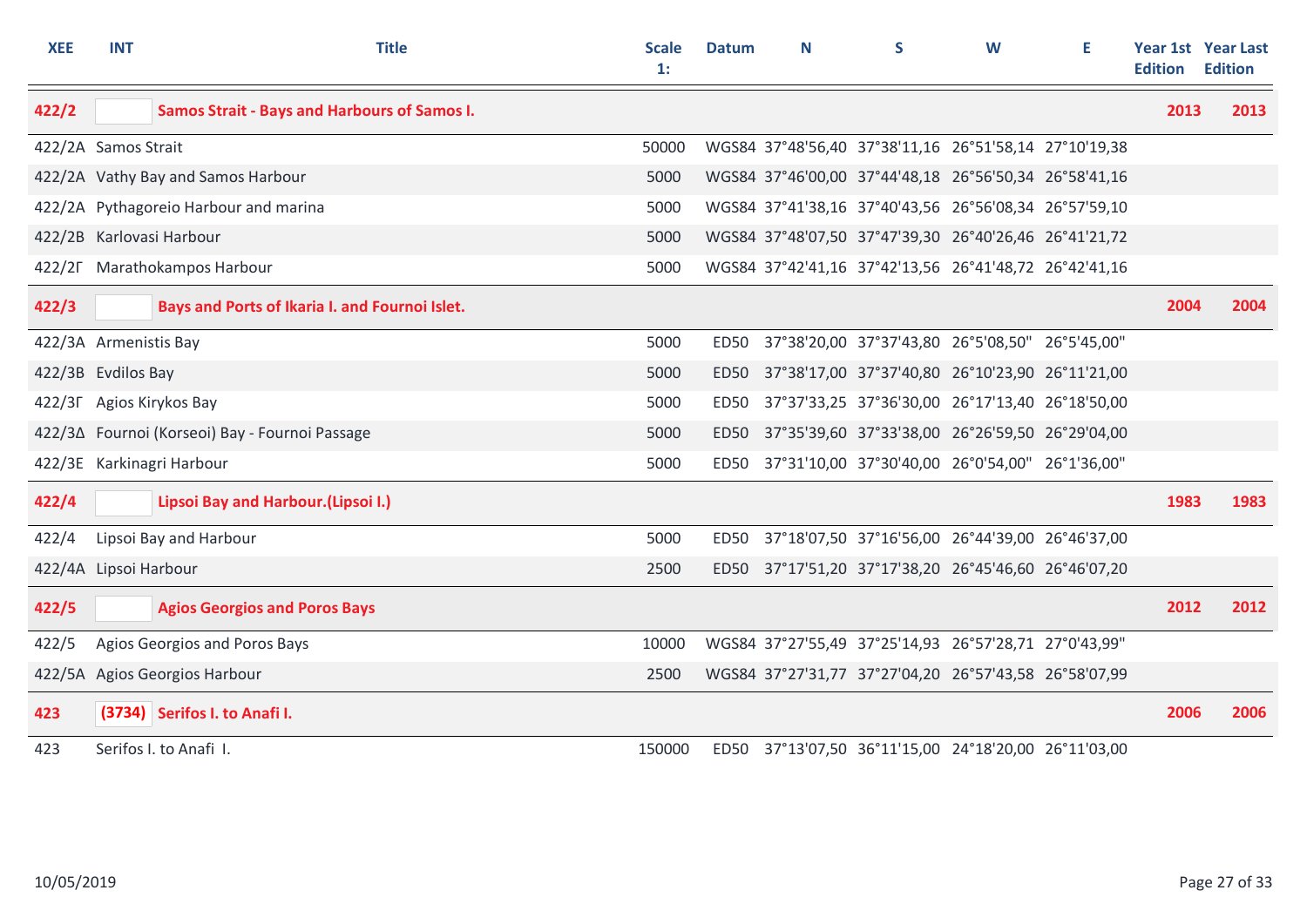| <b>XEE</b> | <b>INT</b>              | <b>Title</b>                                                        | <b>Scale</b><br>1: | <b>Datum</b> | N | S                                                    | W | Е | <b>Edition</b> | Year 1st Year Last<br><b>Edition</b> |
|------------|-------------------------|---------------------------------------------------------------------|--------------------|--------------|---|------------------------------------------------------|---|---|----------------|--------------------------------------|
| 423/1      |                         | <b>Naxos Bay and Harbour. (Naxos I.)</b>                            |                    |              |   |                                                      |   |   | 1984           | 1984                                 |
| 423/1      |                         | Naxos Bay and Harbour                                               | 12500              |              |   | ED50 37°6'55,00" 37°3'56,50" 25°19'00,00 25°23'53,50 |   |   |                |                                      |
|            | 423/1A Naxos Harbour    |                                                                     | 5000               |              |   | ED50 37°6'49,30" 37°6'08,40" 25°21'52,00 25°22'42,00 |   |   |                |                                      |
| 423/2      |                         | Antiparos Narrow - Paroikia Bay. (Kyklades I.)                      |                    |              |   |                                                      |   |   | 1989           | 1989                                 |
| 423/2      |                         | Antiparos Narrow - Paroikia Bay                                     | 20000              | ED50         |   | 37°6'13,00" 36°55'50,00 25°0'30,00" 25°10'12,00      |   |   |                |                                      |
|            | 423/2A Paroikia Harbour |                                                                     | 5000               | <b>ED50</b>  |   | 37°5'48,00" 37°5'08,00" 25°8'48,00" 25°9'30,00"      |   |   |                |                                      |
| 423/3      |                         | los Bay                                                             |                    |              |   |                                                      |   |   | 1987           | 1987                                 |
| 423/3      | los Bay                 |                                                                     | 7500               |              |   | ED50 36°43'46,90 36°42'00,00 25°14'18,00 25°17'55,50 |   |   |                |                                      |
|            | 423/3A los Harbour      |                                                                     | 2500               |              |   | ED50 36°43'33,00 36°43'20,00 25°16'17,00 25°16'28,90 |   |   |                |                                      |
| 423/4      |                         | <b>Katapola Bay and Harbour. (Amorgos I.)</b>                       |                    |              |   |                                                      |   |   | 1989           | 1989                                 |
| 423/4      |                         | Katapola Bay and Harbour                                            | 5000               |              |   | ED50 36°50'34,00 36°49'13,00 25°49'60,00 25°52'32,00 |   |   |                |                                      |
| 423/5      |                         | Aigiali Bay and Harbour. (Amorgos I.)                               |                    |              |   |                                                      |   |   | 1986           | 1986                                 |
| 423/5      |                         | Aigiali Bay and Harbour                                             | 5000               |              |   | ED50 36°54'53,70 36°53'42,00 25°56'46,00 25°58'43,30 |   |   |                |                                      |
| 423/7      |                         | Bays and Harbours of Folegandros - Sikinos - los and Anafi Islands. |                    |              |   |                                                      |   |   | 1932           | 1998                                 |
|            | 423/7A Vathy Bay        |                                                                     | 10000              |              |   | ED50 36°37'55,55 36°37'25,17 24°53'04,49 24°53'47,18 |   |   |                |                                      |
|            | 423/7B Karavostasi Bay  |                                                                     | 10000              | ED50         |   | 36°37'18,57 36°36'14,71 24°56'42,58 24°57'44,70      |   |   |                |                                      |
|            | 423/7F Skala Harbour    |                                                                     | 5000               | <b>ED50</b>  |   | 36°40'40,90 36°40'22,10 25°8'34,00" 25°8'52,20"      |   |   |                |                                      |
|            |                         | 423/7∆ Tris Klisies Bay (Luka Avlaki)                               | 10000              |              |   | ED50 36°40'35,01 36°39'32,24 25°22'45,36 25°23'43,32 |   |   |                |                                      |
|            | 423/7E Manganari Bay    |                                                                     | 10000              | ED50         |   | 36°39'39,23 36°38'55,49 25°21'37,05 25°22'41,35      |   |   |                |                                      |
|            |                         | 423/7Z Ag. Nikolaos Harbour                                         | 5000               |              |   | ED50 36°20'56,00 36°20'09,00 25°45'47,00 25°46'44,00 |   |   |                |                                      |

 $\mathbb{Z}$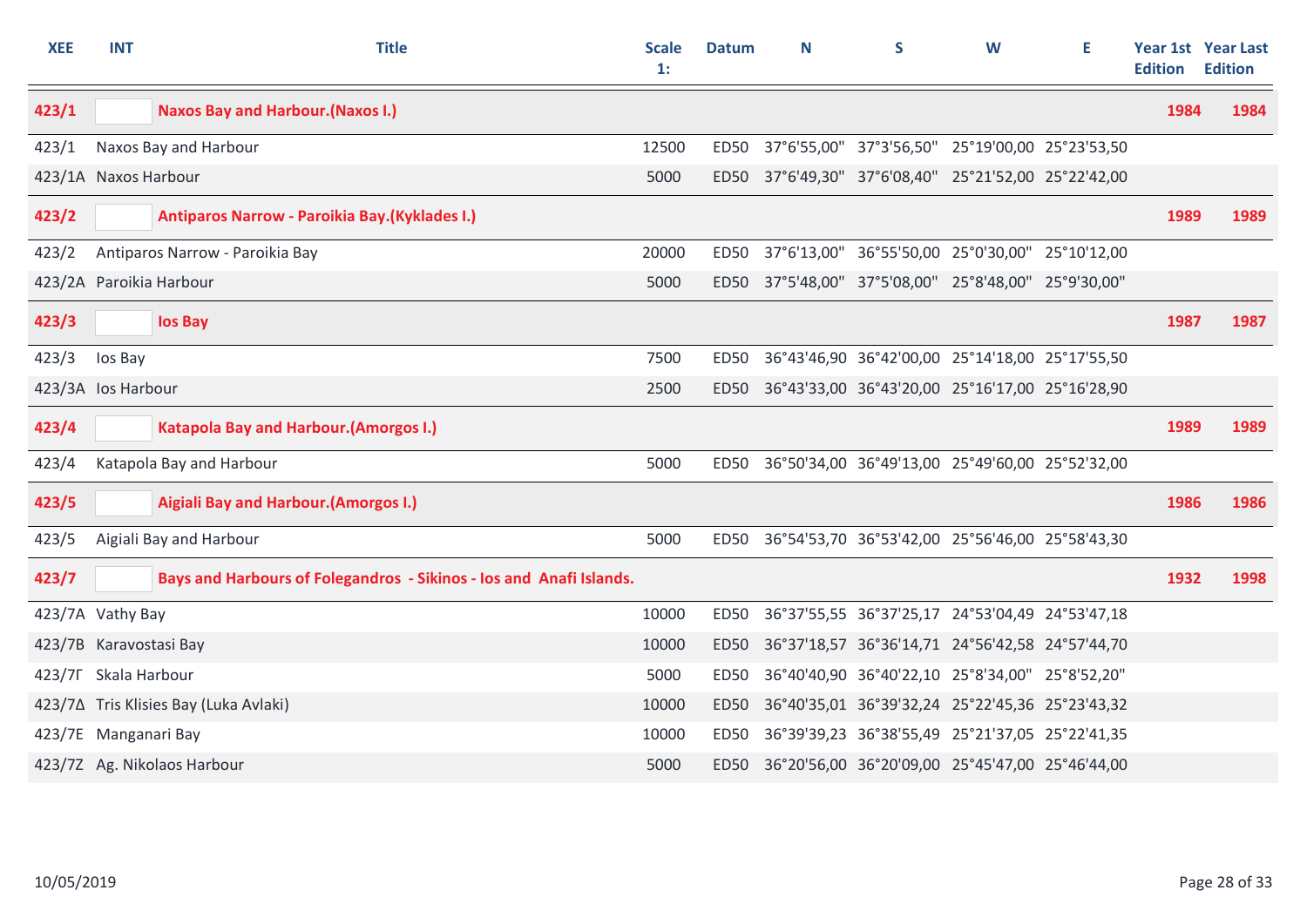| <b>XEE</b>        | <b>INT</b>   | <b>Title</b>                                                | <b>Scale</b><br>$\mathbf{1}$ : | <b>Datum</b>     | N | S                                                     | W | E | <b>Edition</b> | Year 1st Year Last<br><b>Edition</b> |
|-------------------|--------------|-------------------------------------------------------------|--------------------------------|------------------|---|-------------------------------------------------------|---|---|----------------|--------------------------------------|
| 423/8             |              | Thira - Athinios Harbours. (Thira I.)                       |                                |                  |   |                                                       |   |   | 1989           | 1989                                 |
| 423/8             |              | Thira - Athinios Harbours                                   | 5000                           | <b>ED50</b>      |   | 36°25'24,00 36°22'40,00 25°24'12,00 25°26'37,00       |   |   |                |                                      |
| 4235              |              | <b>Thira Island</b>                                         |                                |                  |   |                                                       |   |   | 1989           | 2012                                 |
| 4235              | Thira Island |                                                             | 50000                          | <b>ED50</b>      |   | 36°34'00,00 36°11'30,00 25°10'60,00 25°32'30,00       |   |   |                |                                      |
| 424               |              | (3736) Anafi I. to Kos I. and opposite coasts of Asia Minor |                                |                  |   |                                                       |   |   | 2006           | 2006                                 |
| 424               |              | Anafi I. to Kos I. and opposite coasts of Asia Minor        | 150000                         | ED50             |   | 37°6'00,00" 36°4'00,00" 25°36'30,00 27°29'13,00       |   |   |                |                                      |
| 424/2             |              | <b>Bay and Harbour of Kálymnos</b>                          |                                |                  |   |                                                       |   |   | 2005           | 2005                                 |
| 424/2             |              | Bay and Harbour of Kálymnos                                 | 5000                           | <b>ED50</b>      |   | 36°57'18,00 36°55'53,00 26°58'40,00 27°1'12,00"       |   |   |                |                                      |
| 424/3             |              | <b>Bays of AstypÁlaia I.</b>                                |                                |                  |   |                                                       |   |   | 2005           | 2005                                 |
| 424/3A Vathý Bay  |              |                                                             | 10000                          | <b>ED50</b>      |   | 36°37'33,00 36°36'34,00 26°22'22,00 26°24'51,00       |   |   |                |                                      |
|                   |              | 424/3B Ágios Andréas Bay                                    | 7500                           | ED <sub>50</sub> |   | 36°34'50,70 36°34'13,70 26°19'56,60 26°21'48,20       |   |   |                |                                      |
| 424/3F Skála Cove |              |                                                             | 7500                           | <b>ED50</b>      |   | 36°33'05,00 36°32'23,40 26°20'11,40 26°22'03,00       |   |   |                |                                      |
|                   |              | 424/3∆ Análipsis Bay (Maltezána)                            | 7500                           | <b>ED50</b>      |   | 36°34'51,80 36°33'08,40 26°23'00,30 26°24'51,00       |   |   |                |                                      |
| 43                |              | (3700) Kriti I. - Western Part Cape Tainaro to Milos I.     |                                |                  |   |                                                       |   |   | 1986           | 1997                                 |
| 43                |              | Kriti I. - Western Part Cape Tainaro to Milos I.            | 250000                         | ED50             |   | 36°53'60,00 34°25'00,00 22°28'00,00 24°28'60,00       |   |   |                |                                      |
| 431               |              | (3738) Monemvasia to Souda Bay                              |                                |                  |   |                                                       |   |   | 1986           | 2016                                 |
| 431               |              | Monemvasia to Souda Bay                                     | 150000                         |                  |   | WGS84 36°45'00,00 35°22'60,00 22°55'60,00 24°15'00,00 |   |   |                |                                      |
| 431/1             |              | <b>Monemvasia Gulf.(E.coast of Peloponnisos)</b>            |                                |                  |   |                                                       |   |   | 1981           | 1981                                 |
| 431/1             |              | Monemvasia Gulf                                             | 15000                          | ED50             |   | 36°44'58,00 36°40'16,50 23°1'14,00" 23°5'40,00"       |   |   |                |                                      |
|                   |              | 431/1A Monemvasia Harbour                                   | 5000                           |                  |   | ED50 36°41'29,80 36°40'56,70 23°2'06,00" 23°2'40,20"  |   |   |                |                                      |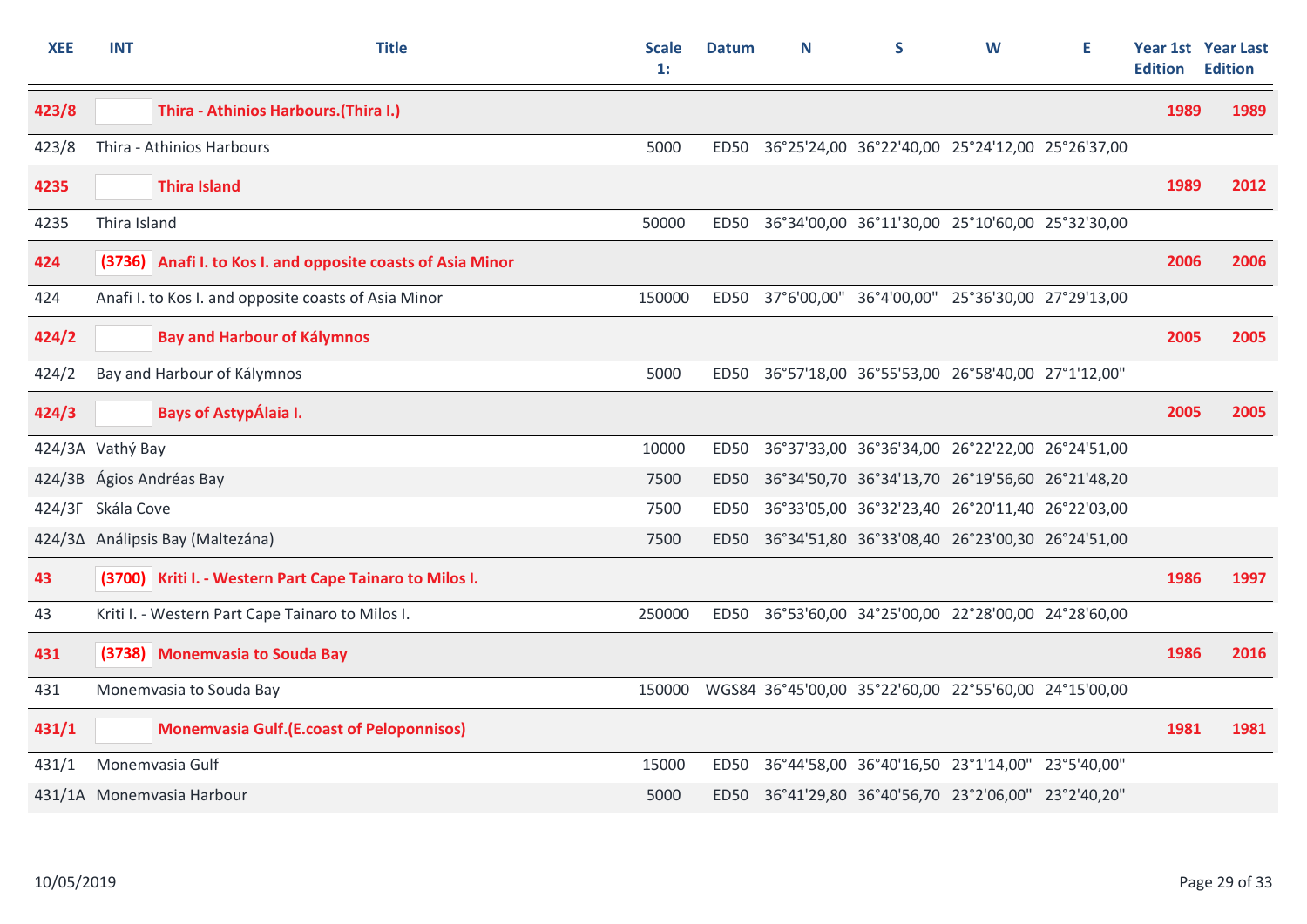| <b>XEE</b>           | <b>INT</b>         | <b>Title</b>                                         | <b>Scale</b><br>$\mathbf{1}$ : | <b>Datum</b> | N | S                                                     | W | Е | <b>Edition</b> | Year 1st Year Last<br><b>Edition</b> |
|----------------------|--------------------|------------------------------------------------------|--------------------------------|--------------|---|-------------------------------------------------------|---|---|----------------|--------------------------------------|
| 432                  |                    | Kriti I. - Western Part                              |                                |              |   |                                                       |   |   | 1988           | 2016                                 |
| 432                  |                    | Kriti I. - Western Part                              | 100000                         |              |   | WGS84 35°55'60,00 35°4'00,00" 23°13'60,00 24°1'60,00" |   |   |                |                                      |
| 433                  |                    | Kriti Island - West Central Part                     |                                |              |   |                                                       |   |   | 1983           | 2017                                 |
| 433                  |                    | Kriti Island - West Central Part                     | 100000                         |              |   | WGS84 35°42'00,00 34°45'00,00 23°56'60,00 24°46'27,00 |   |   |                |                                      |
| 433/1                |                    | <b>From Cape Drepano to Chania Port. (Kriti I.)</b>  |                                |              |   |                                                       |   |   | 2000           | 2000                                 |
| 433/1                |                    | From Cape Drepano to Chania Port                     | 25000                          | ED50         |   | 35°36'30,00 35°26'20,00 23°58'41,00 24°16'60,00       |   |   |                |                                      |
|                      | 433/1A Chania Port |                                                      |                                | <b>ED50</b>  |   | 35°31'29,00 35°31'03,00 24°0'46,50" 24°1'27,00"       |   |   |                |                                      |
| 433/1B Souda Port    |                    |                                                      | 7500                           |              |   | ED50 35°29'52,00 35°29'17,00 24°3'30,00" 24°4'46,00"  |   |   |                |                                      |
| 433/2                |                    | <b>Approaches and Harbour of Rethymno</b>            |                                |              |   |                                                       |   |   | 2014           | 2014                                 |
| 433/2                |                    | Approaches and Harbour of Rethymno                   | 12000                          |              |   | WGS84 35°24'37,13 35°21'09,00 24°25'57,00 24°31'53,61 |   |   |                |                                      |
|                      |                    | 433/2A Rehymno Harbour                               | 2500                           |              |   | WGS84 35°22'34,60 35°21'51,24 24°28'20,88 24°29'35,16 |   |   |                |                                      |
| 44                   |                    | (3714) Kriti I. - Eastern Part, Thira I. to Kasos I. |                                |              |   |                                                       |   |   | 1995           | 2012                                 |
| 44                   |                    | Kriti I. - Eastern Part, Thira I. to Kasos I.        | 250000                         | ED50         |   | 36°25'60,00 34°45'00,00 24°11'60,00 27°15'00,00       |   |   |                |                                      |
| 443                  |                    | Kriti I. - East Central Part                         |                                |              |   |                                                       |   |   | 1966           | 2010                                 |
| 443                  |                    | Kriti I. - East Central Part                         | 100000                         |              |   | ED50 35°38'60,00 34°46'60,00 24°46'00,00 25°34'60,00  |   |   |                |                                      |
| 443/1                |                    | (3788) Irakleion Harbour (Kriti I.)                  |                                |              |   |                                                       |   |   | 2002           | 2016                                 |
| 443/1                |                    | <b>Iraklion Harbour</b>                              | 5000                           |              |   | WGS84 35°22'05,00 35°20'03,00 25°7'42,00" 25°11'20,00 |   |   |                |                                      |
| 443/2                |                    | Ormoi Ierapetras - Kalon Limenon                     |                                |              |   |                                                       |   |   | 1962           | 1962                                 |
| 443/2A lerapetra Bay |                    |                                                      | 10000                          | ED50         |   | 35°0'47,91" 34°59'40,65 25°43'21,32 25°45'27,29       |   |   |                |                                      |
|                      |                    | 443/2B Ormos Kalon Limenon (Kaloi Limniones)         | 12500                          | ED50         |   | 34°56'24,80 34°55'04,28 24°46'59,75 24°49'37,70       |   |   |                |                                      |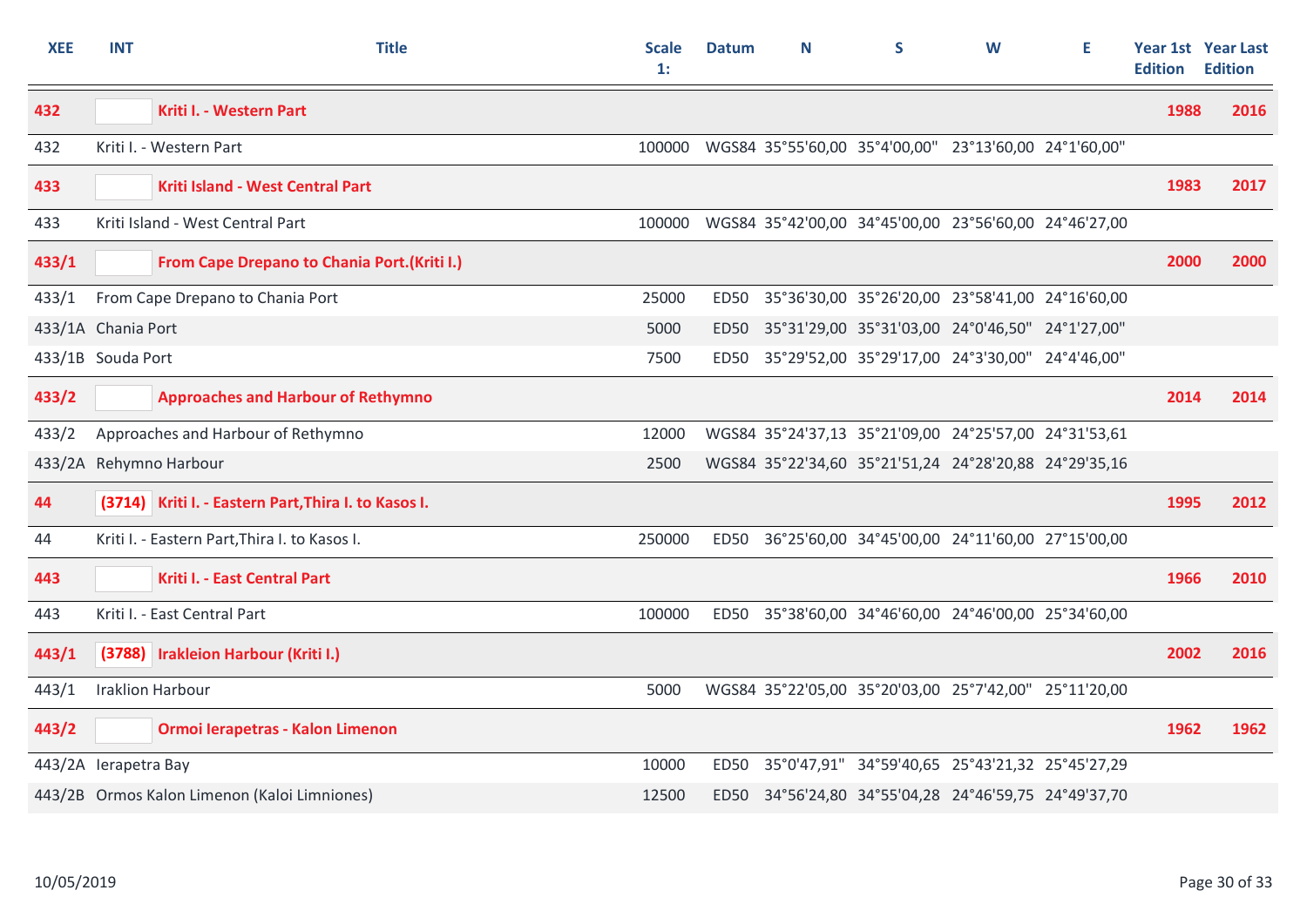| <b>XEE</b>            | <b>INT</b>             | <b>Title</b>                                                            | <b>Scale</b><br>$\mathbf{1}$ : | <b>Datum</b> | Ν | S                                                     | W | Е | <b>Edition</b> | <b>Year 1st Year Last</b><br><b>Edition</b> |
|-----------------------|------------------------|-------------------------------------------------------------------------|--------------------------------|--------------|---|-------------------------------------------------------|---|---|----------------|---------------------------------------------|
| 444                   |                        | Kriti I. - East Part                                                    |                                |              |   |                                                       |   |   | 1967           | 1998                                        |
| 444                   |                        | Kriti I. - East Part                                                    | 100000                         | <b>ED50</b>  |   | 35°38'60,00 34°46'60,00 25°34'30,00 26°26'30,00       |   |   |                |                                             |
| 444/1                 |                        | Agios Nikolaos Bay - Siteia Harbour                                     |                                |              |   |                                                       |   |   | 2004           | 2004                                        |
|                       |                        | 444/1A Bay and Harbour of Agios Nikolaos                                | 5000                           | ED50         |   | 35°12'25,30 35°11'00,93 25°42'46,10 25°44'13,07       |   |   |                |                                             |
| 444/1B Siteia Harbour |                        |                                                                         | 5000                           | ED50         |   | 35°12'58,40 35°11'59,18 26°6'18,09" 26°7'16,40"       |   |   |                |                                             |
| 445/1                 |                        | <b>Bays and harbours of Kasos and Karpathos</b>                         |                                |              |   |                                                       |   |   | 1999           | 1999                                        |
|                       | 445/1A Diafani Harbour |                                                                         | 5000                           | ED50         |   | 35°45'47,50 35°44'57,50 27°12'27,00 27°14'04,00       |   |   |                |                                             |
|                       |                        | 445/1B Pigadia Bay and Harbour                                          | 5000                           | ED50         |   | 35°32'18,40 35°30'18,00 27°11'52,00 27°13'49,10       |   |   |                |                                             |
|                       |                        | 445/1Г Fry-Emporeio Harbours                                            | 5000                           |              |   | ED50 35°25'44,00 35°24'49,80 26°54'49,00 26°56'25,50  |   |   |                |                                             |
| 446                   |                        | <b>Anchorages in Chios - Oinoussa I</b>                                 |                                |              |   |                                                       |   |   | 1966           | 2013                                        |
| 446A                  |                        | Ormos Kolokithias                                                       | 10000                          | ED50         |   | 38°29'41,00 38°27'23,00 26°7'06,00" 26°9'56,00"       |   |   |                |                                             |
| 446B                  | <b>Volissos Bay</b>    |                                                                         | 10000                          | <b>ED50</b>  |   | 38°28'24,00 38°27'36,00 25°54'37,00 25°56'34,00       |   |   |                |                                             |
| 446 <sub>F</sub>      | Mandraki Bay           |                                                                         | 5000                           | ED50         |   | 38°31'01,00 38°30'17,50 26°12'48,50 26°13'46,00       |   |   |                |                                             |
| 45                    |                        | Kasos I. to Megisti I. (Kastellorizo) and Opposite Coasts of Asia Minor |                                |              |   |                                                       |   |   | 1981           | 2012                                        |
| 45                    |                        | Kasos I. to Megisti I. (Kastellorizo) and Opposite Coasts of Asia Minor | 250000                         |              |   | ED50 36°51'03,93 35°13'04,00 26°37'01,85 29°41'01,64  |   |   |                |                                             |
| 451                   |                        | Leros I. to Rodos I. and Opposite Coasts of Asia Minor                  |                                |              |   |                                                       |   |   | 1985           | 2007                                        |
| 451                   |                        | Leros I. to Rodos I. and Opposite Coasts of Asia Minor                  | 150000                         | ED50         |   | 37°10'60,00 36°8'60,00" 26°28'00,00 28°19'60,00       |   |   |                |                                             |
| 451/1                 |                        | Lakki Bay.(Leros I.)                                                    |                                |              |   |                                                       |   |   | 2013           | 2019                                        |
| 451/1                 | Lakki Bay              |                                                                         | 7500                           |              |   | WGS84 37°7'57,60" 37°6'24,60" 26°49'04,20 26°51'43,20 |   |   |                |                                             |
|                       |                        | 451/1A Lakki Harbour Marinas Lakki and Temenia                          | 2500                           |              |   | WGS84 37°7'53,40" 37°7'27,00" 26°50'45,00 26°51'37,80 |   |   |                |                                             |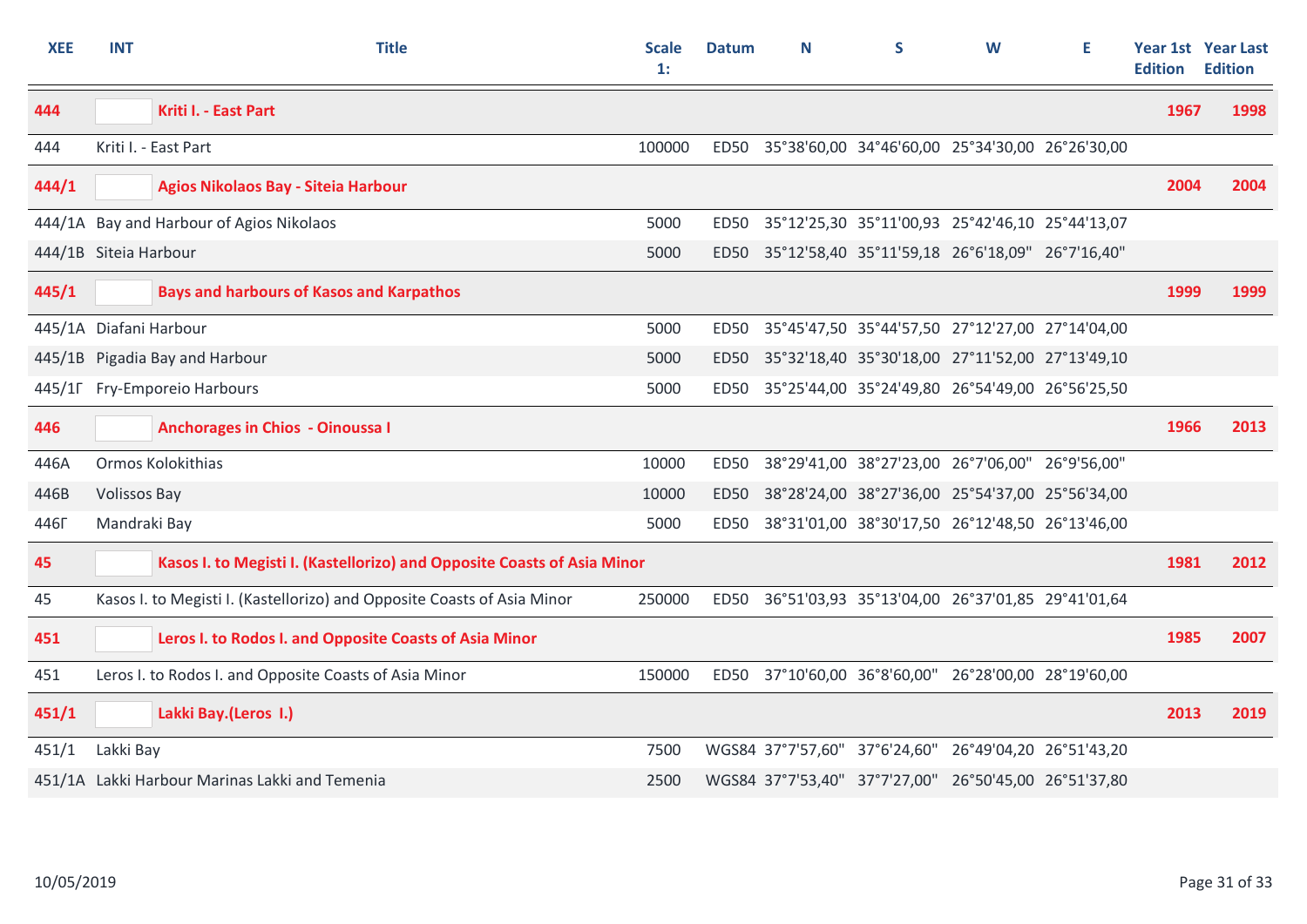| <b>XEE</b>         | <b>INT</b>    | <b>Title</b>                                                            | <b>Scale</b><br>$\mathbf{1}$ : | <b>Datum</b> | N | S                                                     | W | Е | <b>Edition</b> | <b>Year 1st Year Last</b><br><b>Edition</b> |
|--------------------|---------------|-------------------------------------------------------------------------|--------------------------------|--------------|---|-------------------------------------------------------|---|---|----------------|---------------------------------------------|
| 451/2              |               | <b>Mandraki Harbour. (Nisyros I.)</b>                                   |                                |              |   |                                                       |   |   | 1984           | 2010                                        |
| 451/2              |               | Mandraki Harbour                                                        | 4000                           | ED50         |   | 36°37'22,10 36°36'25,00 27°7'25,00" 27°8'58,40"       |   |   |                |                                             |
| 451/3              |               | <b>Ródos Harbour (Ródos I.)</b>                                         |                                |              |   |                                                       |   |   | 2009           |                                             |
| 451/3              | Rodos Harbour |                                                                         | 5000                           |              |   | ED50 36°27'52,50 36°25'51,00 28°13'06,00 28°14'50,40  |   |   |                |                                             |
| 451/4              |               | <b>Approaches to Kos Harbour and Marina</b>                             |                                |              |   |                                                       |   |   | 2013           | 2013                                        |
| 451/4              |               | Approaches to Kos Harbour and Marina                                    | 7500                           |              |   | WGS84 36°55'60,00 36°53'15,00 27°16'10,02 27°18'30,00 |   |   |                |                                             |
| 451/4A Kos Harbour |               |                                                                         | 2500                           |              |   | WGS84 36°54'04,32 36°53'37,80 27°16'57,12 27°17'43,80 |   |   |                |                                             |
| 451/4B Kos Marina  |               |                                                                         | 2500                           |              |   | WGS84 36°53'46,92 36°53'20,40 27°17'32,94 27°18'19,62 |   |   |                |                                             |
| 4511               |               | Leros I. to Kos I.                                                      |                                |              |   |                                                       |   |   | 1992           | 1992                                        |
| 4511               |               | Leros I. to Kos I.                                                      | 50000                          |              |   | ED50 37°13'30,00 36°53'18,00 26°43'54,00 27°19'00,00  |   |   |                |                                             |
| 4512               |               | <b>Kos Island</b>                                                       |                                |              |   |                                                       |   |   | 1991           | 1991                                        |
| 4512               | Kos Island    |                                                                         | 50000                          | ED50         |   | 36°58'22,00 36°38'22,00 26°52'30,00 27°26'10,00       |   |   |                |                                             |
| 4513               |               | <b>Nisyros - Tilos Islands</b>                                          |                                |              |   |                                                       |   |   | 1989           | 1989                                        |
| 4513               |               | Nisyros I. - Tilos Islands                                              | 50000                          |              |   | ED50 36°41'30,00 36°21'00,00 26°56'30,00 27°31'18,00  |   |   |                |                                             |
| 452                |               | Rodos I. to Megisti I. (Kastellorizo) and Opposite Coasts of Asia Minor |                                |              |   |                                                       |   |   | 1988           | 2009                                        |
| 452                |               | Rodos I. to Megisti I. (Kastellorizo) and Opposite Coasts of Asia Minor | 150000                         | ED50         |   | 36°53'24,00 35°52'00,00 27°49'60,00 29°41'12,00       |   |   |                |                                             |
| 452/1              |               | Meyisti I. (Kastellorizo) and Opposite Coasts of Asia Minor             |                                |              |   |                                                       |   |   | 1983           | 2009                                        |
| 452/1              |               | Meyisti I. (Kastellorizo) and Opposite Coasts of Asia Minor             | 25000                          | <b>ED50</b>  |   | 36°13'30,00 36°4'00,00" 29°25'30,00 29°43'60,00       |   |   |                |                                             |
|                    |               | 452/1A Kastelorizo Bay and Harbour                                      | 7500                           | ED50         |   | 36°10'02,80 36°8'54,00" 29°35'15,60 29°36'32,00       |   |   |                |                                             |